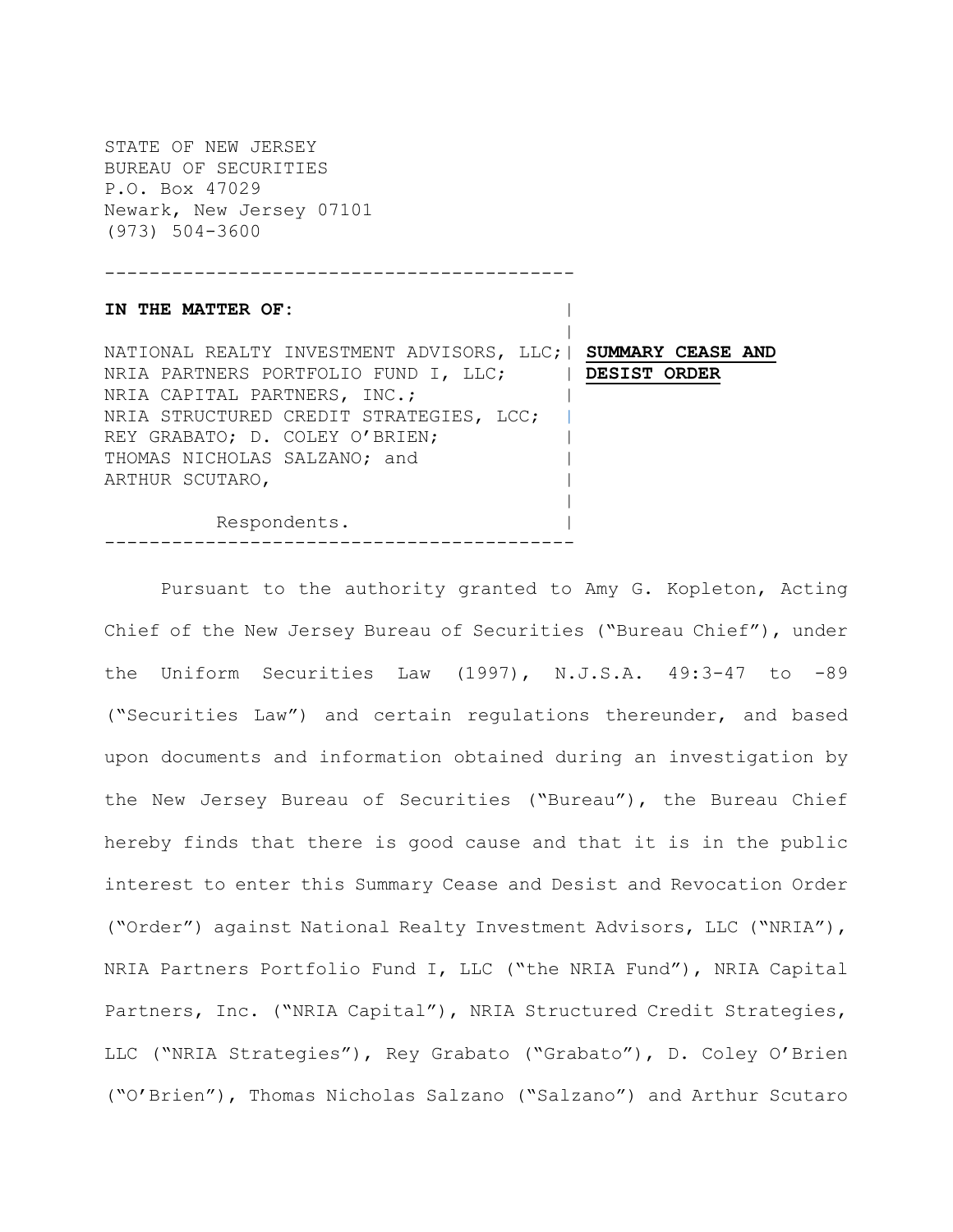("Scutaro") (collectively, "Respondents"). Accordingly, the Bureau Chief makes the following findings of fact and conclusions of law.

### **FINDINGS OF FACT**

1. Respondents were involved in a massive, nationwide securities fraud, emanating from New Jersey, in which from 2018 until at least January 2022, Respondents offered and sold at least \$630 million in securities in the form of membership units ("Units") in the NRIA Fund to at least 1,800 investors, including at least 380 New Jersey investors ("NRIA Fund Securities").

2. Respondents executed their scheme by employing a nationwide advertising campaign including radio advertisements and billboards strategically located at the entrance to the Lincoln and Holland Tunnels that enticed investors with guaranteed returns of 12% and the possibility of obtaining up to 21% returns.

3. Respondents told investors that the NRIA Fund is a billion-dollar-plus real estate development firm focused on "groundup" property development of townhomes, condominium complexes, luxury residences, and mixed-use rental developments. The NRIA Fund's model purported to rely on the opportunistic purchase of land or property at below-market value prices and strategically developing it to sell it for a large profit.

4. The NRIA Fund purported to provide investors a quaranteed, annualized return of at least 12%. The NRIA Fund also promised a seemingly robust annual distribution of 6% during the initial years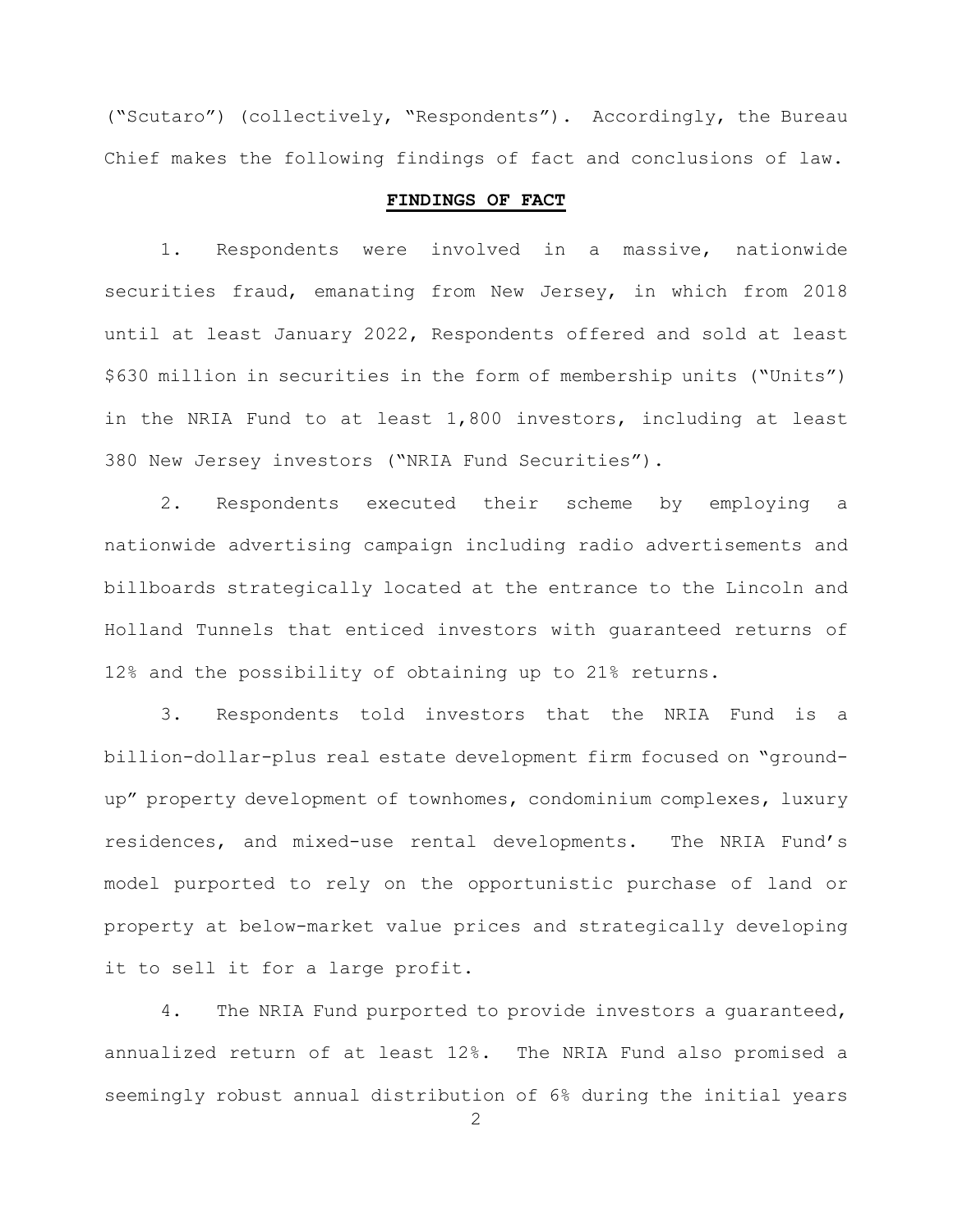without disclosing to investors that these returns were not from profit, but were instead a return of the investors' own money in the form of their capital contribution to the NRIA Fund.

5. The Respondents used a series of private placement memoranda (the "PPMs") in the offer and sale of the Units which were riddled with material misstatements and omissions.

6. The PPMs and sticker supplements<sup>[1](#page-2-0)</sup> named Grabato as the President of the NRIA Fund. They also stated that the NRIA Fund would be managed by NRIA, which was owned by Grabato and O'Brien, the NRIA Fund's Managing Director, through O'Brien's wholly owned company, NRIA Capital. In reality, the NRIA Fund was actually controlled by Salzano. Salzano had been the subject of a complaint by the Federal Trade Commission in 2006, resulting in a permanent injunction barring Salzano from similar fraudulent conduct in the future, and imposing a \$50 million consent judgment against him for his role in a fraudulent scheme involving a company known as NorVergence Inc. ("NorVergence").

7. Scutaro, aka Arthur Scuttaro, the NRIA Fund's Vice President and Advisor, had previous ties with Salzano and was also implicated in the fraudulent conduct at NorVergence.

—

<span id="page-2-0"></span><sup>&</sup>lt;sup>1</sup> NRIA's sticker supplements were partial amendments to PPMs that were meant to be read in conjunction with the then applicable PPM. The sticker supplements may have informed investors of increases in the maximum size of the offering, changes in ownership or management, and additional select disclosures that were not present in the PPM.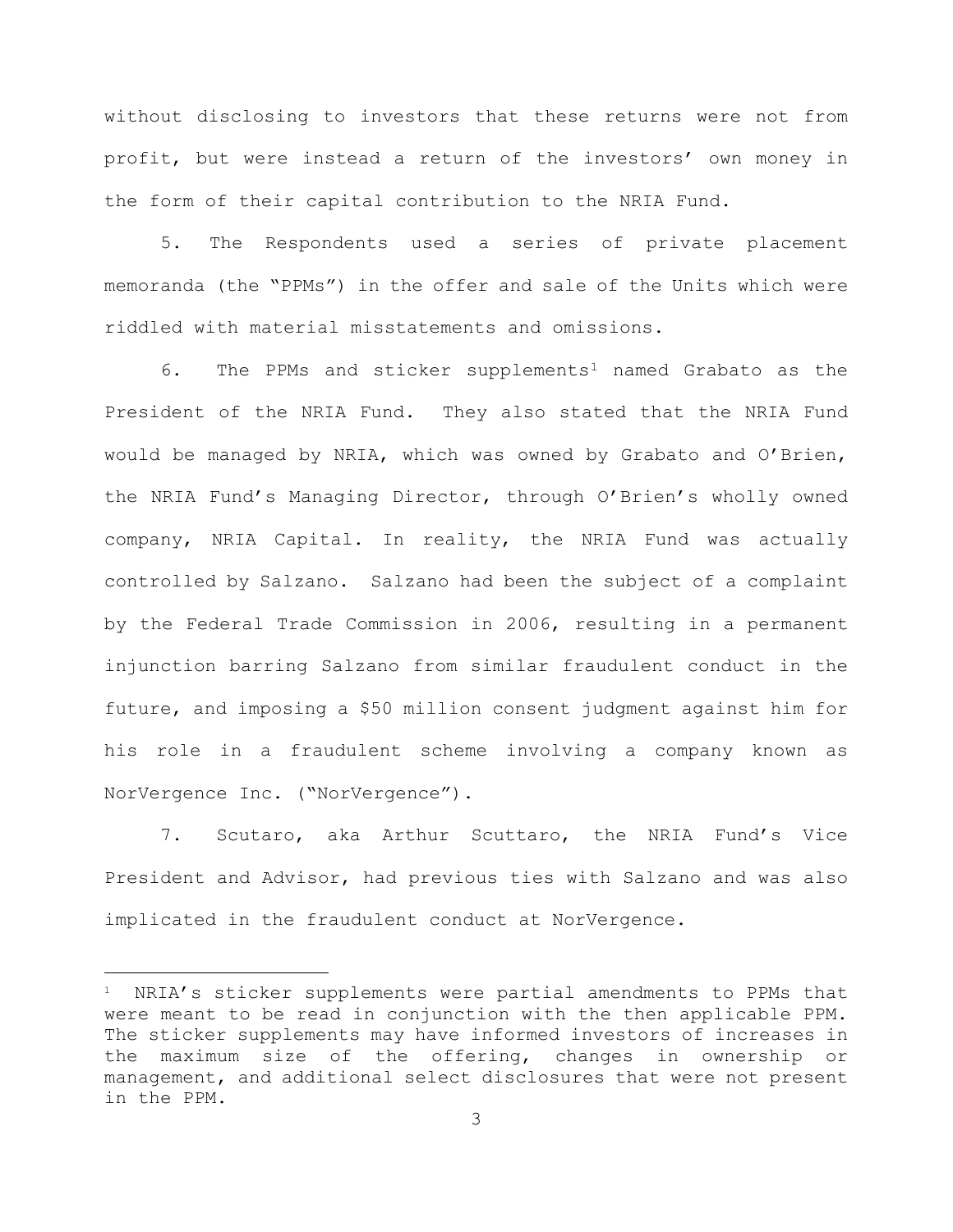8. Respondents misused investors' money, in part for their own personal benefit, including: (a) retaining companies to sanitize Salzano's and Scutaro's sordid past by creating imposter entities and websites to minimize negative internet search results that would actually reveal Salzano's and Scutaro's true history with NorVergence; (b) making lavish payments to members of Salzano's family, including to Salzano's wife for a no-show job, and to companies that Respondents controlled and of which they acted as officers; and (c) spending investors' money on personal expenses, and by extending undisclosed loans to family-run entities. Respondents omitted to disclose to investors that their funds would be used in this manner, and misrepresented that their funds would instead be used for the development of real estate, and real estaterelated investments, that were the purpose of the NRIA Fund.

9. Respondents also charged the NRIA Fund an annual development fee that was at times as high as 4.5% of the overall value of any given project. Respondents failed to disclose that collecting and recognizing the development fee at the outset of the project property flew in the face of standard business practices and was in violation of Generally Accepted Accounting Principles ("GAAP"). This practice grossly inflated NRIA's income, which O'Brien recognized and caused him to warn Salzano and others within the NRIA Fund that the development fees were being improperly booked and that the development fees were not sustainable over the long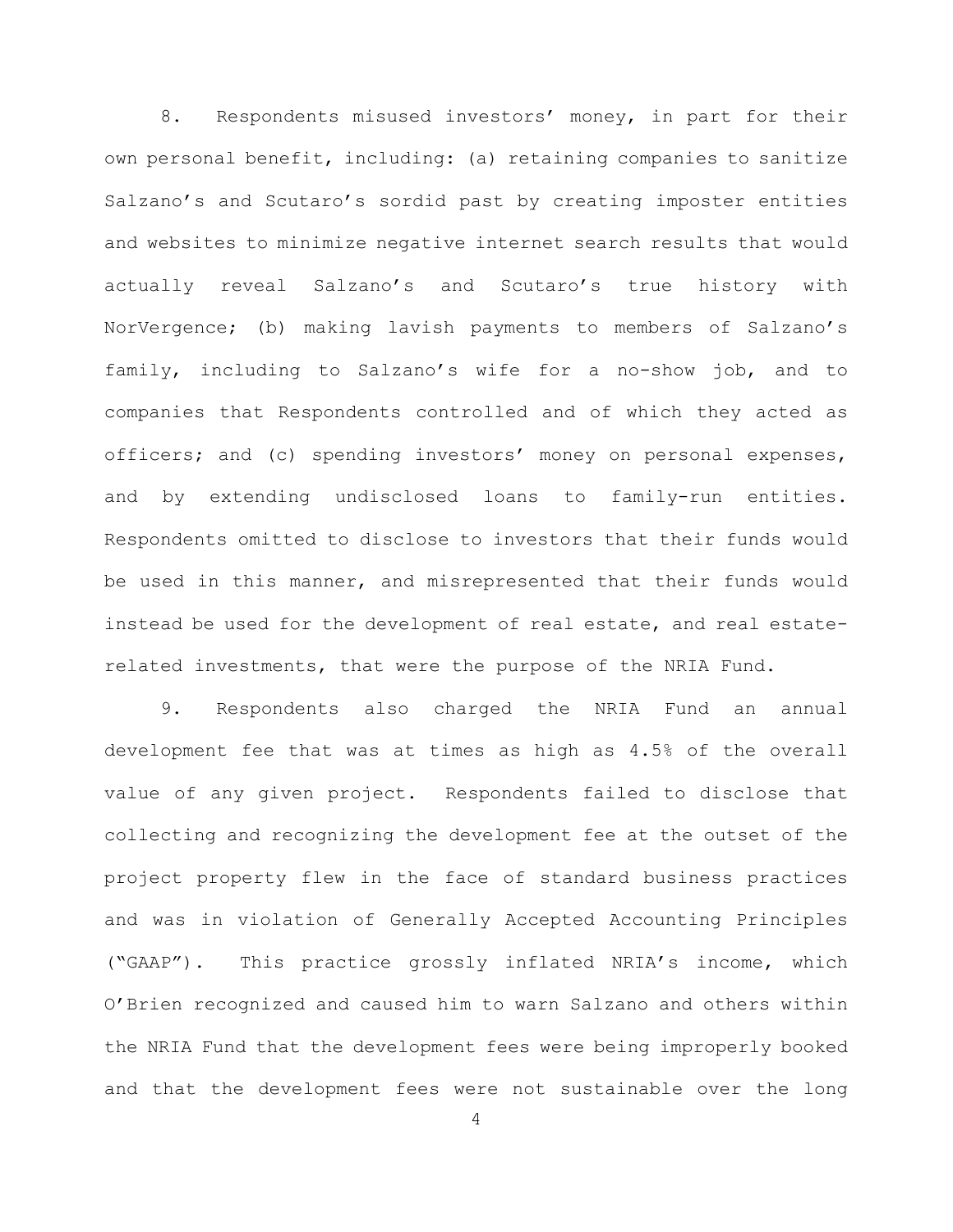term.

10. In addition, Respondents failed to disclose that they were using fictitious "straw" purchasers to buy certain residential units, giving the appearance that there was greater demand for the NRIA Fund's projects than was in fact the case.

11. Beginning in or around the late summer or fall of 2020, Respondents also began to invest up to a quarter of all investor funds in commercial mortgage-backed securities ("CMBS") the majority of which were below investment grade (otherwise known as junk bonds), in an effort to generate the returns Respondents promised but could not deliver through the NRIA Fund's real estate projects. They also leveraged the CMBS investments through repurchase ("repo") agreements with financial institutions. This use of repo transactions to create leverage significantly increased the risk of the junk CMBS portfolio to the NRIA Fund investors, which was not disclosed to investors.

12. In March 2021, Salzano was arrested following a criminal complaint charging him with having used a forged term sheet in January 2019 to induce an investor to increase her investment in one of the NRIA Fund's real estate investments. Although Grabato, Scutaro, O'Brien and other members of NRIA management were aware in early 2019 that Salzano had attempted to defraud the investor through a forgery, they allowed Salzano to continue wielding control over the NRIA Fund without firing him or disclosing his criminal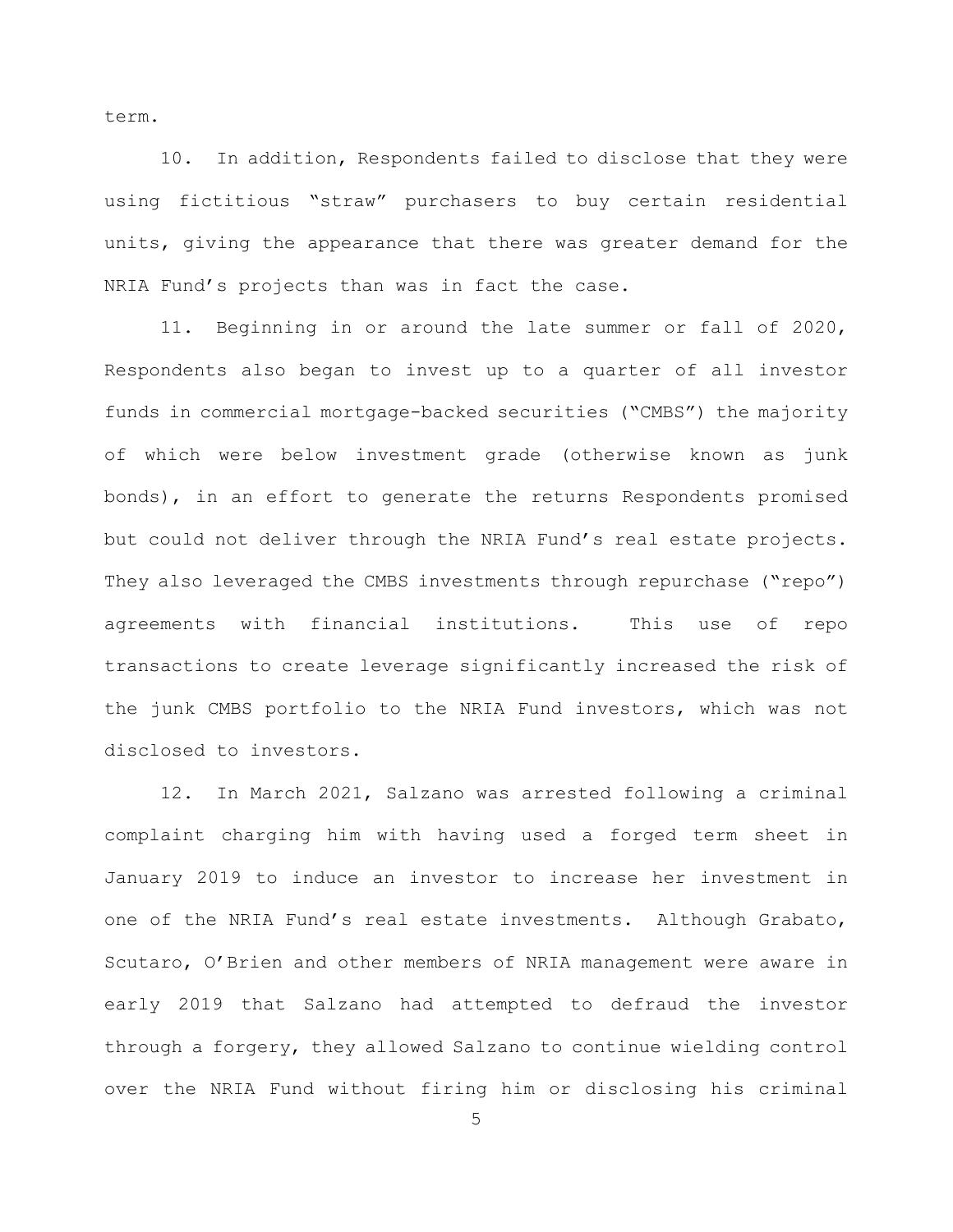conduct to investors.

13. Approximately six months after Salzano's fraudulent conduct involving the forged term sheet, he presented TD Bank with forged documentation to induce TD Bank to pay \$20 million in connection with a real estate project. The attempted fraud was caught by TD Bank, which informed Salzano and Grabato that Salzano had presented fraudulent documents to the bank. Salzano attempted to avoid responsibility by claiming the bogus documents had been presented by "hackers" or other "nefarious persons," which was a brazen lie. Once again, Respondents took no action against Salzano and kept the investors in the dark about his attempt to defraud TD Bank out of \$20 million.

14. It was not until after Salzano's March 2021 arrest that Respondents belatedly disclosed to investors, on March 22, 2021, that he had engaged in the conduct leading up to his arrest more than two years earlier. Even then, Respondents represented that the NRIA Fund had severed ties with Salzano and attempted to minimize Salzano's past role by describing him as an "independent contractor consultant[] involved in construction operations." More recently, however, the NRIA Fund's June 2021 amended and restated PPM revealed that the NRIA Fund had not truly severed ties with Salzano but had continued to consult with him for what it claimed to be "historical" purposes. Upon information and belief, Salzano was not finally terminated until October 2021.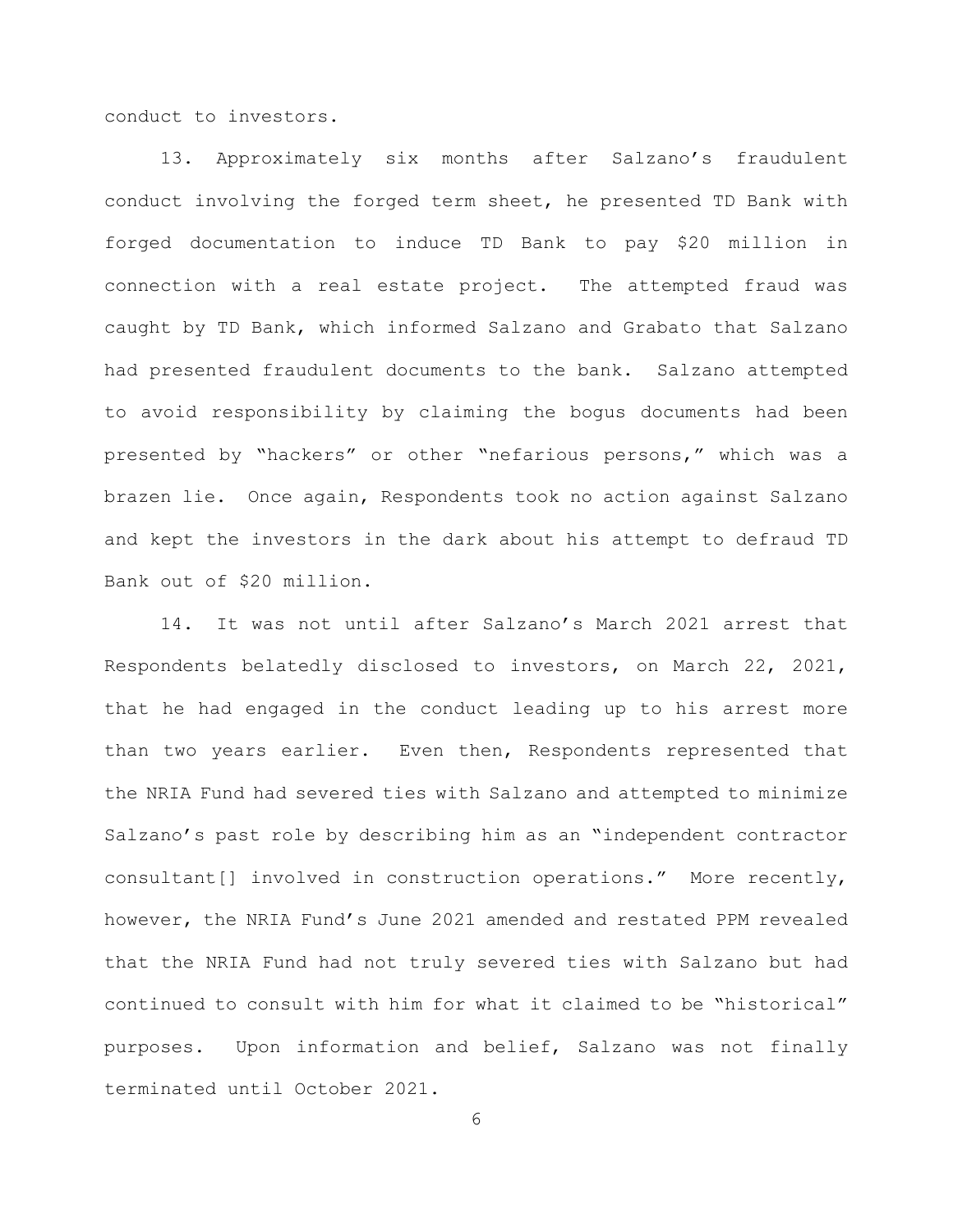15. As regulatory investigations into the NRIA Funds mounted, Grabato and O'Brien appeared for investigative depositions before the Bureau. Grabato asserted his Fifth Amendment privilege against self-incrimination more than 450 times, refusing to answer any of the Bureau's questions other than his name and address. O'Brien asserted his Fifth Amendment privilege against self-incrimination more than 250 times, refusing to answer any of the Bureau's questions pertaining to his involvement with NRIA.

16. Thus, NRIA had been run and controlled by Salzano, who has been arrested, and by Grabato and O'Brien, who were unwilling to answer any questions regarding the NRIA Funds on Fifth Amendment grounds.

17. On October 20, 2021, NRIA and the NRIA Fund appointed an entity known as the Casey Group, Ltd. (the "Casey Group") through one of its principals, Brian Casey, to act along with NRIA as an additional manager of the NRIA Funds for a period of twelve months. According to Exhibit A of the Casey Group's retention agreement, the "primary power" of the Casey Group will be "to ensure that the proceeds from the [NRIA Fund's] offerings of its preferred interests and convertible promissory notes (collectively the '**Offering Proceeds'**) will be used by the Company and/or its Initial Manager in accordance with the 'Use of Proceeds' section in the Company's Confidential Private Placement Memorandum . . . . " For these services, the Casey Group was to be paid \$35,000 a month over the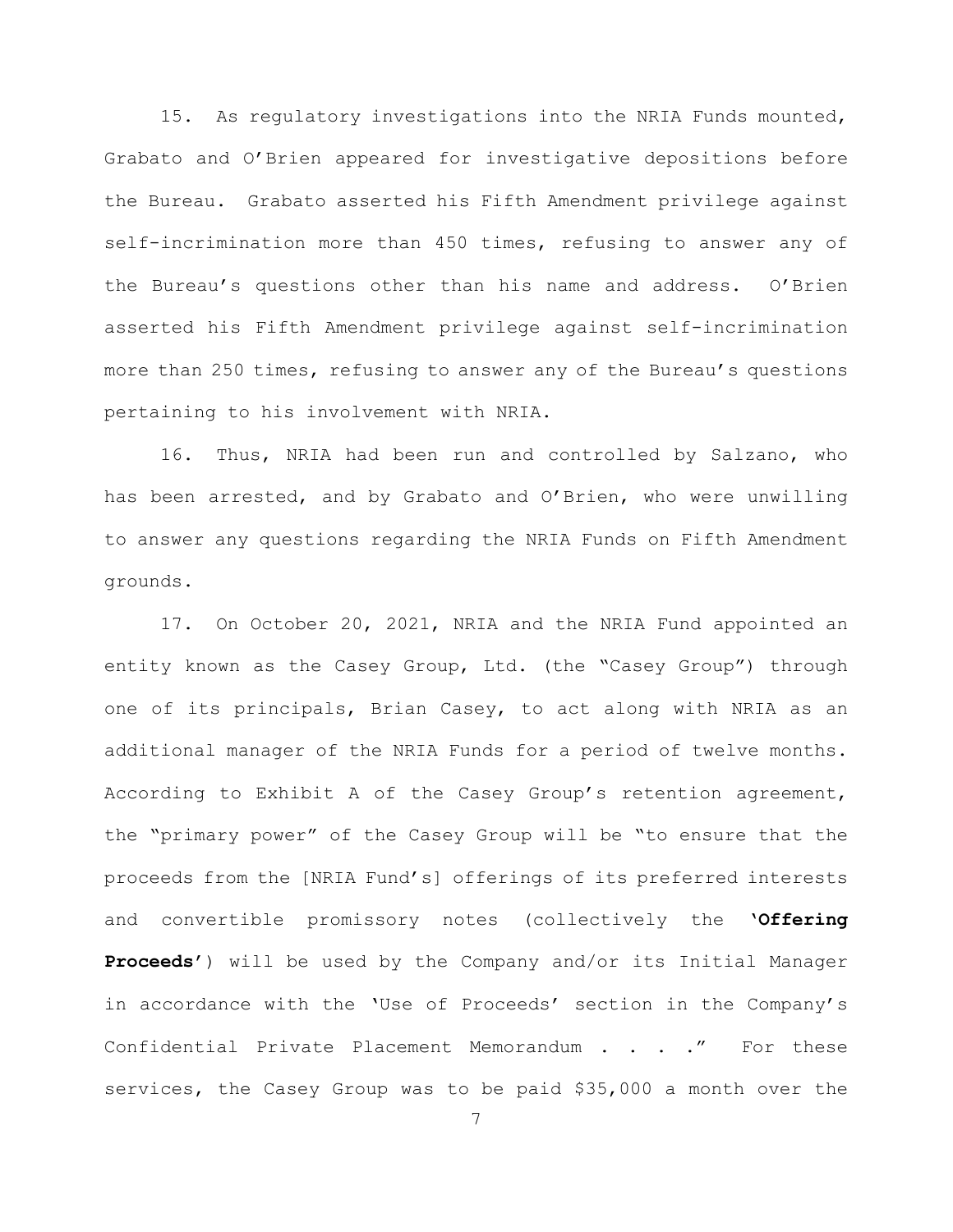period of its twelve-month appointment. Accordingly, the NRIA Fund's investors will be paying a consultant \$420,000 simply to ensure that the NRIA Fund's management will not further misuse investors' money.

18. On June 7, 2022, Brian Casey, acting as the sole and independent manager of NRIA, filed petitions with the United States Bankruptcy Court for the District of New Jersey, seeking relief under Chapter 11 for NRIA, the NRIA Fund, and affiliated entities.<sup>[2](#page-7-0)</sup>

19. The petition also revealed that Respondent Grabato resigned as the Manager, President, and CEO of NRIA.

### **A. Respondents**

—

20. NRIA is a Delaware limited liability company, formed on November 27, 2006, located at 1 Harmon Plaza, Floor 9, Secaucus, New Jersey. It was previously located at 1325 Paterson Plank Road, 2nd Floor, Secaucus, New Jersey. The Fourth Amended and Restated PPM of NRIA Partners Portfolio Fund I, LLC, dated March 22, 2021 states that NRIA was owned 80% by Grabato and 20% by NRIA Capital, which in turn is owned by O'Brien.

21. The NRIA Fund is a Delaware limited liability corporation, formed on February 5, 2018, located at 1 Harmon Plaza, Floor 9, Secaucus, New Jersey. It was previously located at 1325 Paterson

<span id="page-7-0"></span> $2$  In re National Realty Investment Advisors, LLC, No. 22-14539-JKS (Bankr. D.N.J. June 7, 2022); In re NRIA Partners Portfolio Fund I, LLC, No. 22-14540-JKS (Bankr. D.N.J. June 7, 2022).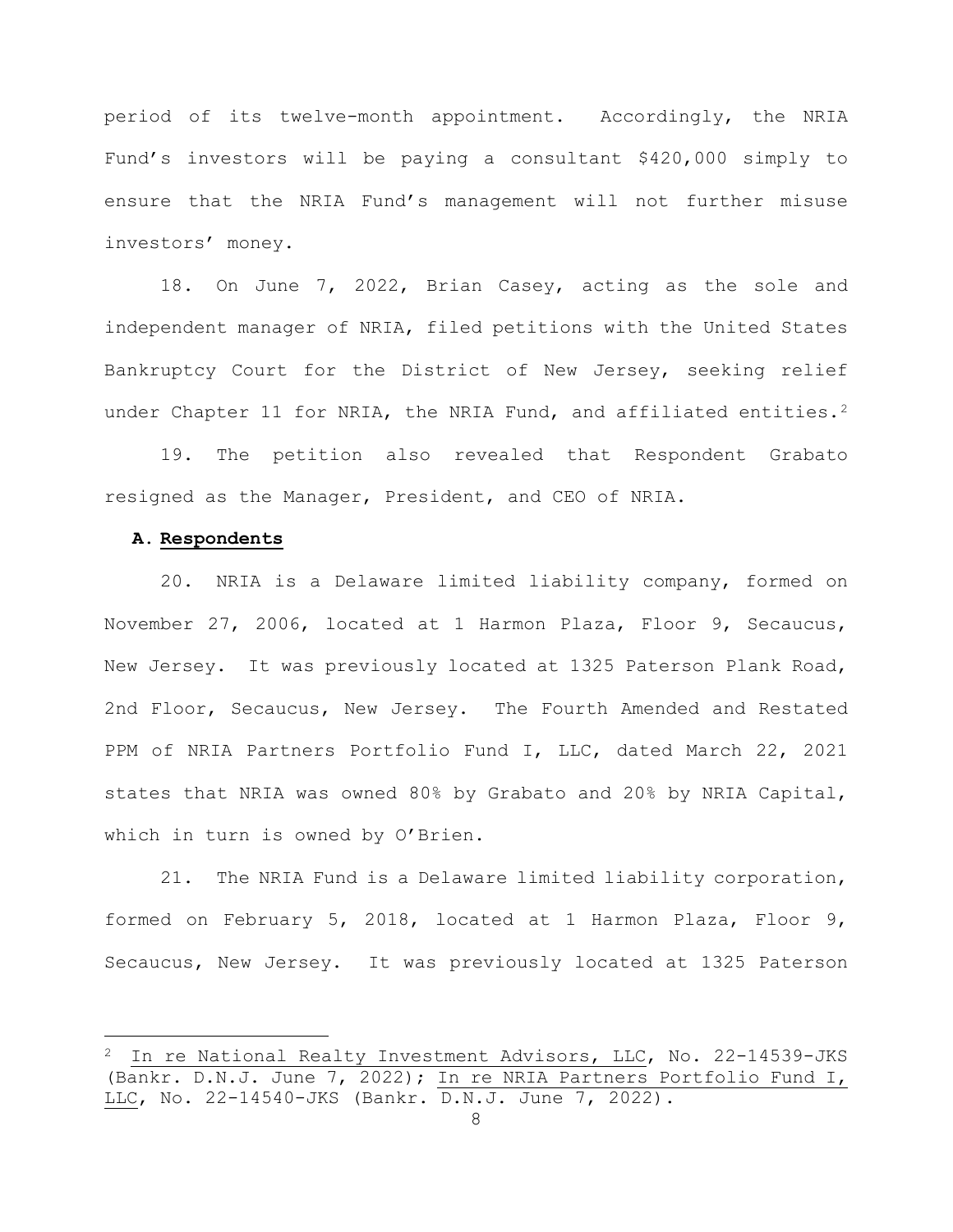Plank Road, 2nd Floor, Secaucus, New Jersey. The sole manager of the NRIA Fund is NRIA.

22. NRIA Capital is a New York domestic business corporation, formed on May 1, 2018, with its principal place of business at 792 Carman Avenue, Westbury, New York.

23. NRIA Strategies is a New Jersey limited liability company, formed on May 19, 2020, with a registered office at 1325 Paterson Plank Road, 2nd Floor, Secaucus, New Jersey. NRIA Strategies is managed by NRIA who owns 90% of NRIA Strategies with the remaining 10% being owned by the NRIA Fund.

24. Grabato, residing in Hoboken, New Jersey, is the President of the NRIA Fund and 80% owner of NRIA. Grabato asserted his Fifth Amendment privilege against self-incrimination and refused to testify in connection with the Bureau's investigation thereby limiting the Bureau's ability to obtain additional particulars and details concerning his conduct and NRIA.

25. O'Brien, residing in Southampton, New York, is the Co-CIO of the NRIA Fund and 100% owner of NRIA Capital. O'Brien asserted his Fifth Amendment privilege against self-incrimination and refused to testify in connection with the Bureau's investigation thereby limiting the Bureau's ability to obtain additional particulars and details concerning his conduct and NRIA.

26. Salzano, residing in Secaucus, New Jersey, was a Senior Independent Executive Advisor and Portfolio Manager of NRIA.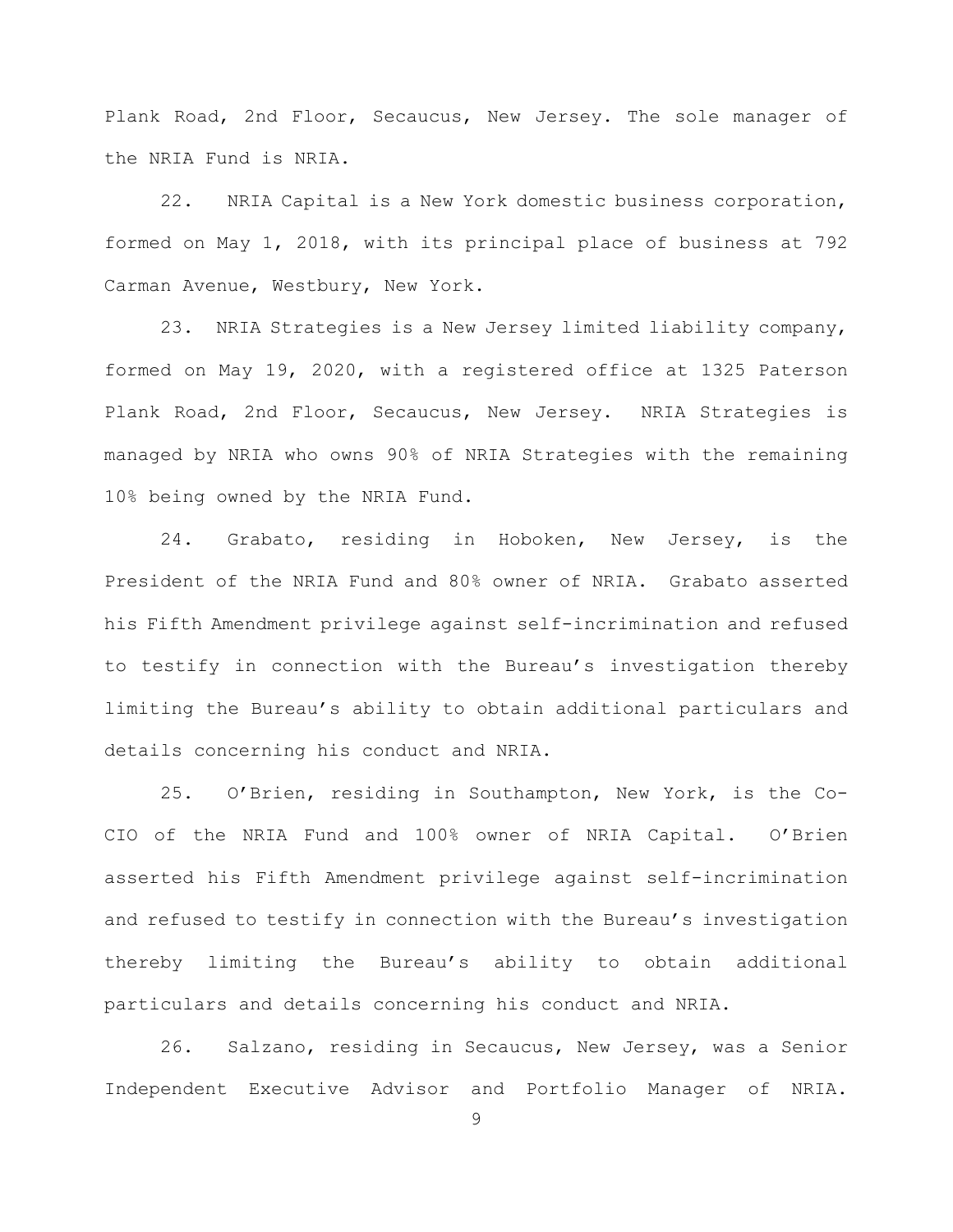Salzano was at all relevant times deeply involved in the control, management and direction of NRIA and the NRIA Fund.

27. Scutaro, residing in Bloomfield, New Jersey, is the Executive Vice President of Project Management, and an Advisor to the NRIA Fund.

28. Olena Budinska ("Budinska") is Salzano's current wife and was paid more than \$2.1 million between 2018 and 2021 for a no-show position in which she was not employed by the NRIA Fund and provided no services of value to the NRIA Fund. Budinska was also appointed Treasurer of NorVergence Foundation Inc., one of the imposter entities created to obscure the true NorVergence's Ponzi-type history and conceal the fact that her husband ran that business into the ground.

#### **B. NRIA's Business And Structure**

29. Beginning in 2006, and prior to the establishment of the NRIA Fund in 2018, Salzano and Grabato formed NRIA. NRIA initially used a series of limited liability companies ("LLCs") to offer investors the opportunity to invest in the building and renovation of specified real estate properties. Respondents marketed, offered and sold the Units in those individual real estate LLCs to investors as securities that were exempt from registration under Rule 506 of United States Securities and Exchange Commission ("SEC") Regulation D.

30. NRIA created NRIA EB-5, LLC as a subsidiary of NRIA, in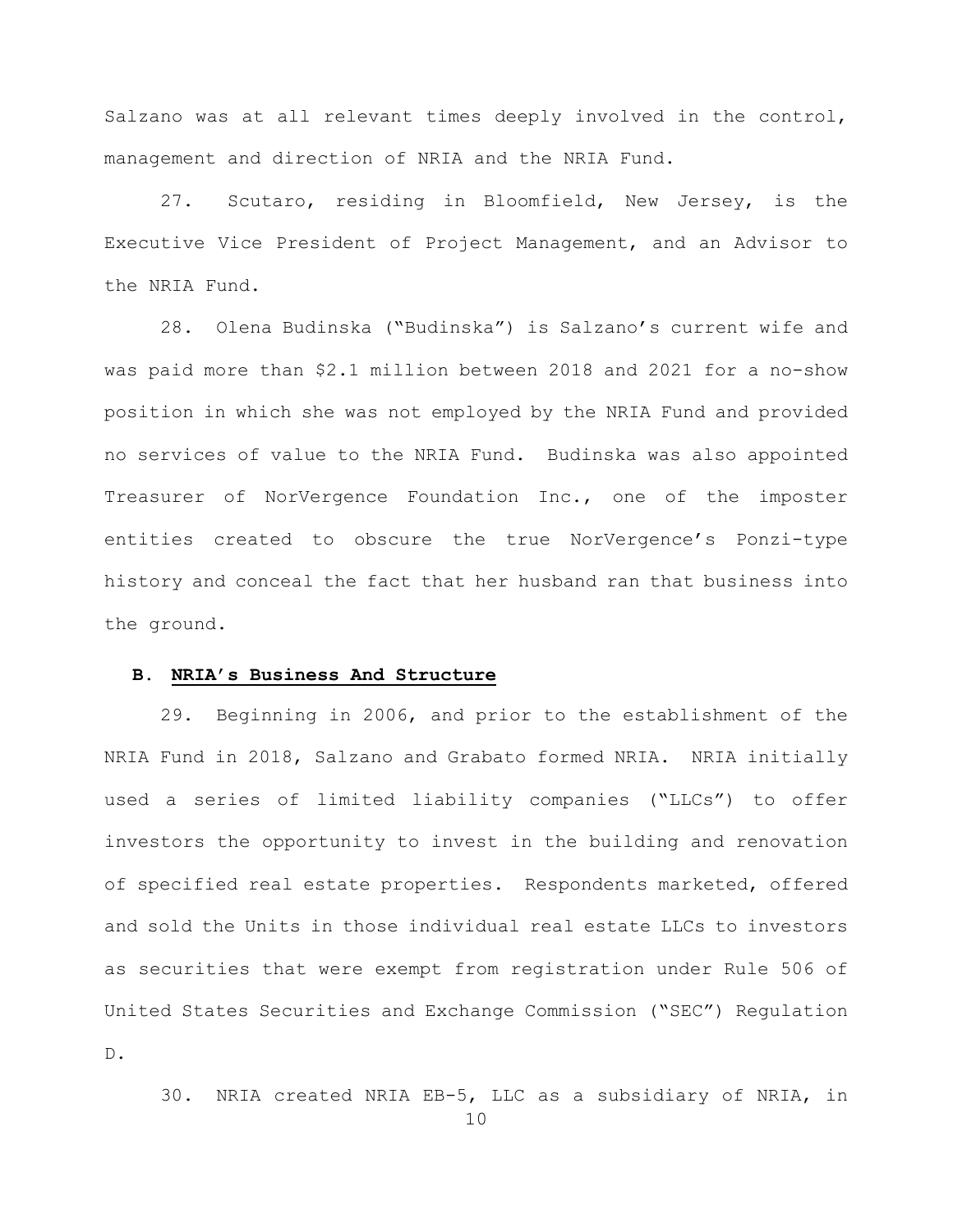order to solicit international investors mainly in India. As NRIA explained on its website, the EB-5 Visa – also known as the "Golden Visa" would help foreign nationals obtain permanent residency green card status in exchange for an investment of \$900,000 - \$1,800,000 (plus processing, attorney and UCSIS fees) in a targeted employment area, known as a "Regional Center." In the case of NRIA – the Regional Center was the NYC Transportation Regional Center, which is focused on the New York City Metropolitan Area. NRIA pledged safe and secure returns to investors in marketing material consisting of advertisements on Indian television networks and in the newspaper the Times of India. NRIA opened three separate offices in India and raised millions of dollars from investors through the EB-5 visa program.

31. In or about February 2018, Salzano, Grabato, and Scutaro established the NRIA Fund which dramatically increased the scale of NRIA's prior individual real estate LLC investment projects. The formation of the NRIA Fund also dramatically increased Defendants' remuneration by charging management and fraudulent development fees to the NRIA Fund investors as detailed below. The NRIA Fund began merging some of the existing individual investment properties, and rolling prior investments, into the NRIA Fund.

32. Investors who rolled their individual investment into the NRIA Fund received a "bonus" in the form of what amounted to free additional Units in the NRIA Fund. The bonus was not disclosed to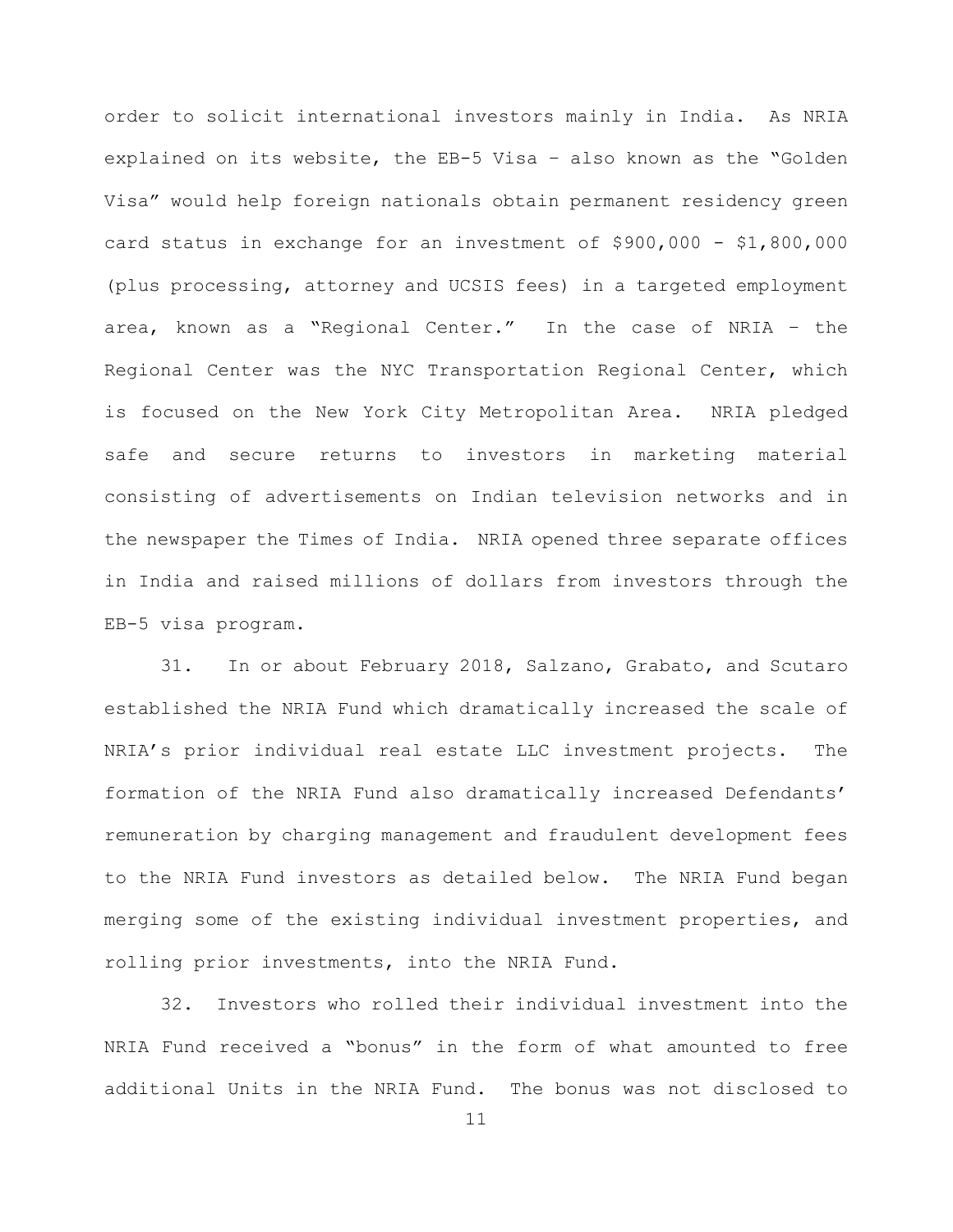other NRIA Fund investors who did not receive such a bonus. Nor did NRIA disclose that bonuses would dilute the investments of other NRIA Fund investors or the extent of the dilution.

33. Salzano was the leader of the fraudulent scheme and had a history replete with fraud, as more fully described below. Although Salzano was described in the PPMs as a "Senior Independent Executive Advisor and Portfolio Manager," he was actually the mastermind of the NRIA offerings. Salzano also controlled the day-to-day activities at the NRIA Fund from its inception in February 2018 until his arrest cast such a cloud over the NRIA Fund that NRIA had little choice but to terminate him in October 2021. When Grabato and O'Brien were asked about Salzano's control over NRIA and the NRIA Fund, both refused to answer the Bureau's questions citing their Fifth Amendment privilege against self-incrimination.

34. Although the PPMs described Salzano as having "a diversified 20-year background in realty development, construction, finance, and property management control systems," along with "14 years' experience of mortgage realty finance," the PPMs did not disclose Salzano's sordid history related to NorVergence, including his \$50 million consent judgment with the Federal Trade Commission  $($ "FTC" $)$ .

35. Scutaro has been the Executive Vice President of Project Management at NRIA since joining the company in 2007. Scutaro's role at NRIA included performing "investment property rental and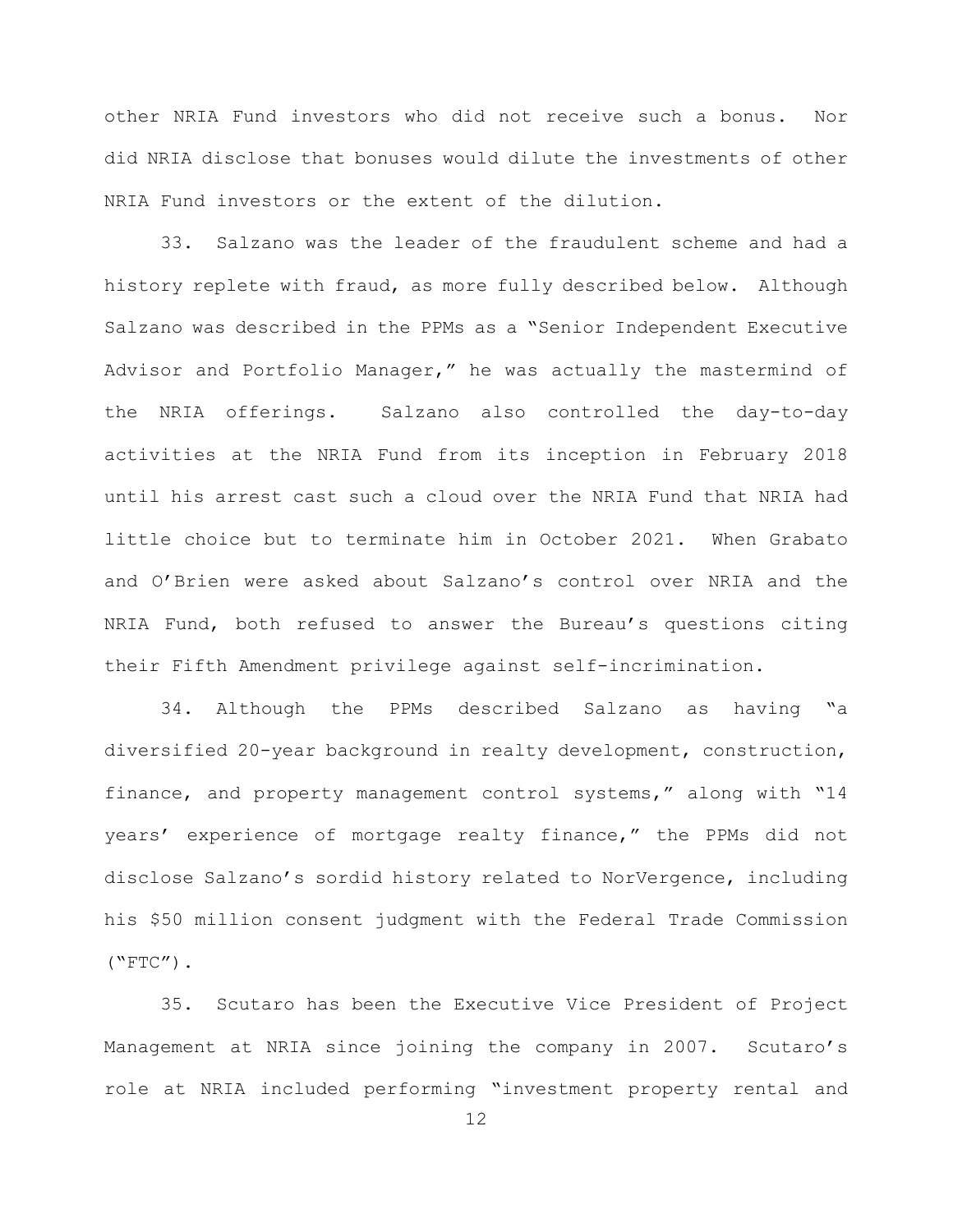equity analysis" for NRIA, as well as being "instrumental in the recruitment and relationship building of over 1,400 high net worth accredited investors currently with the firm." Respondents engaged in significant efforts to cover up Scutaro's prior history at NorVergence, allowing him to play a key role in acquiring investors in the NRIA Fund. Despite his position as an Executive Vice President, Scutaro took no action when Salzano used a forged document in an effort to swindle an investor.

## **C. Salzano And Scutaro Previously Engaged In A Fraudulent Scheme Involving NorVergence**

36. In September 2001, NorVergence was incorporated by Peter Salzano, Salzano's brother, with Peter acting as the ostensible Chief Executive Officer and major shareholder.

37. Although Salzano was labeled as a consultant and was never officially employed by NorVergence, he actually managed NorVergence and functioned as the Chief Operating Officer.

38. Scutaro was the Senior Vice President of Application Screening at NorVergence. Scutaro received financial benefits in return for his participation in the NorVergence scheme.

39. Upon information and belief, the NRIA Fund's Vice President of Project Management, Ivel Turner, was the Vice President of Training at NorVergence. Turner would later be one of the "straw" purchasers who assisted Respondents in recording fictitious sales of certain of their residences.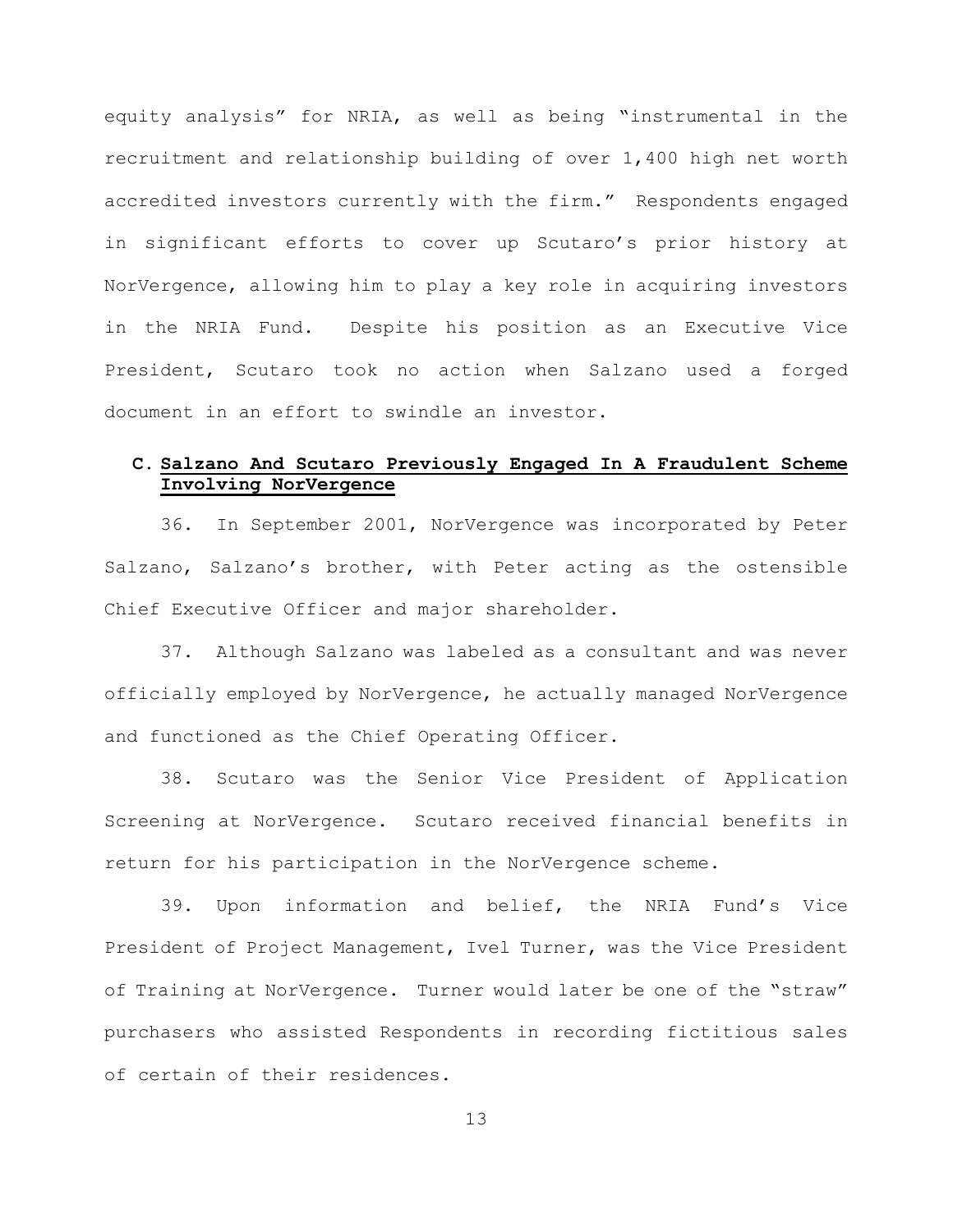40. As part of the fraudulent NorVergence scheme, Salzano and others leased a proprietary device called the "Matrix Box" at exorbitant rates to unsophisticated small businesses and nonprofits. The "Matrix Box" allegedly reduced per-minute local and long-distance bills by converting all oral communications into data.

41. Contrary to NorVergence's representations, the devices did not reduce per-minute charges and the purpose of the scheme was to lock customers into expensive five-year leases for the "Matrix Box" and NorVergence's services.

42. After securing the leases, NorVergence would immediately transfer the lease to a leasing company for an upfront cash payment. Salzano and others utilized most of the upfront cash received from the leasing companies for marketing to generate additional clients to keep the scam afloat while diverting much of the remaining cash to themselves. They left little money remaining in the NorVergence account to pay for the actual services to be provided by the carriers to NorVergence's defrauded customers.

43. The scheme relied on the constant acquisition of new customers to continue generating funds to pay NorVergence's expenses and to cover the personal transactions of Salzano and others. The "Matrix Scheme" was a combination of a Ponzi scheme, which involved paying existing investors with the money of new investors, and a "bust-out" scheme, where a business places orders with vendors on credit before reselling the products to customers at a reduced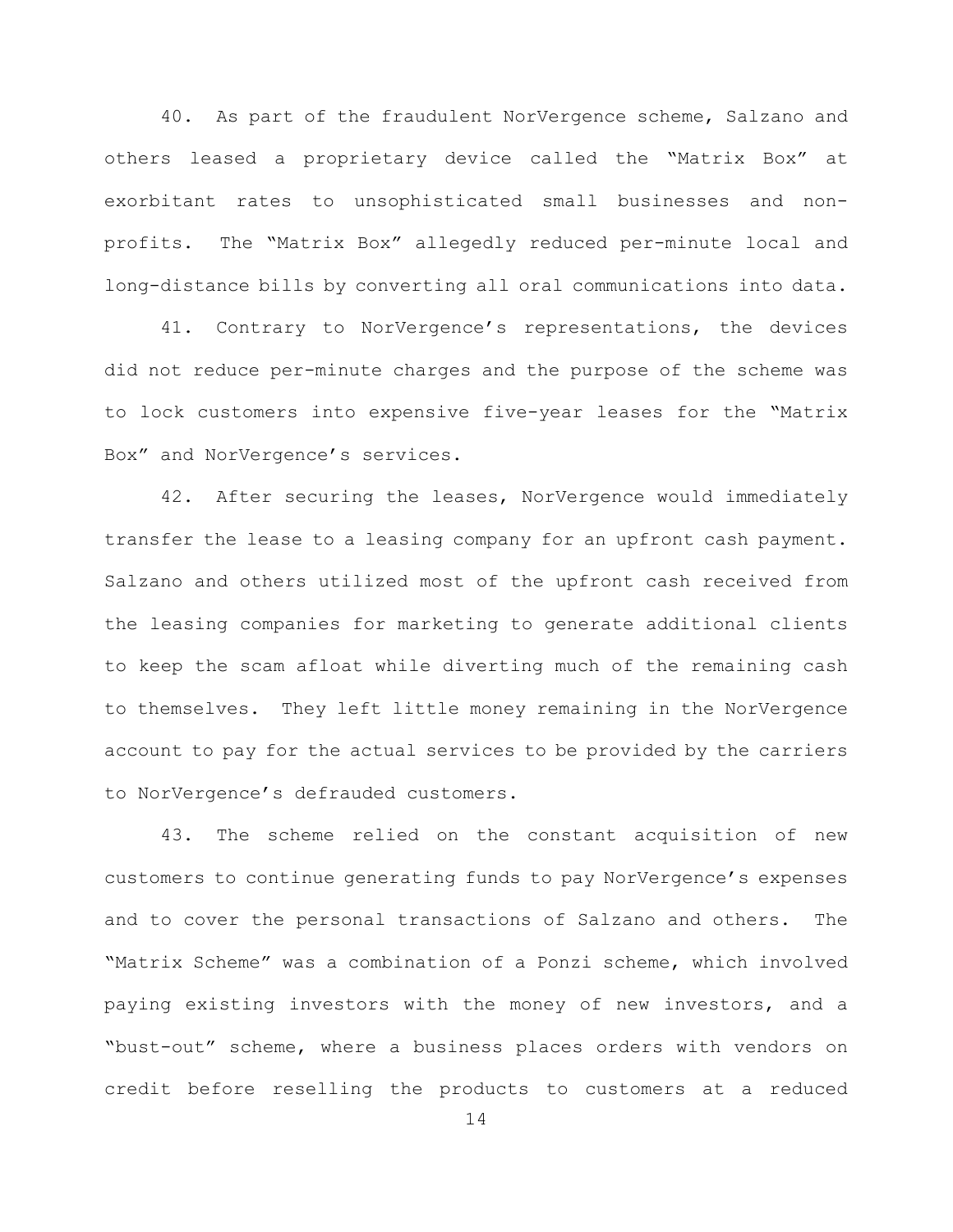price, shuts down the business, and takes the profits without paying the vendors.

44. Within two years, NorVergence was unable to add enough new customers to continue paying the carriers and suppliers, resulting in the filing of an involuntary chapter 11 bankruptcy proceeding, which was subsequently converted to a Chapter 7 liquidation proceeding.

45. On November 4, 2004, the FTC filed a complaint against NorVergence for the same conduct described above.

46. On July 14, 2005, the Trustee commenced an Adversary Proceeding against forty-two defendants, including Salzano. The Adversary Complaint charged Salzano with fraudulent transfers under 11 U.S.C. §§ 544(b), 548, 550, as well as N.J.S.A. 25:2-1 to -36 and N.J.S.A. 25:2-27(b), conversion, misappropriation, unjust enrichment, breach of fiduciary duty, and fraud.

47. Salzano's sole response to the Trustee's adversary proceeding was to file a one-page document invoking his Fifth Amendment privilege against incrimination in response to the Adversary Complaint.

48. On June 26, 2006, the FTC filed a Complaint for Injunctive and Other Equitable Relief against Salzano and his brother Peter, individually and as officers of NorVergence.

49. The FTC simultaneously filed a Stipulated Permanent Injunction and Order as to Salzano, which included a \$50 million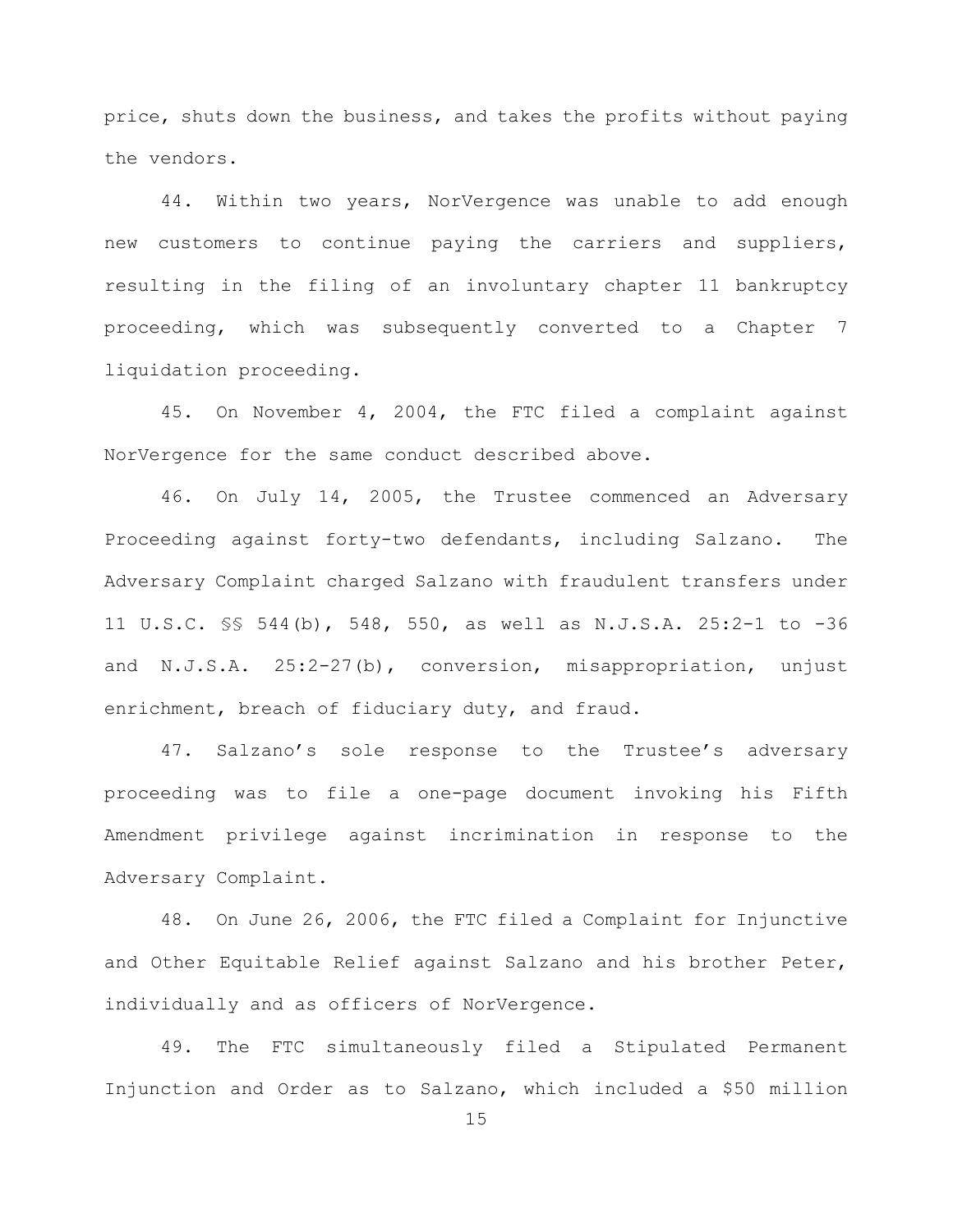judgment against Salzano which was suspended due to his inability to pay, along with prohibitions on future misrepresentations and requirements for affirmative disclosures in transactions related to telecommunication services or related financing.

# **D. Respondents Failed To Disclose To Potential Investors and Investors Salzano's Duties As A Control Person At NRIA and NRIA Fund**

50. Respondents attempted to minimize the appearance of Salzano's role at NRIA by stating in the PPMs that Salzano was a "Senior Independent Executive Advisor and Portfolio Manager." In fact, Salzano managed and controlled NRIA and the NRIA Fund despite not holding an officer or director title at NRIA or having an ownership interest.

51. Salzano, referred to as "Chief" in internal company emails by certain NRIA employees, exerted control over nearly every aspect of the NRIA Fund, including steering work and jobs (including a noshow job) to family members and influencing what information would be made to existing or potential investors. Salzano managed and controlled the NRIA Fund. For example:

> a. Salzano caused significant amounts of business to be steered to U.S. Construction, Inc. ("U.S. Construction"), where his son Dustin was a partial owner and CFO. He also caused concessions to be made in favor of his son's construction company by, for example, deciding that the NRIA Fund would reimburse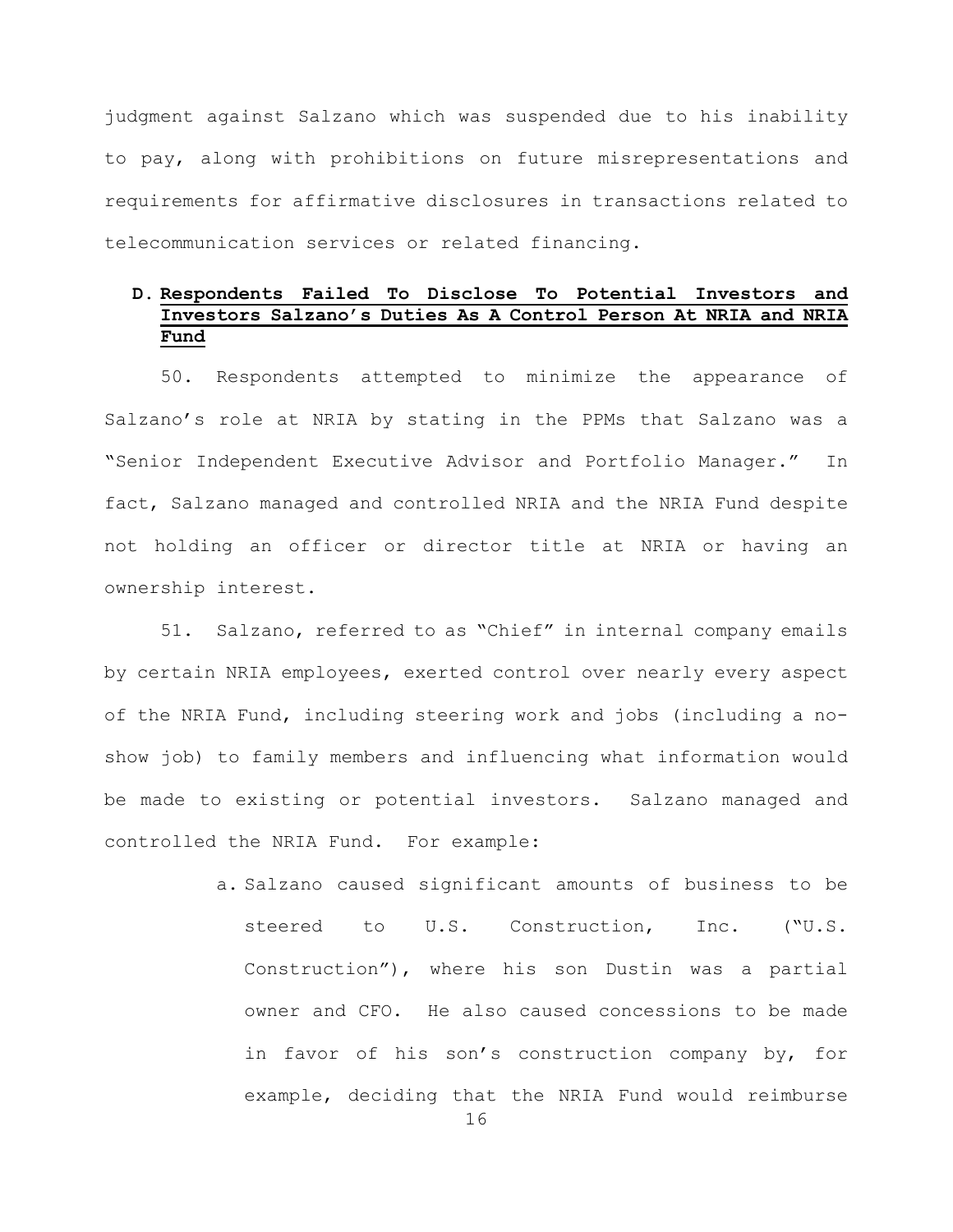U.S. Construction for U.S. Construction's \$500,000 investment in a project known as 12 Palm Trail, telling Dustin "please invoice as stated we will take the hit";

- b. Salzano managed responses to complaints and investor inquiries. An example of this is his ghost writing an email for Grabato to send in response to a disgruntled client;
- c. Salzano instructed O'Brien to raise the guarantee on returns of certain investments from 10% to 12% to increase Unit sales;
- d. Salzano sent a "training" email to the "team" that explained how to respond to questions from potential investors about the tax-free return of capital and instructions on how to dispute that the NRIA Fund was a Ponzi scheme;
- e. Salzano prevailed in a disagreement with O'Brien regarding the addition of language in a PPM. Salzano told O'Brien he would not agree to the addition of language that accurately stated that 25% of investor funds would be committed to the CMBS portfolio because it would "scare people," "stop fundraising" and was at NRIA's "discretion only";
- f. Salzano accepted a request to adjust a budget on a project at 344 N. Ocean despite O'Brien's objections,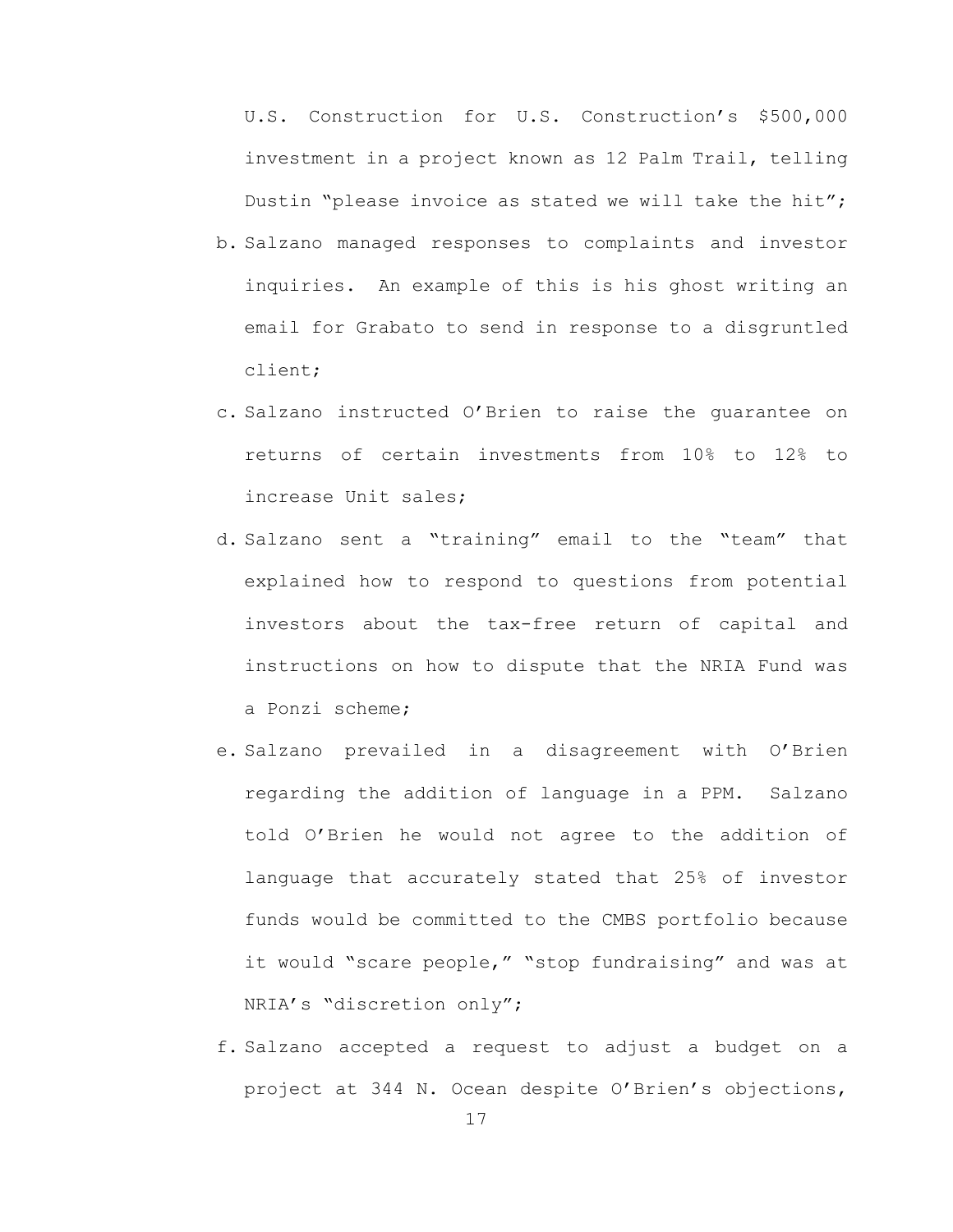at which point O'Brien stated "[w]hat you say goes even after I explain how the financing works" and complained that Salzano continued to "TARNISH WHAT WE'VE CREATED OVER PAST COUPLE YEARS";

- g. Salzano reprimanded O'Brien for changing the terms on a potential agreement with a lender, telling him "AS A 10% OWNER U DON'T HAVE THAT RIGHT," and further instructing O'Brien to "GET ME A CORRECTED AGREEMENT IF YOU KNOW WHATS GOOD FOR YOU," and that Salzano was "NOT SIGNING [O'Brien's] ASSHOLE POWER PLAY. . . . ";
- h. Salzano emailed Grabato and instructed him to confirm that NRIA received seven copiers from a company owned by his brother Peter Salzano, called Network Digital, and that leases calling for payments to Network Digital may begin, and Grabato followed Salzano's instructions;
- i. O'Brien emailed Salzano requesting a raise, an increase in ownership percentage of NRIA and asking if he would allow them "to be **true co-CIOs**" with both carrying "this title for outward people to see";
- j. O'Brien and Salzano exchanged emails regarding the NRIA Fund philosophy, during which O'Brien states that he is not "privy" to management decisions after mid-2018 and that changes are made without his input, despite being a 15% owner of NRIA; and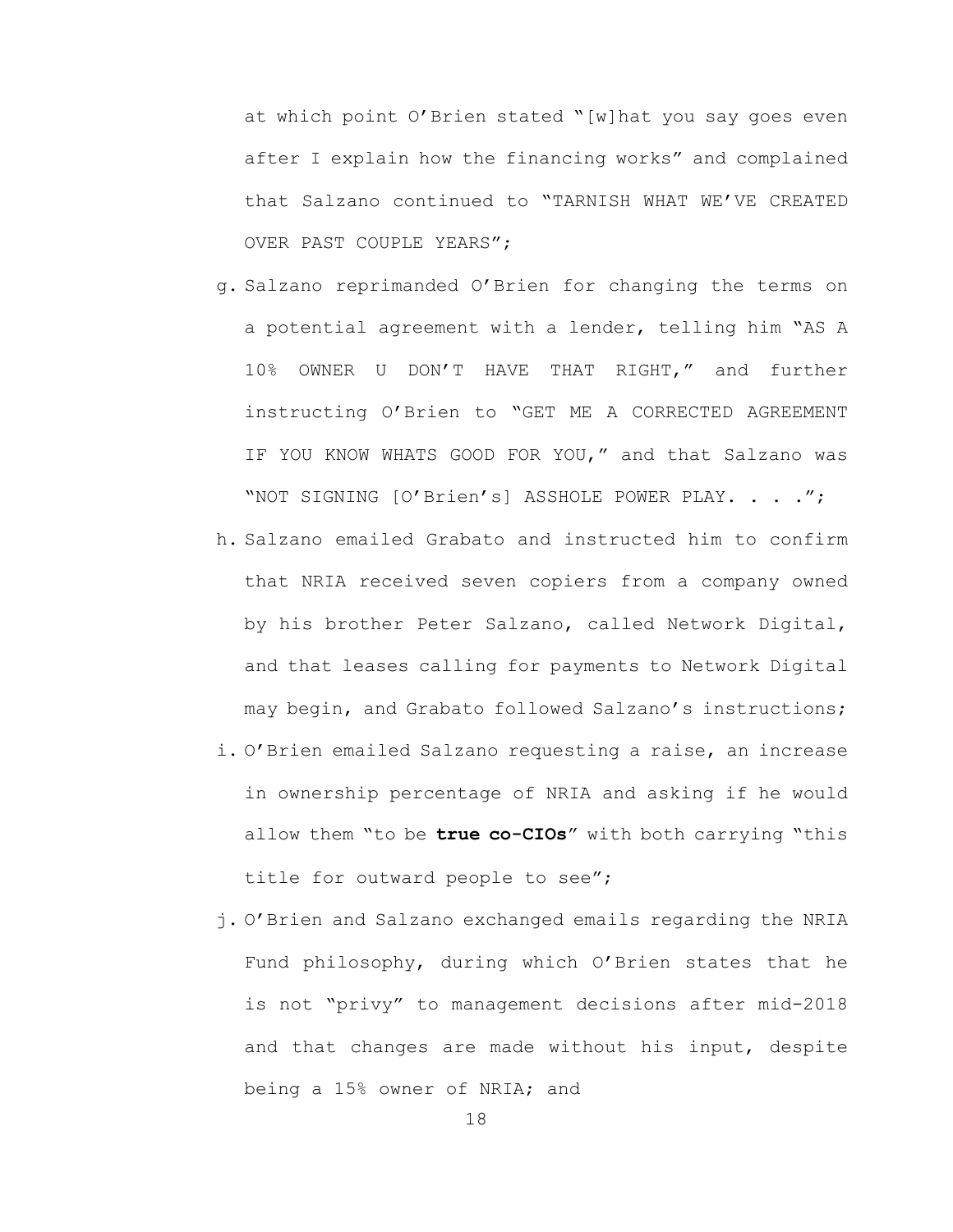k. Salzano emailed O'Brien that O'Brien is "NOT AUTHORIZED to be telling [CityVest] we are closing the fund" and gave O'Brien an "ORDER" to "get them on OUR STRATEGIC PAGE."

# **E. Respondents Failed To Disclose Salzano's Use of a Forged Term Sheet**

52. In or about January 2019, Salzano attempted to induce an NRIA investor ("NRIA Investor") to increase her investment by telling the investor that a lender named Genesis Capital, LLC ("Genesis") had agreed to provide financing for a project in which Salzano was attempting to solicit her investment.

53. When NRIA Investor asked to see documentation of the financing, Salzano requested that she sign a non-disclosure agreement. Once she signed the non-disclosure agreement, Salzano emailed her a term sheet dated January 3, 2019, purportedly signed by the Genesis CEO to show that Genesis had agreed to provide financing in the amount of \$25,257,000 to the project in which Salzano was attempting to solicit her investment.

54. However, the Genesis CEO had not actually signed the term sheet.

55. Genesis learned of the forged term sheet and on February 15, 2019 sent NRIA a cease and desist letter addressed to Grabato and O'Brien that stated, in part, that the letter of intent was a fraud and that the CEO's signature was forged. The letter also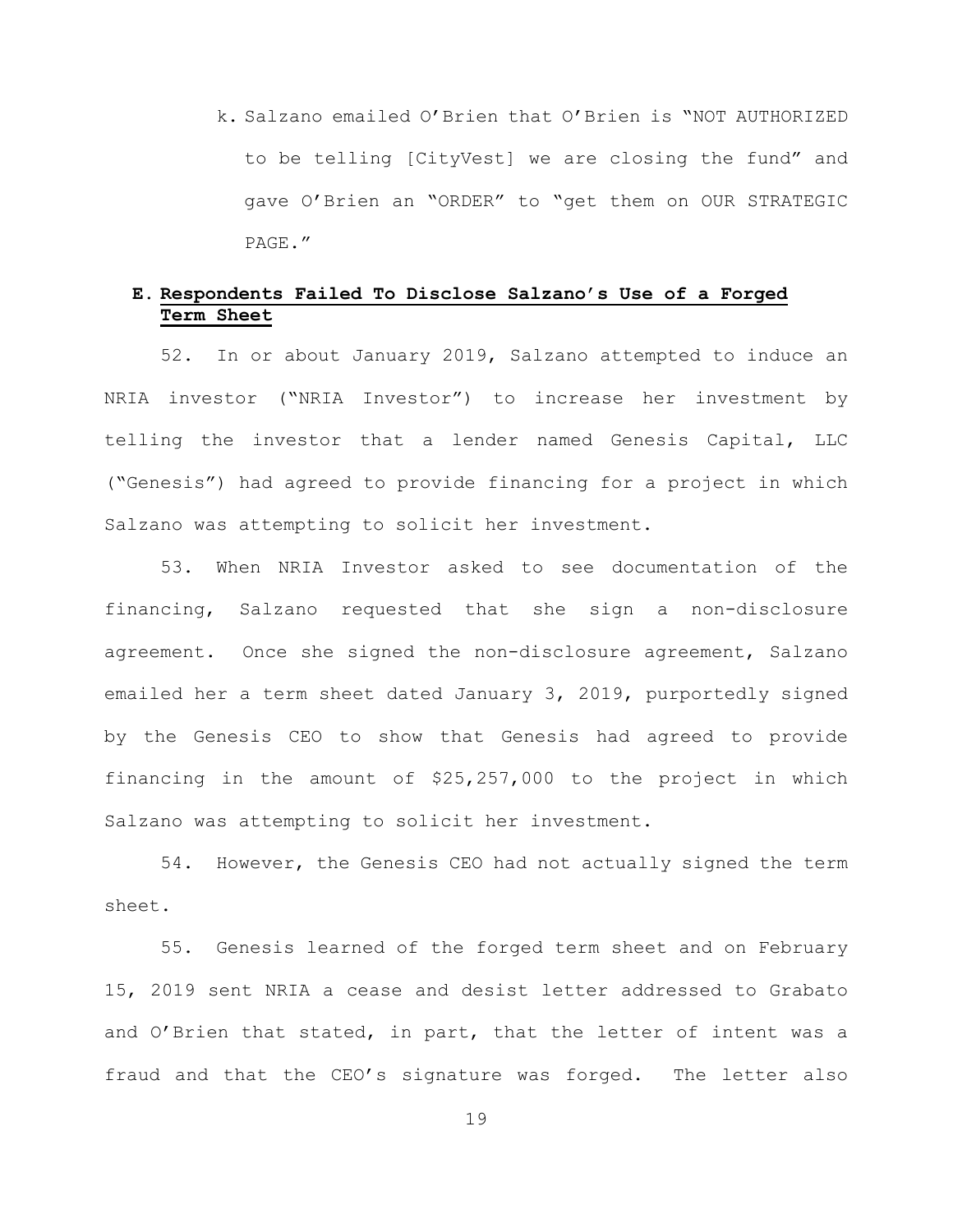stated, "[i]t appears this sham letter of intent was created using the letterhead, format and certain text from a real letter of intent sent by Genesis Capital to NRIA in 2017 regarding a different potential loan for a different, significantly smaller amount, involving a different property."

56. Furthermore, the letter went on to say: "We understand that NRIA has used this fraudulent letter of intent to entice one or more persons to invest with NRIA." In an undated letter signed by Nicholas Salzano as "Independent Vice President" of NRIA, Salzano responded to the Genesis cease and desist letter, stating "I am wholly responsible for this ridiculous and unprofessional single error. . . ."

57. After the forgery came to light, Salzano attempted to characterize it as a mistake and a misunderstanding.

58. On February 19, 2019, Salzano sent an email, carbon copy to Scutaro, to NRIA Investor, stating: "IGNORE THIS PRIOR EMAIL IT WAS SENT IN ERROR WITH ERRANT DOCUMENTS ATTACHED NOT STAMPED AS **'**EXAMPLES ONLY' OF WHAT AN LOI LOOKS LIKE AND DICTATE NOT READ[.] THIS POTENTIAL DEAL IS CANCELLED[.]"

59. Notwithstanding having been on notice of Salzano's criminal conduct, Respondents allowed him to continue to exert control over the NRIA Fund without firing him, without reporting him to law enforcement authorities, and without disclosing his act of forgery to existing or potential investors.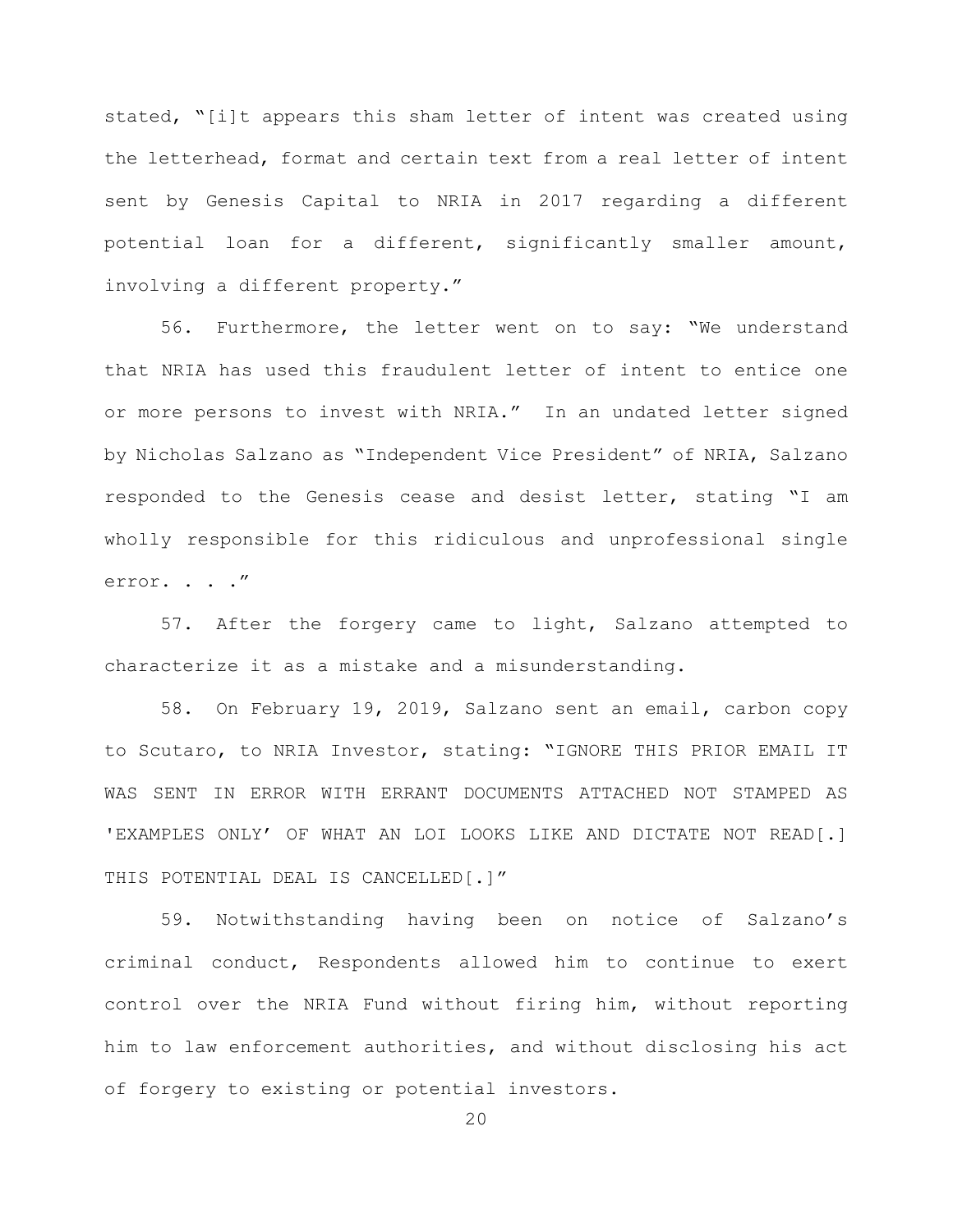60. Two years later, on or about March 4, 2021, Salzano was arrested by federal law enforcement authorities and charged by criminal complaint with wire fraud and aggravated identity theft related to his use of the fraudulent Genesis loan term sheet.

61. In a March 13, 2021 email to an investor explaining his subsequent arrest, Salzano stated "I just told the investor early and wrongly it was coming from the letter of intent bank I wrongly used /signed to just try to get the sale done." Grabato's signature was on the fraudulent term sheet on behalf of NRIA.

62. Even after Salzano's March 2021 arrest, Respondents failed to remove Salzano from his position of control over the NRIA Fund.

63. In the March 16, 2021 Sticker Supplement for the NRIA Fund, Respondents first attempted to disclose this incident. But in so doing they attempted to minimize it as a "single, isolated incident" involving "its independent contractor consultant[]":

> NRIA is also aware of recent USDOJ charges against one of its independent contractor consultants (Nicholas Salzano) involved in construction operations. The single, isolated incident was appropriately addressed by NRIA in early 2019, with no loss to the single investor involved and additional compliance protocols established in 2019. However, due to the charges made against the contractor, NRIA has placed them on suspension pending the results of his criminal litigation and he has been removed from any activities involving the company.

[Emphasis added].

64. Notwithstanding the representation in the March 16, 2021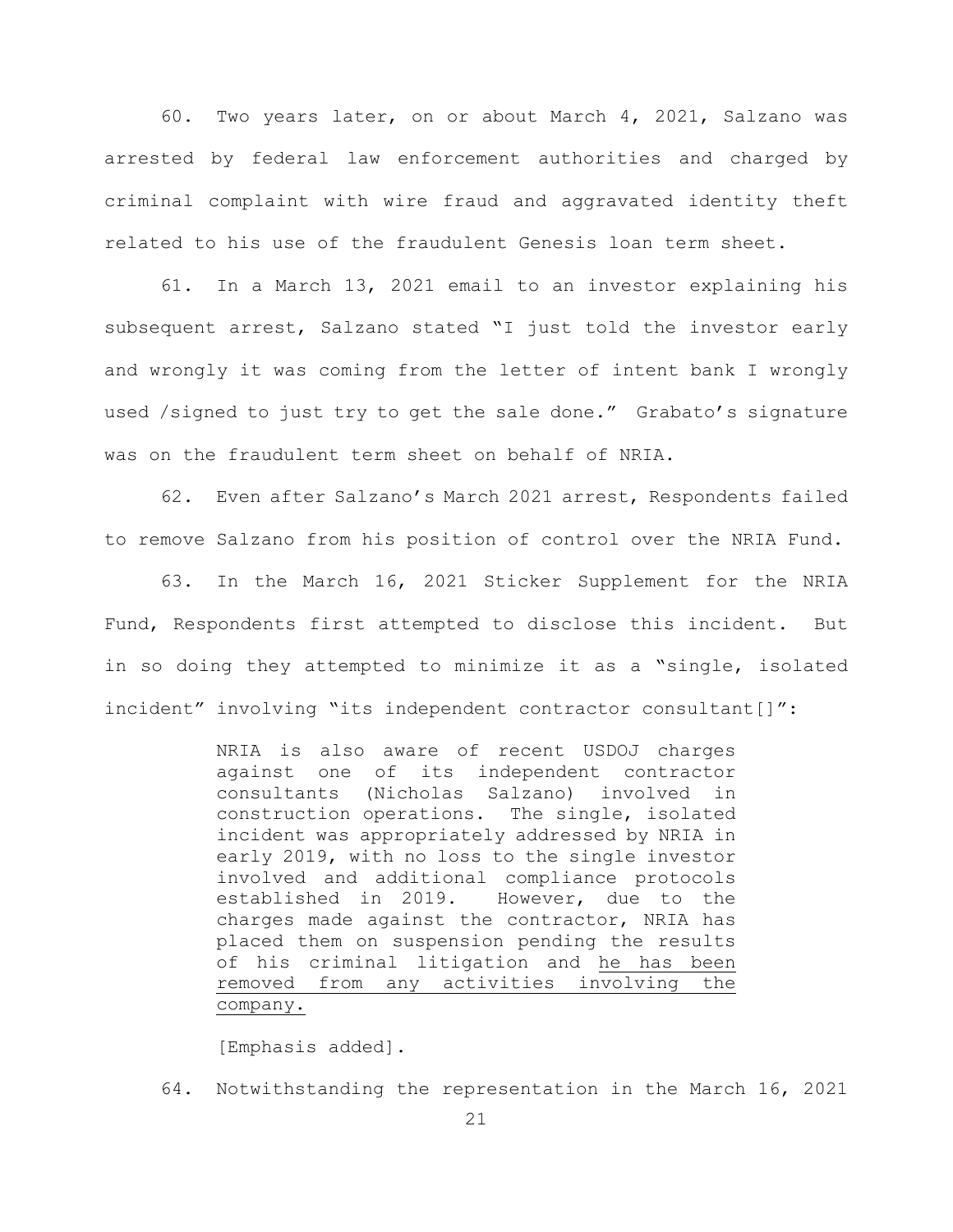Sticker Supplement that Salzano had been placed "on suspension" and "removed from any activities involving the company," Salzano continued to play an active management role in the NRIA Fund and he and his relatives continued to receive monetary benefits from the NRIA Fund.

65. In the June 2021 PPM, Respondents finally disclosed that, notwithstanding Salzano's suspension, he would continue to "serve as an advisor to the President and CEO of the Manager on historical, construction, and operational matters on an as-needed basis." In other words, Grabato and other Respondents permitted Salzano, who was charged by the United States Department of Justice with criminal conduct, to "advise" the President and CEO after all of the allegations contained in the criminal complaint were known to them and had been known to them for over two years.

66. Upon information and belief, it was not until October 2021 that NRIA terminated Salzano, over two-and-a-half years after NRIA management was aware of his attempted forgery and eight months after his arrest.

#### **F. Fraud In The Offer And Sale Of The NRIA Fund Securities**

67. Since 2018, Respondents have sold at least \$630 million of the Units issued by the NRIA Fund to at least 1,800 investors, including at least 380 New Jersey residents.

68. The Units in the NRIA Partners Portfolio Fund I, LLC, are "securities" as defined in N.J.S.A. 49:3-49(m).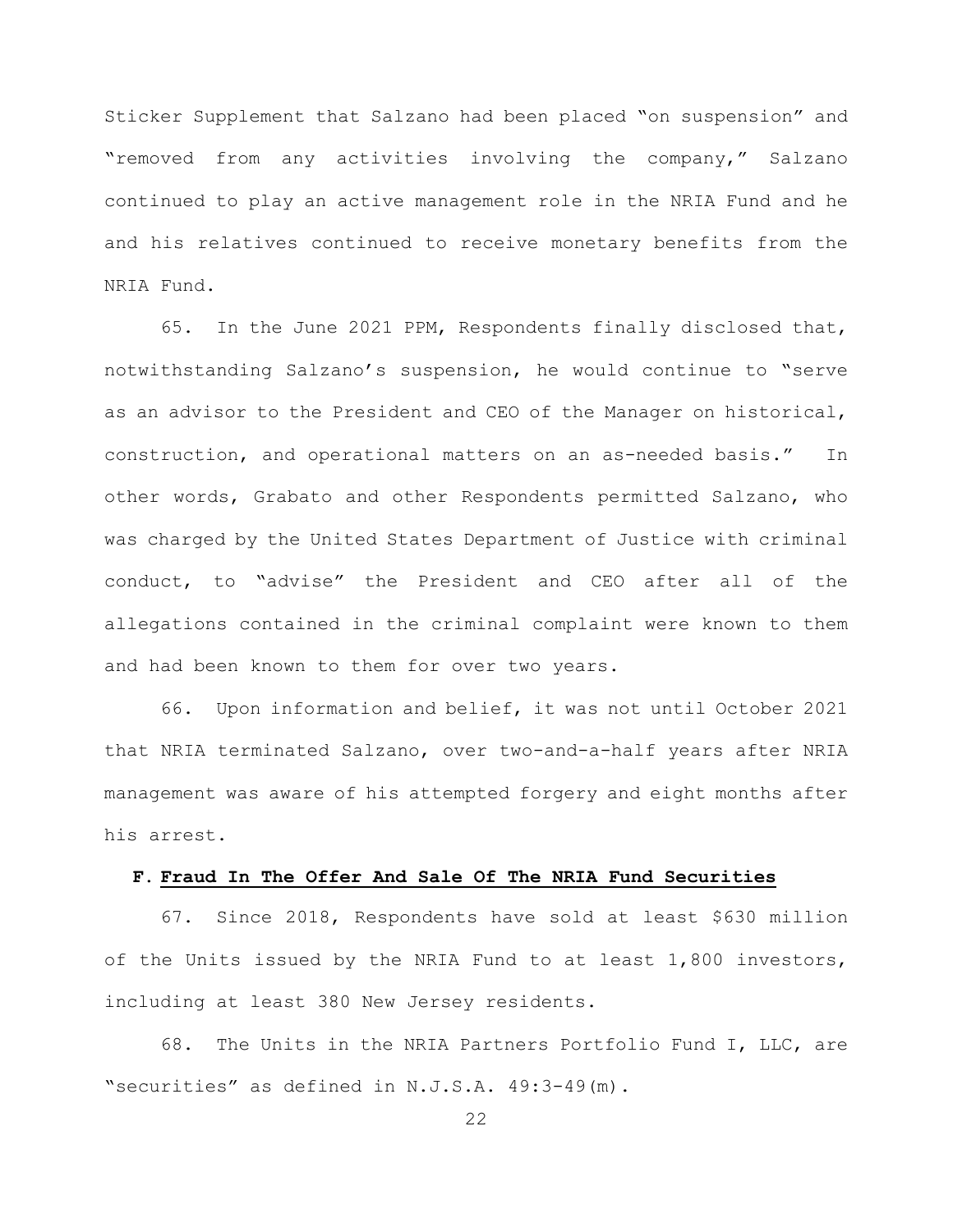69. Respondents marketed the Units using billboards placed at prominent locations – such as the entrance to the Holland Tunnel which advertised "Returns Up to 21%". Respondents made similar representations on nationwide radio and television advertisements, and on the internet. The offers and sales of the Units were made pursuant to PPMs and sticker supplements, all of which guaranteed a minimum annualized return of 12%.

70. There are at least seven versions of the PPMs, including the following:

- a. NRIA Partners Portfolio Fund I, LLC PPM dated February 5, 2018 ("NRIA Fund PPM");
- b. First Amended and Restated PPM of NRIA Partners Portfolio Fund I, LLC, dated September 1, 2018 ("First Amended NRIA Fund PPM");
- c. Second Amended and Restated PPM of NRIA Partners Portfolio Fund I, LLC, dated May 1, 2019 ("Second Amended NRIA Fund PPM");
- d. Third Amended and Restated PPM of NRIA Partners Portfolio Fund I, LLC, dated July 10, 2020 ("Third Amended NRIA Fund PPM");
- e. Fourth Amended and Restated PPM of NRIA Partners Portfolio Fund I, LLC, dated March 22, 2021 ("Fourth Amended NRIA Fund PPM");
- f. NRIA Partners Portfolio Fund I, LLC, PPM dated June 14,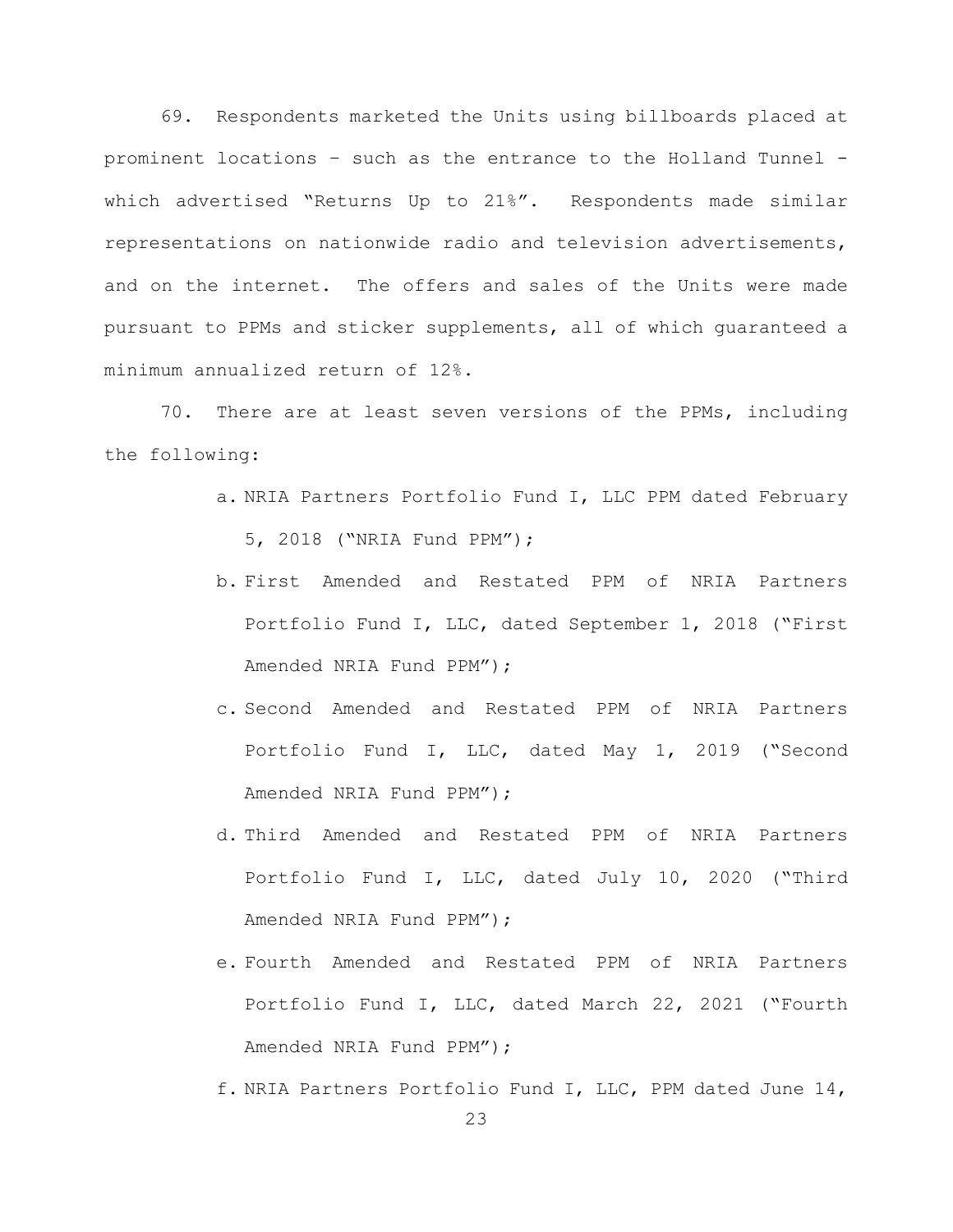2021 (June 2021 NRIA Fund PPM"); and

g. NRIA Partners Portfolio Fund I, LLC, PPM dated September 1, 2021 ("September 2021 NRIA Fund PPM").

71. Respondents misrepresented and/or failed to disclose the following material facts to investors:

- a. The initial 6% annualized distributions to investors during the first four years were a return of investor's capital and not profits from their investment;
- b. Respondents failed to disclose conflicts of interest and transactions with related parties;
- c. Respondents used investor funds for personal use, to pay Salzano's wife for a no-show job, and family members for other jobs, and to make loans to relatives or the entity that they controlled;
- d. Salzano and Scutaro had previously been involved in a fraudulent scheme at NorVergence, and Respondents were using investor funds to conceal Salzano's and Scutaro's involvement in the NorVergence fraud by funneling money through marketing companies controlled by Grabato's relatives to pay other entities to create phony web pages and content to modify adverse search engine results;
- e. Salzano controlled the NRIA Fund, ran the entity and orchestrated many of the fraudulent schemes set forth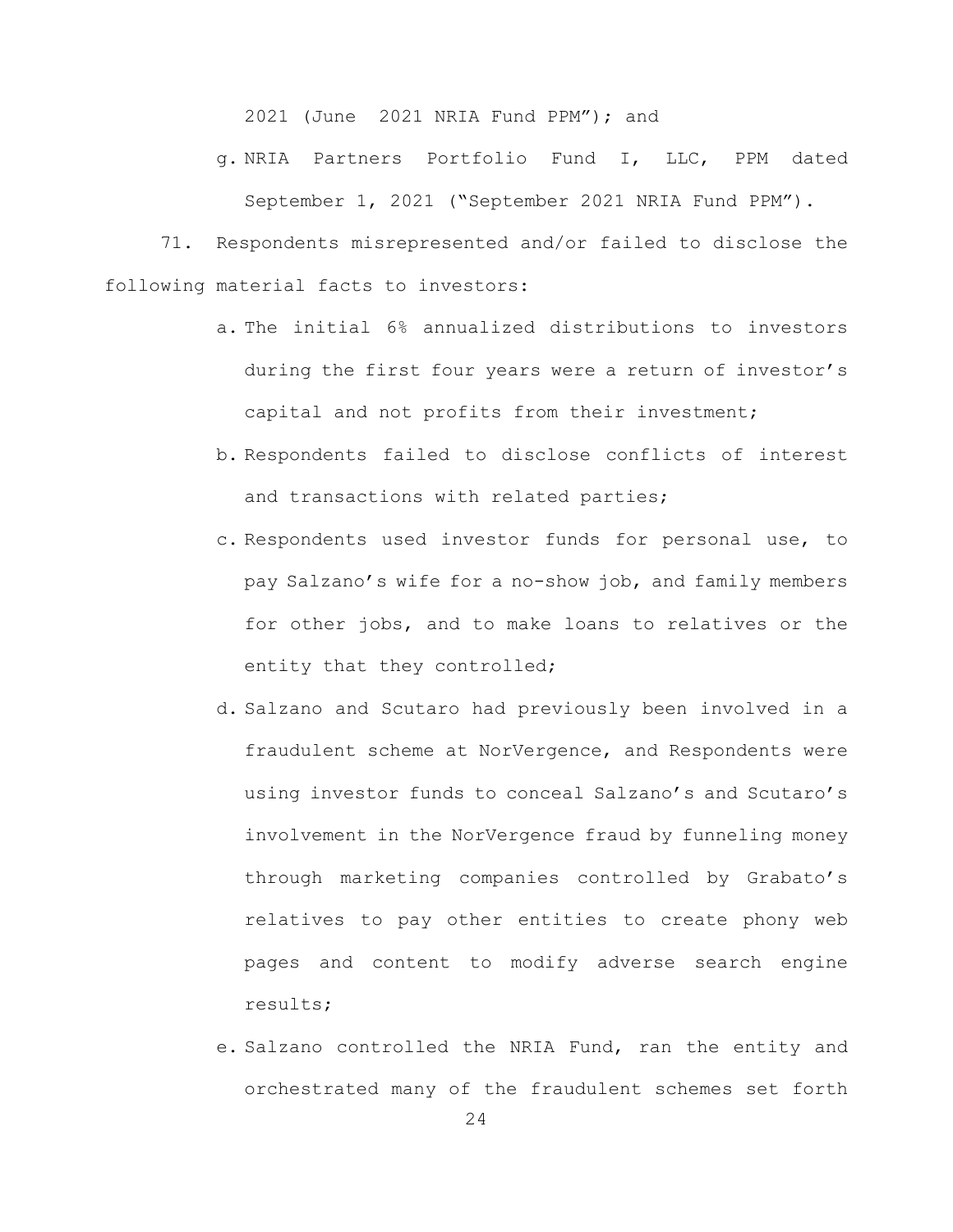in this Order, notwithstanding his tarnished background;

- f. Contrary to GAAP, Respondents improperly booked and collected up-front development fees, ranging from 3% to 4.5% of total project development costs;
- g. Respondents were using straw purchasers to create the false impression that there was more demand for their properties than there actually was, a tactic which created an exaggerated picture of success that could trigger progress and other payments from lenders and potentially result in breach of the NRIA Fund's covenants with lenders;
- h. Salzano used a forged term sheet in January 2019 in an effort to defraud an investor who was considering whether to increase the amount of her investment, which Respondents did not disclose until after Salzano's arrest, more than two years after Grabato and Scutaro directly learned of Salzano's fraud on the investor;
- i. In July 2019, Salzano and another individual, with the knowledge of Grabato, attempted to defraud TD Bank into accepting a \$20 million standby letter of credit as a valid instrument to back construction loans. Salzano presented TD Bank with a forged document, purportedly issued by Deutsche Bank, guaranteeing the availability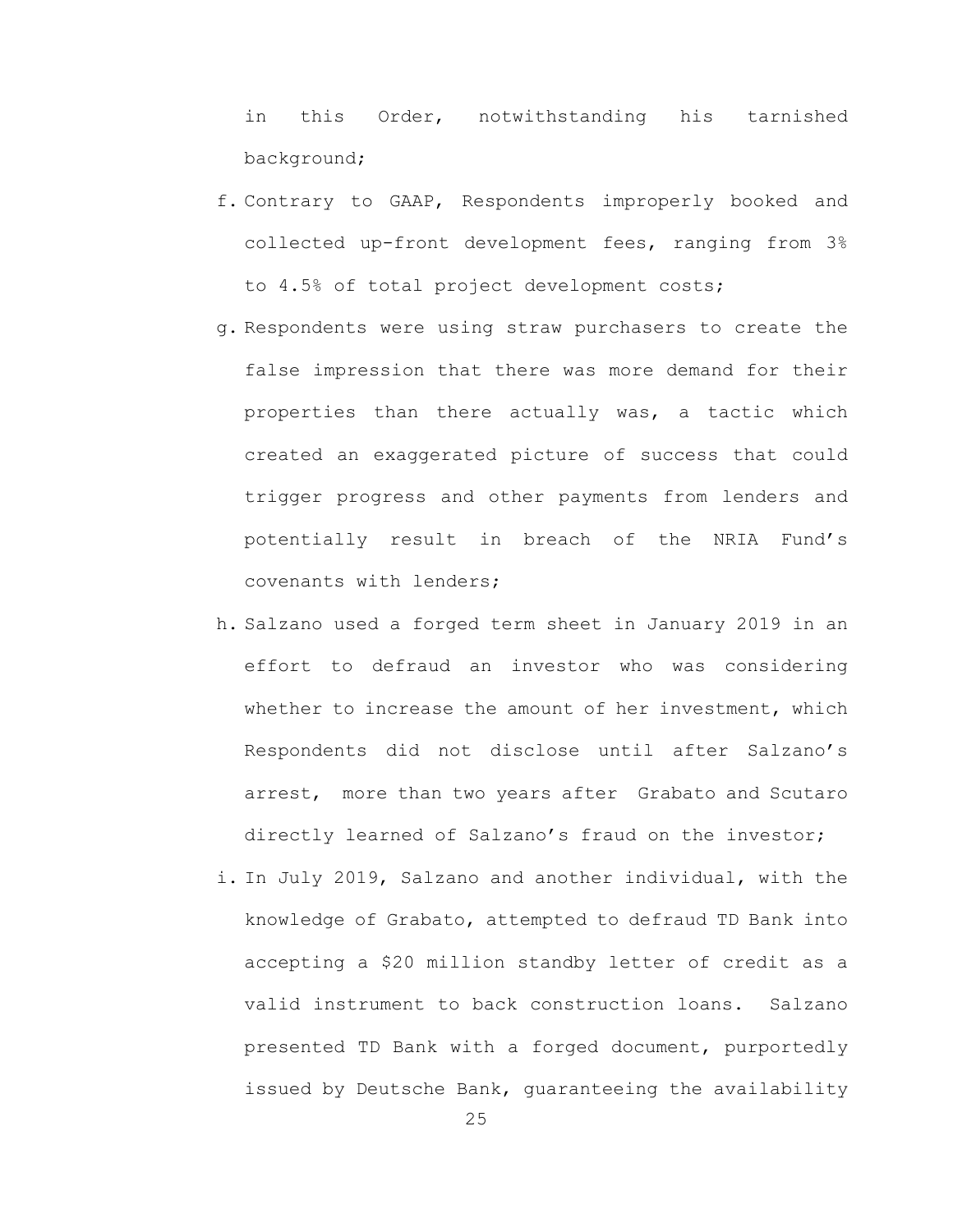of funds from the other individual;

- j. Respondents misrepresented to investors that Respondents "may" use investor funds in the CMBS and residential mortgage backed securities ("RMBS") investment strategy, even when the funds had already been deployed in this strategy, without then disclosing to investors that funds were actually being deployed in this strategy; and
- k. Respondents misstated the nature of ongoing regulatory investigations to obscure their true nature and make it appear to potential investors that Respondents were under a routine inquiry rather than being the subjects of an investigation.

# **G. Respondents Failed To Disclose That The 6% Annualized Distributions During The First Five Years Of Fund Ownership Were A Return Of Investors' Capital**

72. In connection with the offer and sale of the Units from February 2018 until March 2021, Respondents failed to disclose to investors that the monthly 6% coupon payments were largely, if not solely, a return of the investor's own capital, rather than profits from the operations of the NRIA Fund.

73. Respondents represented to investors in the PPMs that they should expect a 6% annualized preferred coupon payment made on a monthly basis for at least the first four years of their investment.

74. According to the PPMs, the four years of 6% annualized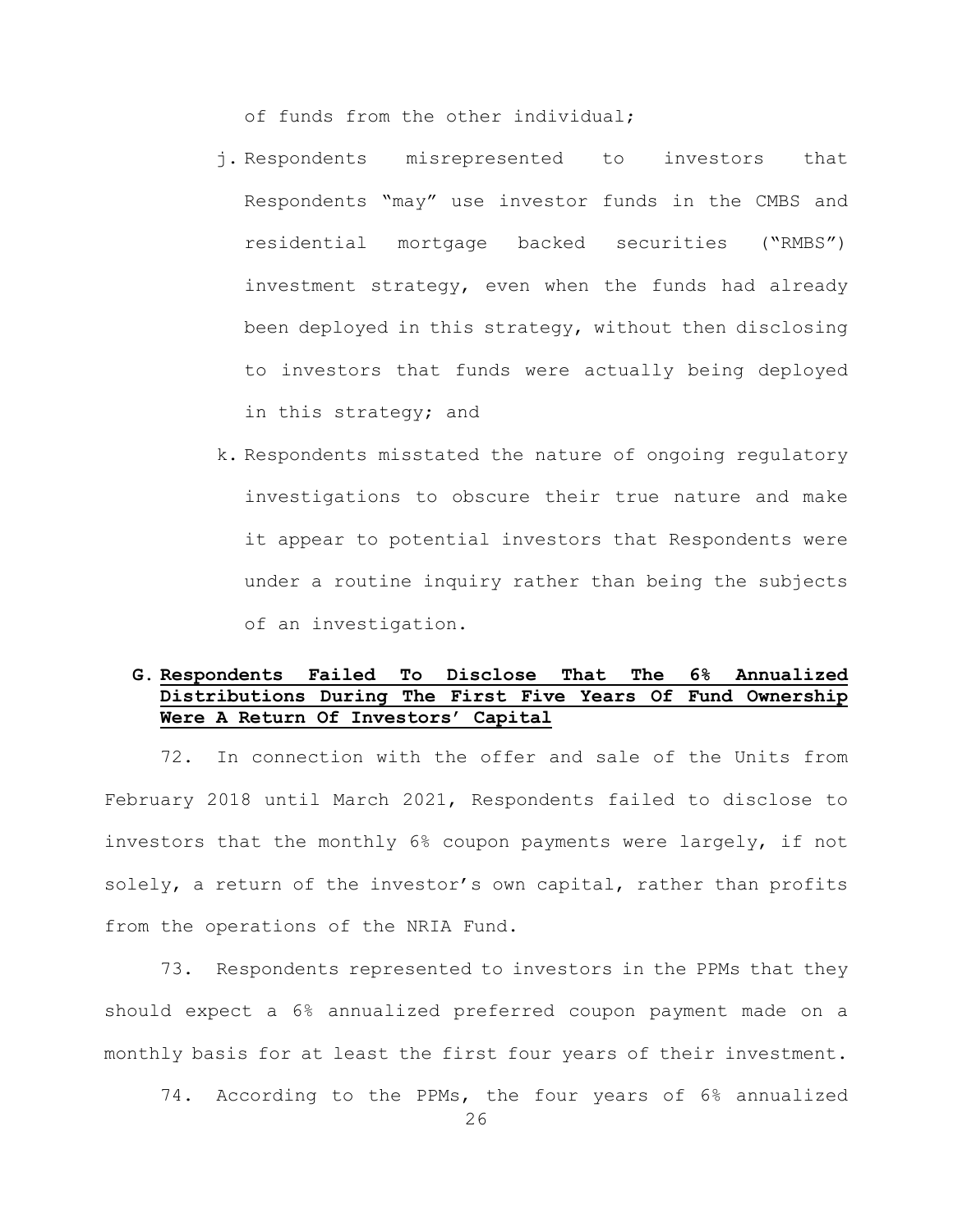preferred coupon payments would then be followed by a lump sum payment or payments, which could include 12 months of deferred monthly coupon payments plus an additional amount to pay the investor the guaranteed return rate of 12%. For certain investors the lump-sum payment or payments would also be used to pay the preferred rate (the 16-21%), but the preferred rate was not guaranteed.

75. During this time period, the PPMs falsely stated that "[t]he Company intends to pay returns to investors out of the cash flow distributed to the Company by the Manager Investment Company(ies)." Instead of funding these distributions from cash flow actually generated by operations as they had represented that they would do, Respondents were simply paying investors back with the investors' own money.

76. According to unaudited independent accountants compilation reports for the NRIA Fund for 2018, 2019 and through June 30, 2020, distributions were consistently made without the NRIA Fund generating any net income as illustrated below:

a. December 31, 2018 – The NRIA Fund paid member distributions of \$1,213,288 in 2018 despite having no net income;

b. December 31, 2019 – The NRIA Fund paid member distributions of \$5,969,318 in 2019 despite having no net income.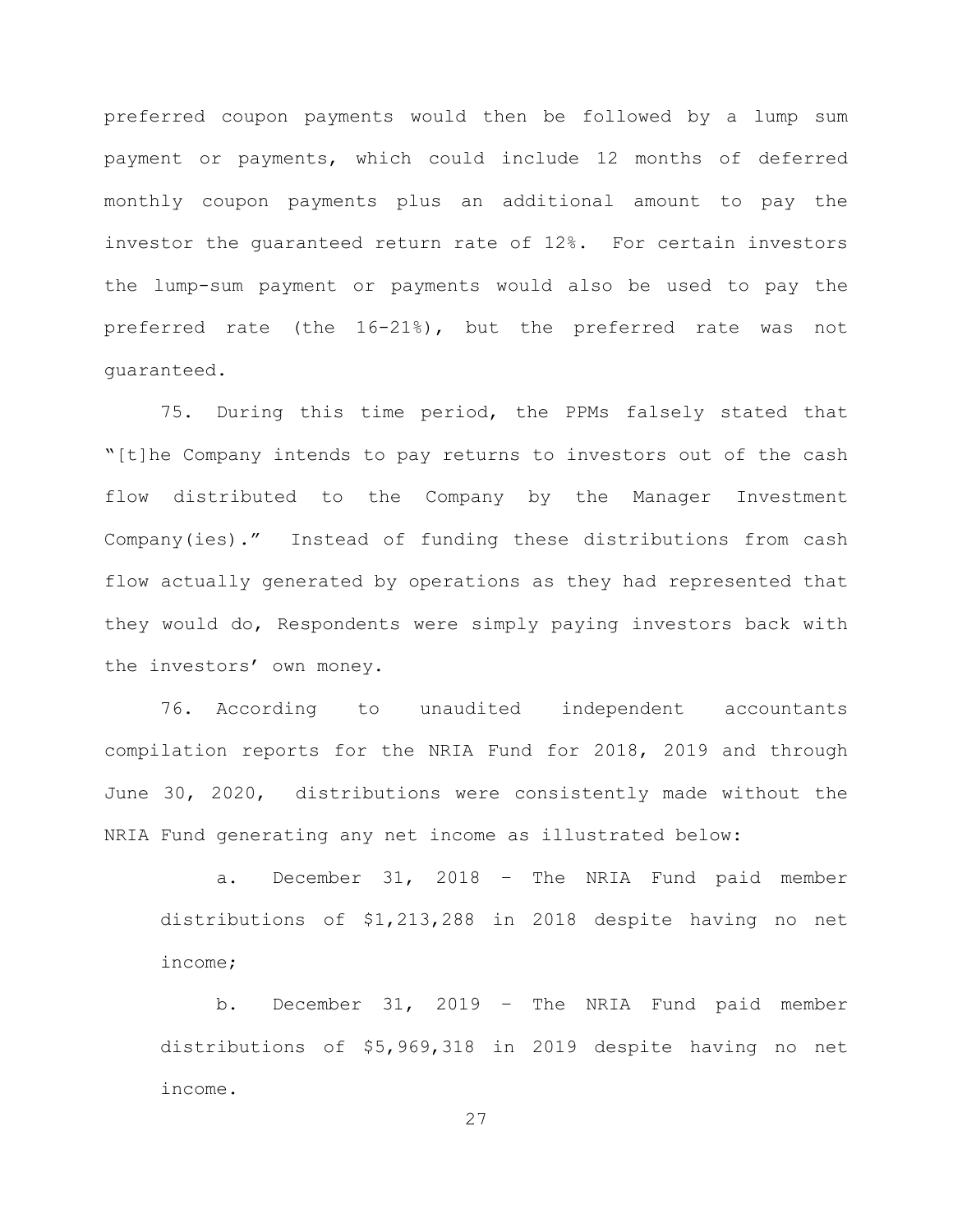c. June 30, 2020 – The NRIA Fund paid member distributions of \$6,607,926 through the first half of 2020 despite having no net income.

77. It was not until the March 2021 Fourth Amended NRIA Fund PPM that the NRIA Fund finally disclosed that "[t]he Company intends to pay returns to investors out of the cash flow distributed to the Company by each respective Manager Investment Company after return of capital first," and that the monthly coupon payments would "begin with monthly return of capital payments." (Emphasis added). Investors who purchased at least \$450 million in Units prior to March 2021 and pursuant to earlier versions of the PPM had been kept in the dark as to the true source of these returns. By keeping investors in the dark as to the 6% distributions being simply a return of the investors' own money, Respondents exaggerated the success of their operations during the first four years of each project.

78. Grabato cited his Fifth Amendment privilege against selfincrimination and refused to answer the Bureau's questions when asked: 1) if the monthly coupon payments were simply a return of investor capital; 2) if NRIA Fund projects were generating sufficient cash flow to sustain monthly coupon payments; and 3) if NRIA disclosed that they were paying investors back with their own investment funds.

### **H. Respondents Failed to Disclose Related Parties and Conflicts**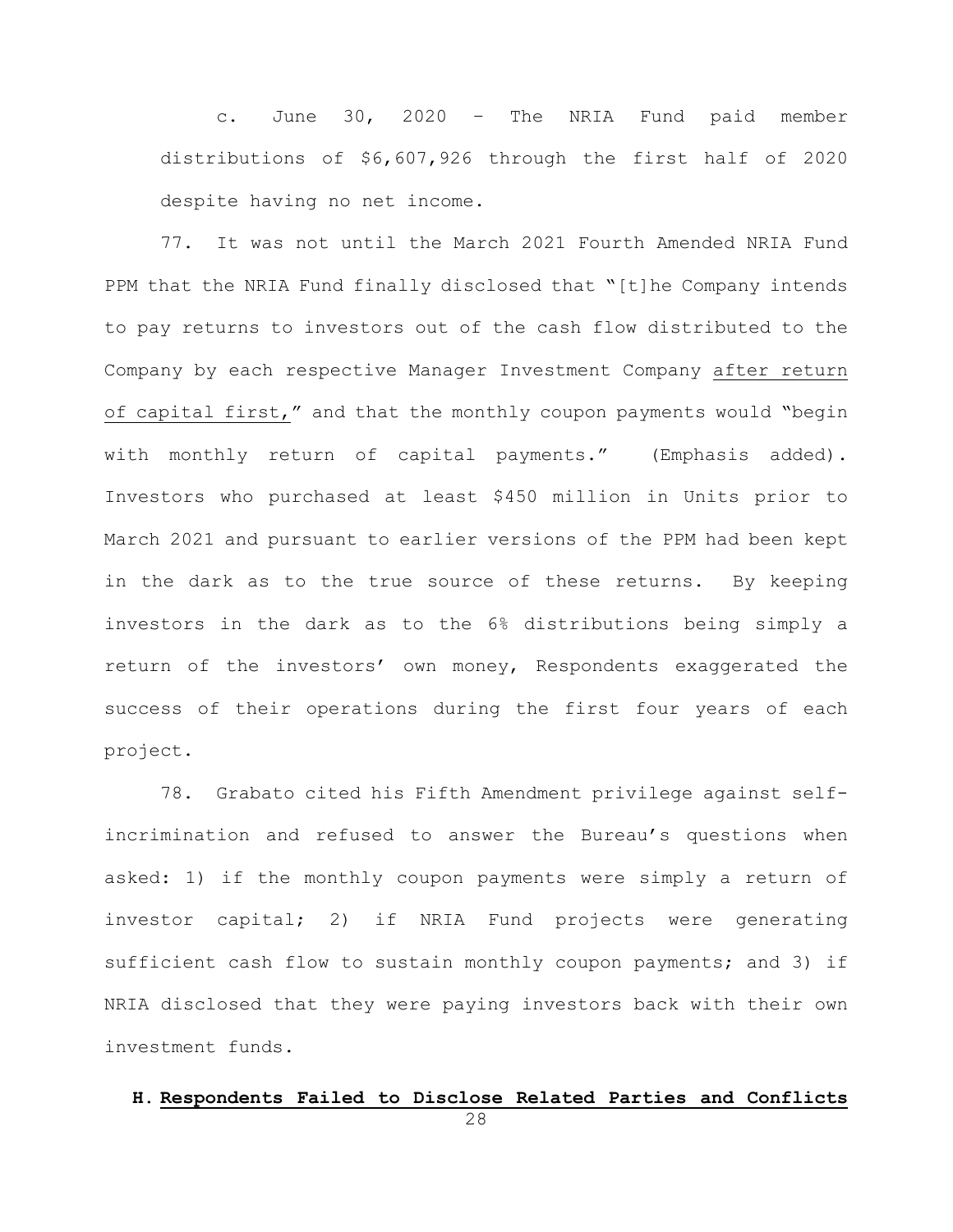#### **of Interest**

79. Respondents failed to disclose that many of the personnel and contractors of NRIA and the NRIA Fund were (or were controlled by) family members of Salzano and Grabato.

80. Respondents' failures to disclose included, but were not limited to, that: (a) Salzano's son Dustin was the CFO and joint owner of U.S. Construction, one of NRIA Fund's general contractors; (b) Dustin Salzano was also the co-founder of one of the main residential marketing and leasing company used by NRIA, Premier Access Property Management; (c) the NRIA Fund paid over \$200,000 to Link N' Log, Design & Website Consultants owned by Salzano's sonin-law, Kyle Stafirny, who was also NRIA's Vice President of Information Technology, and who was married to Salzano's daughter, Bethany Salzano; (d) Web Marketing was run by Nathania Lutero, Grabato's cousin and a corporation for which Grabato paid the "Business Entity Formation" fee ; (e) Salzano's Brother Peter owned Network Digital, a company that NRIA purchased and leased equipment from; and (f) Salzano's relative, Thomas John Salzano, received commissions for the sale of NRIA properties as a real estate agent for a company named Compass.

### **I. Respondents Misused Investor Funds**

81. Respondents misused and failed to disclose the misuse of investor funds by paying Salzano's and Grabato's family members (or their related companies) for jobs and services that they did not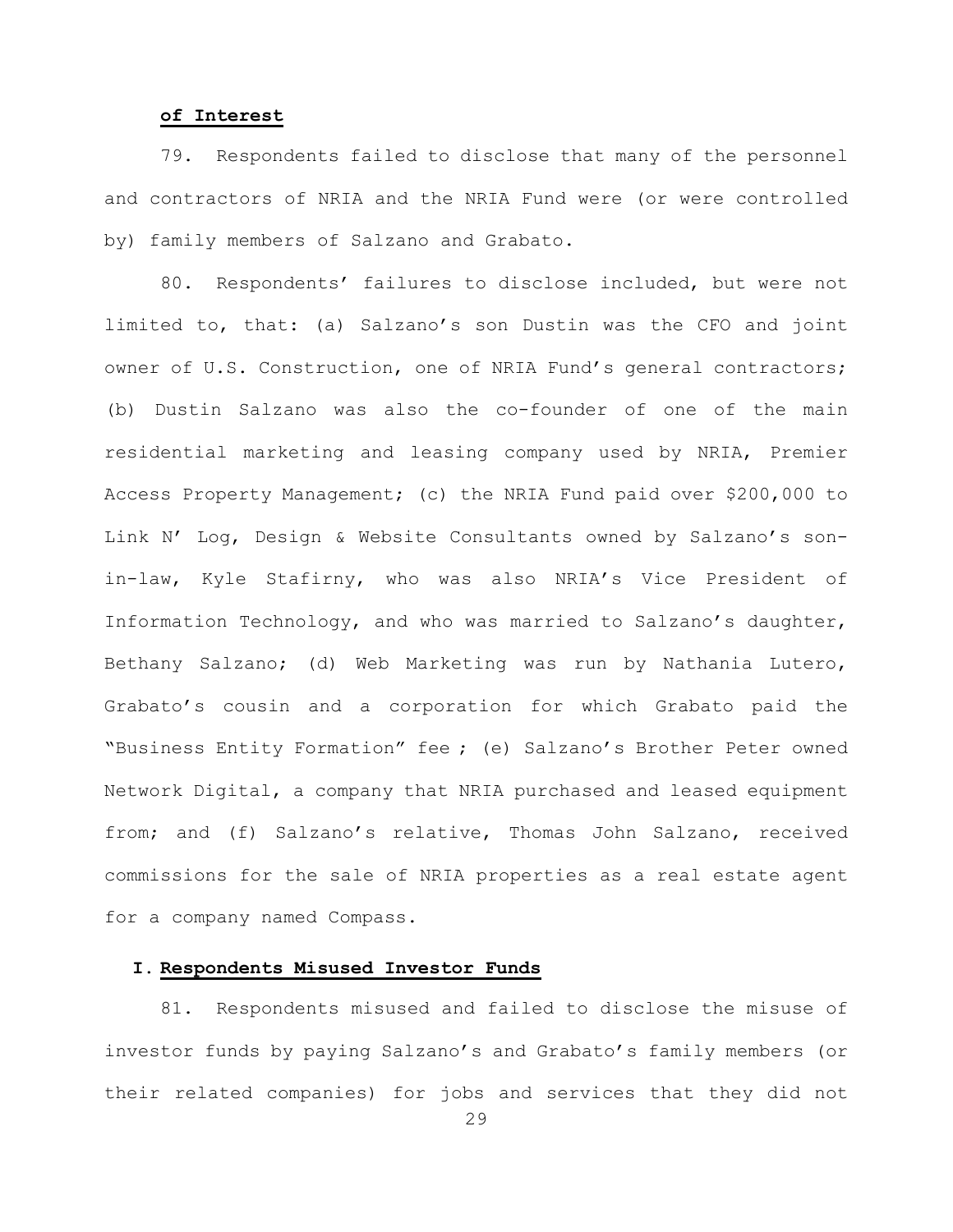perform and by extending undisclosed loans to family-run entities.

82. For example, Respondents failed to disclose that NRIA Fund paid Olena Budinska, Salzano's wife, \$222,000 in 2018, \$300,000 in 2019, \$291,000 in 2020, and at least \$1.[3](#page-29-0) million<sup>3</sup> in 2021, even though Budinska was never employed by Respondents and did not perform any services for them. When Grabato and O'Brien were asked about Budinska, both refused to answer the Bureau's questions citing their Fifth Amendment privilege against self-incrimination.

83. Respondents' misuse of funds and failures to disclose included, but were not limited to, that: (a) the NRIA Fund loaned approximately \$780,000 to U.S. Construction; and (b) the NRIA Fund was paying Bethany Salzano at least \$1.8 million from 2018 through 2021, through her company Referral Marketing Associates, LLC, for her to work in a series of office jobs for which she had no experience or credentials. When Grabato and O'Brien were asked about payments and loans made to Salzano's, Grabato's and Scutaro's relatives, or the entities that those relatives controlled, both refused to answer the Bureau's questions citing their Fifth Amendment privilege against self-incrimination.

84. A consolidated summary of how Respondents misused investor funds or engaged in undisclosed related party transactions is below:

—

<span id="page-29-0"></span><sup>3</sup> Approximately \$1 million was paid to Budinska after Salzano's arrest in March 2021.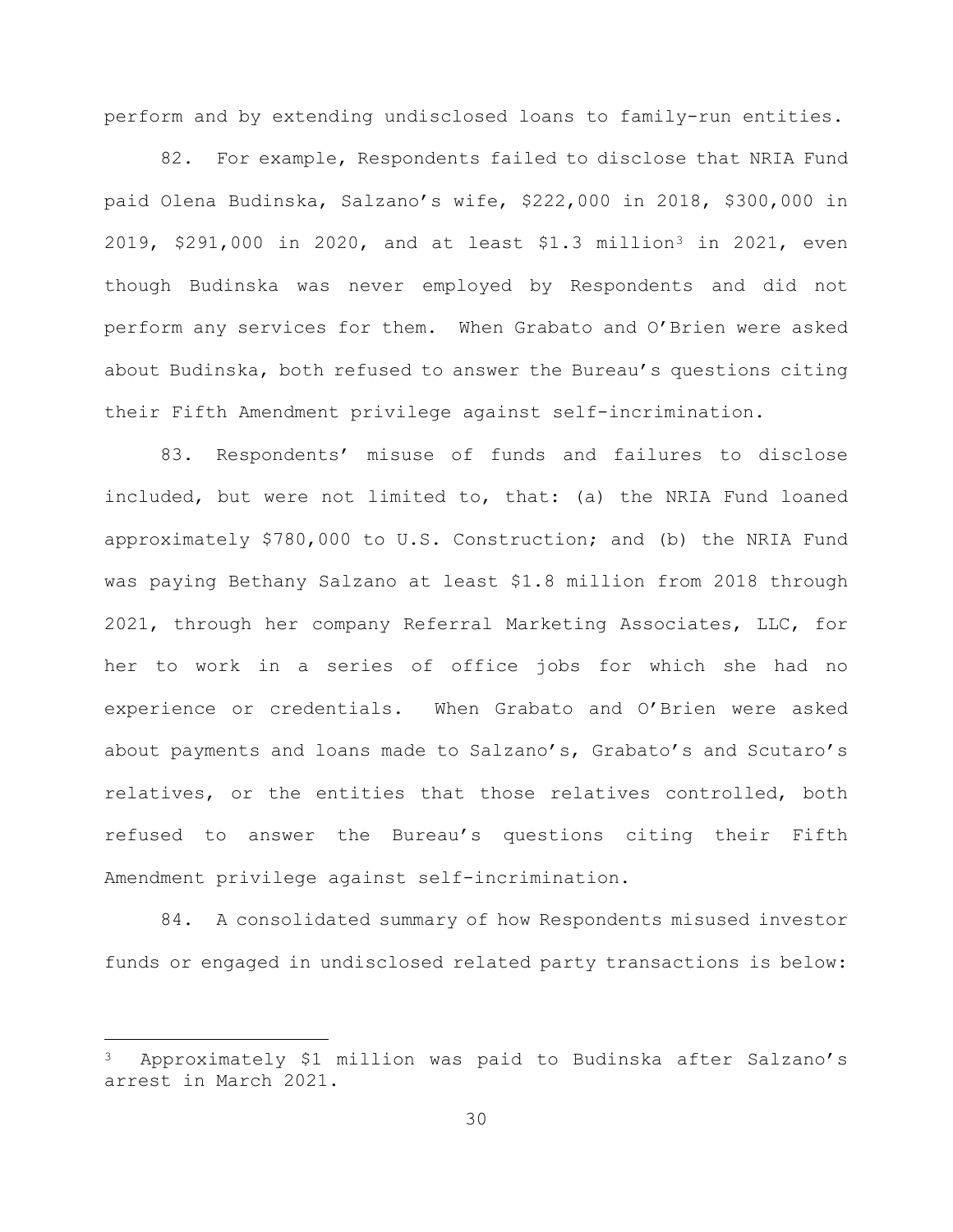| Individual / Entity                                       | Received At Least |
|-----------------------------------------------------------|-------------------|
| Olena Budinska                                            | \$2,100,000       |
| Bethany Salzano Stafirny,<br>including Referral Marketing | \$1,800,000       |
| Kyle Stafirny,<br>including Link N' Log                   | \$200,000         |
| Arthur Scutaro,<br>including SAV<br>Consulting            | \$2,200,000       |
| Vincent Scutaro,<br>including T3X<br>Consulting, LLC      | \$370,000         |

## **J. Investor Funds Were Also Misused To Conceal Information Related To Salzano And Scutaro's Prior Roles At NorVergence**

85. Respondents did not disclose to potential investors that at least \$440,000 of their funds would be used to pay for a scheme to conceal Salzano's and Scutaro's association with NorVergence and the litigation tied to its demise.

86. As part of a concealment scheme, Respondents retained entities known as Web Marketing, Ably Soft Private Limited, FATbit Technologies and other companies in 2019 to cover up Salzano's past history with NorVergence, and to divert potential investors' searches away from NorVergence and its subsequent bankruptcy.

87. Respondents used Web Marketing as a conduit to pay the following amounts as part of this concealment effort: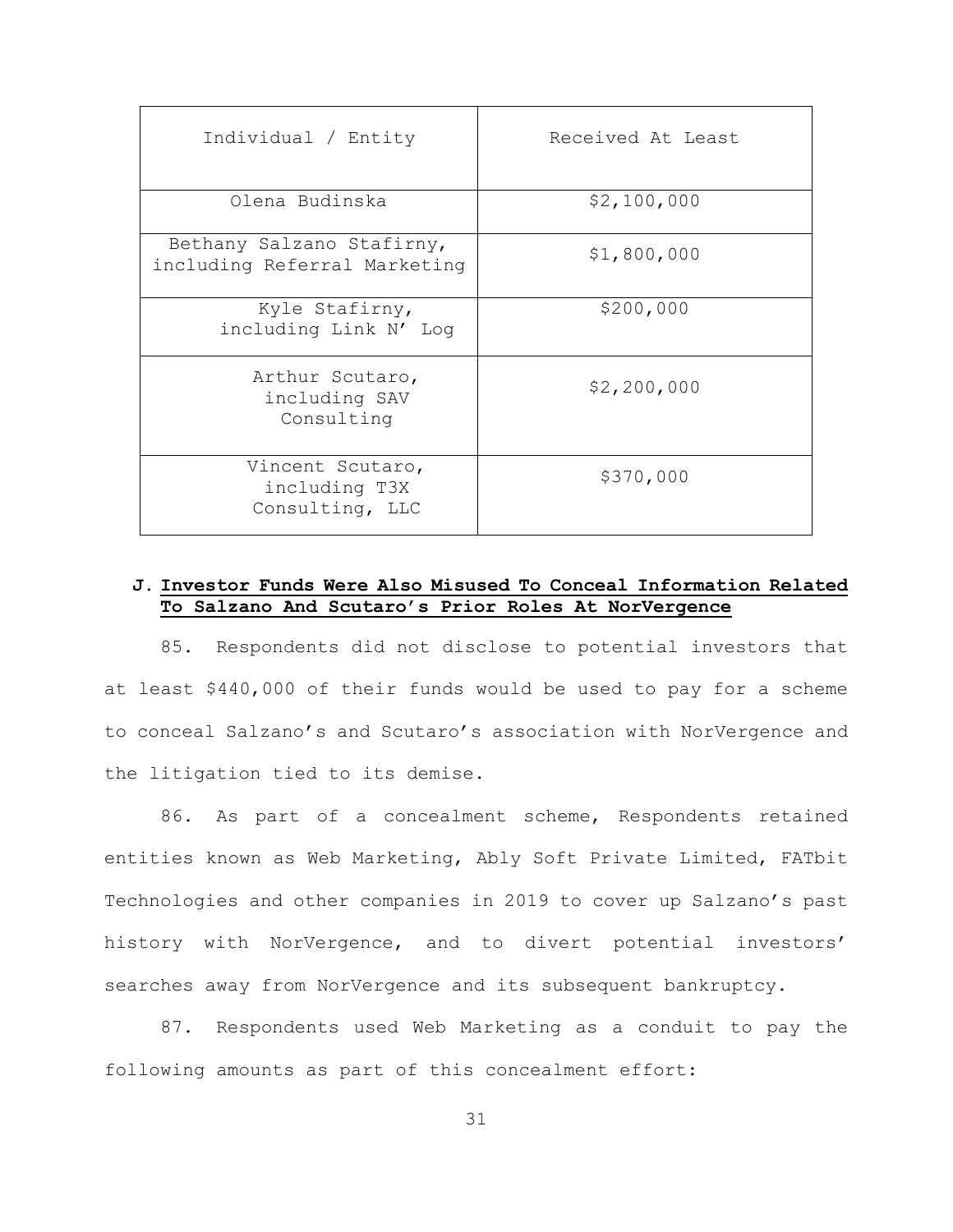- a. Respondents paid Ably Soft Private Limited at least \$119,085 from investor funds; and
- b. Respondents paid FATbit Technologies at least \$321,320 from investor funds.

88. In order to divert internet search results away from Salzano and Scutaro's relationship to NorVergence, Respondents hired Grabato's cousins, Nathania and Nichole Lutero, to, among other things, create (a) similarly named entities – NorVergence, LLC, and NorVergence Foundation – along with websites for imposter NorVergence entities, and (b) blog websites for Peter Salzano, Thomas Salzano, and others with fictitious content to further suppress negative links.

89. FATbit created websites for NorVergence Foundation and NorVergence, LLC, including: www.norvergence.com/norvergence-classaction; www.norvergence.org/norvergence-phone-system; and www.norvergence.com/norvergence-judgment (the "Imposter NorVergence Websites").

90. The Imposter NorVergence Websites do not in any way relate to or describe NorVergence's prior activities. Rather, the Imposter NorVergence Websites purport to expand "scientific knowledge and research on the social impacts of climate change."

91. In FATbit's "REPORT on Additional Work" sent to Salzano, FATbit reported its success in improving the positive search result ranking, while also stating "[o]ur motive behind the creation of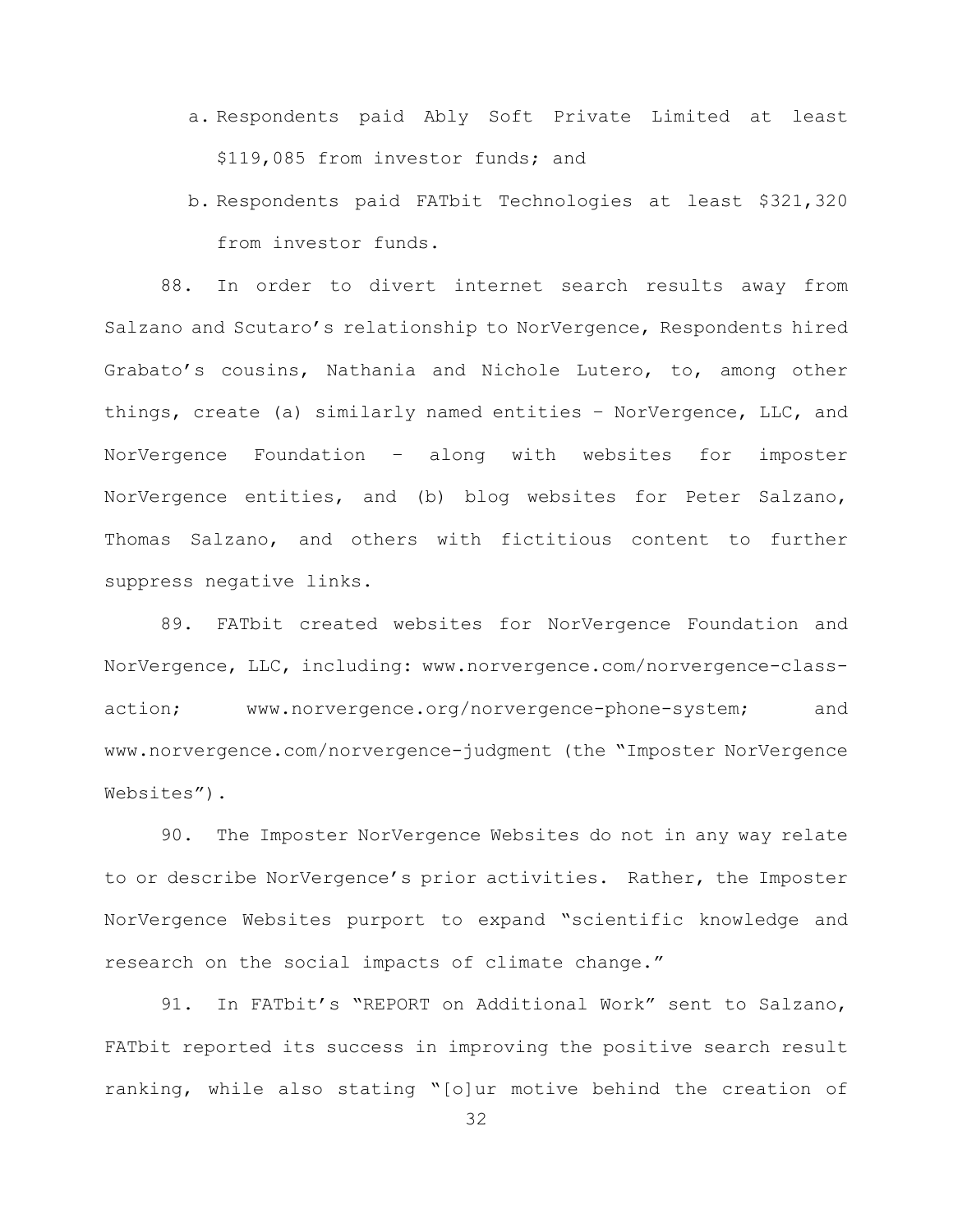these pages is to show the information related to our NGO and suppress the negative links." (Emphasis added).

92. These efforts also extended to the individuals involved in the NorVergence scheme, as FATbit worked towards developing at least twenty-five blog websites with fictitious content to further suppress negative links. The websites include: thomasnsalzano.com; thomasnsalzano.org; thomasnsalzano.net; thomasnsalzano.biz; tomsalzano.com; tomsalzano.net; thomassalzano.com; thomassalzano.net; and peterjsalzano.com. These websites included bogus websites depicting Salzano as a "World-class bodybuilder" and a hairdresser.

93. Scutaro, who was also involved with NorVergence, even changed the spelling of his last name from Scuttaro (with two "t"s) to Scutaro (with one "t") to disassociate himself from NorVergence's history.

94. Every step of the way, Grabato allowed investor funds to be used in these marketing efforts, as demonstrated by Salzano's request to have FATbit revise its \$11,400 invoice so that it was issued to Grabato at NRIA, rather than to Salzano.

95. When Grabato and O'Brien were asked questions about NorVergence, NorVergence, LLC, NorVergence Foundation Inc., and the Imposter NorVergence Websites, both refused to answer the Bureau's questions citing their Fifth Amendment privilege against selfincrimination.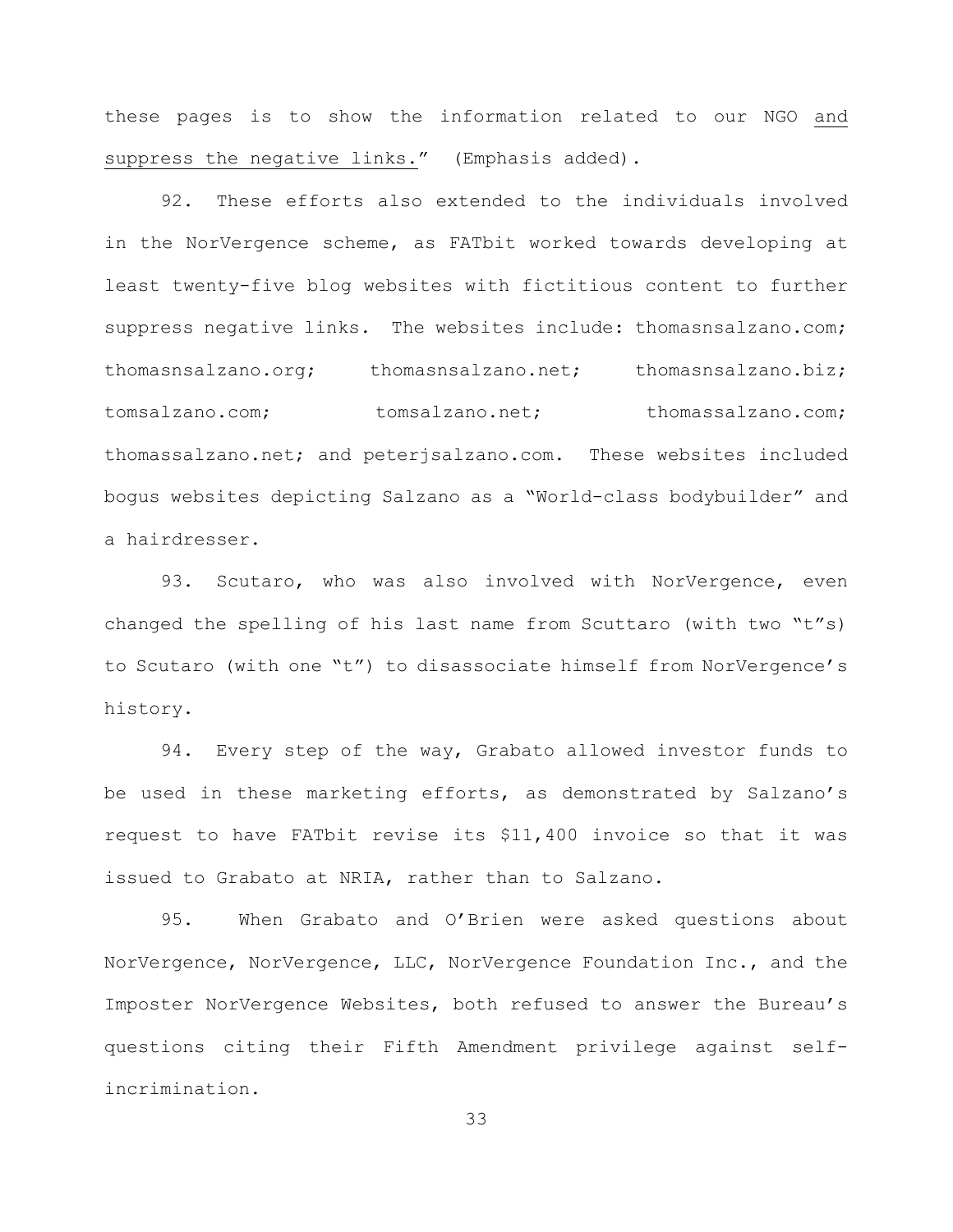#### **K. Respondents Improperly Took Up-Front Development Fees**

96. The NRIA Fund website routinely exclaimed a fundamental principle, "We're Paid Last – After You." This pronouncement would lead potential NRIA Fund investors to believe that NRIA will not be paid until investors have received their promised returns.

97. Beginning at the NRIA Fund's inception in 2018, the NRIA Fund PPM stated that NRIA would receive "a project management and development fee . . . of up to 3% of the capital stack attributable to the purchase of each property undertaken by the underlying Operating LLC." The capital stack consists of all the debt and equity put into a project combined, including financing obtained from banks and other lenders.

98. The NRIA Fund PPM defined the development fee as "a property level fee for directing and project managing all development activities, including taking the properties from acquisition and lender financing through renovation or new building construction, as required, and continuing to completion and positioning for rent and/or resale, as applicable." The NRIA Fund PPM also stated that the development fee "will be paid from a combination of the loan funding, and equity contributions used to acquire the property and build or develop such properties."

99. The First Amended NRIA Fund PPM issued in September 2018, raised the project management and development fee to 4.5% of the capital stack.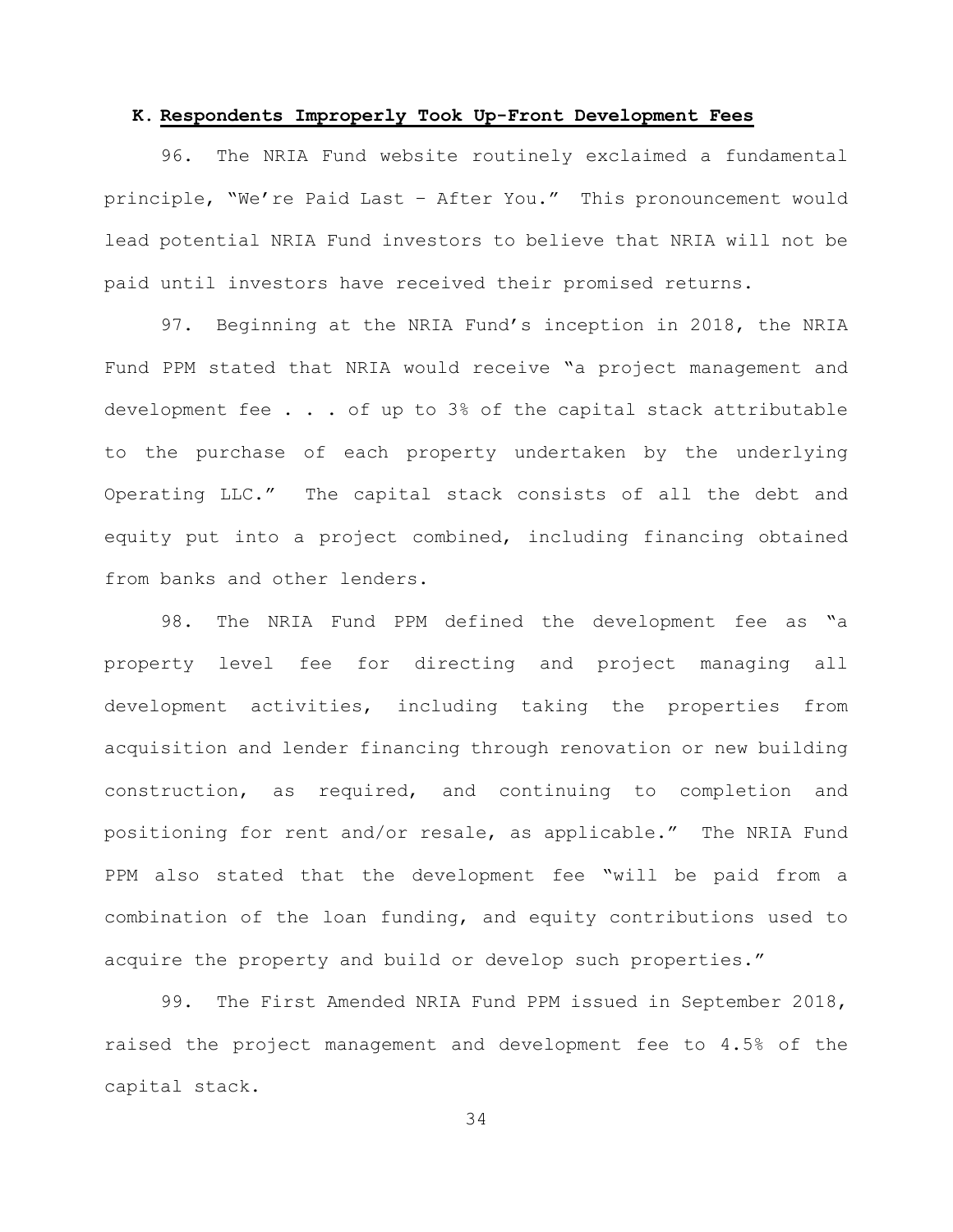100. Neither the NRIA Fund PPM nor the First Amended NRIA Fund PPM disclosed when the development fee would be paid to NRIA, but GAAP dictates that such fees are not to be taken up front. Indeed, the definition of development fee requires the "positioning for rent and/or resale" of the property.

101. In May 2019, the Second Amended NRIA Fund PPM changed the fee structures to an "asset management fee . . . equal to 1% on an annual basis plus a project management and development fee . . . of up to 4% of the capital stack attributable to the purchase and development budget in the first year of each property undertaken by the underlying Operating LLCs." However, the definition of a development fee remained the same as in the prior PPMs.

102. When NRIA's accountant reviewed NRIA's consolidated financial statements for 2018 and 2019, they included a disclosure in their opinion that the development fees taken by NRIA were not properly recognized in compliance with GAAP and were improperly collected by NRIA. In particular, the accountant's opinion on NRIA's 2018 consolidated financial statements stated:

> [NRIA] records development fees receivable at the time an agreement is signed with the respective subsidiary (property). Such fees are to be paid by the end purchaser of the land and/or building at project completion. The recognition of both the development fee receivable and applicable revenue does not meet the stricter recent criteria of the new revenue recognition rules per FASB ASC 606 . . . and therefore is not in accordance with U.S. GAAP. Such new rule criteria primarily requires that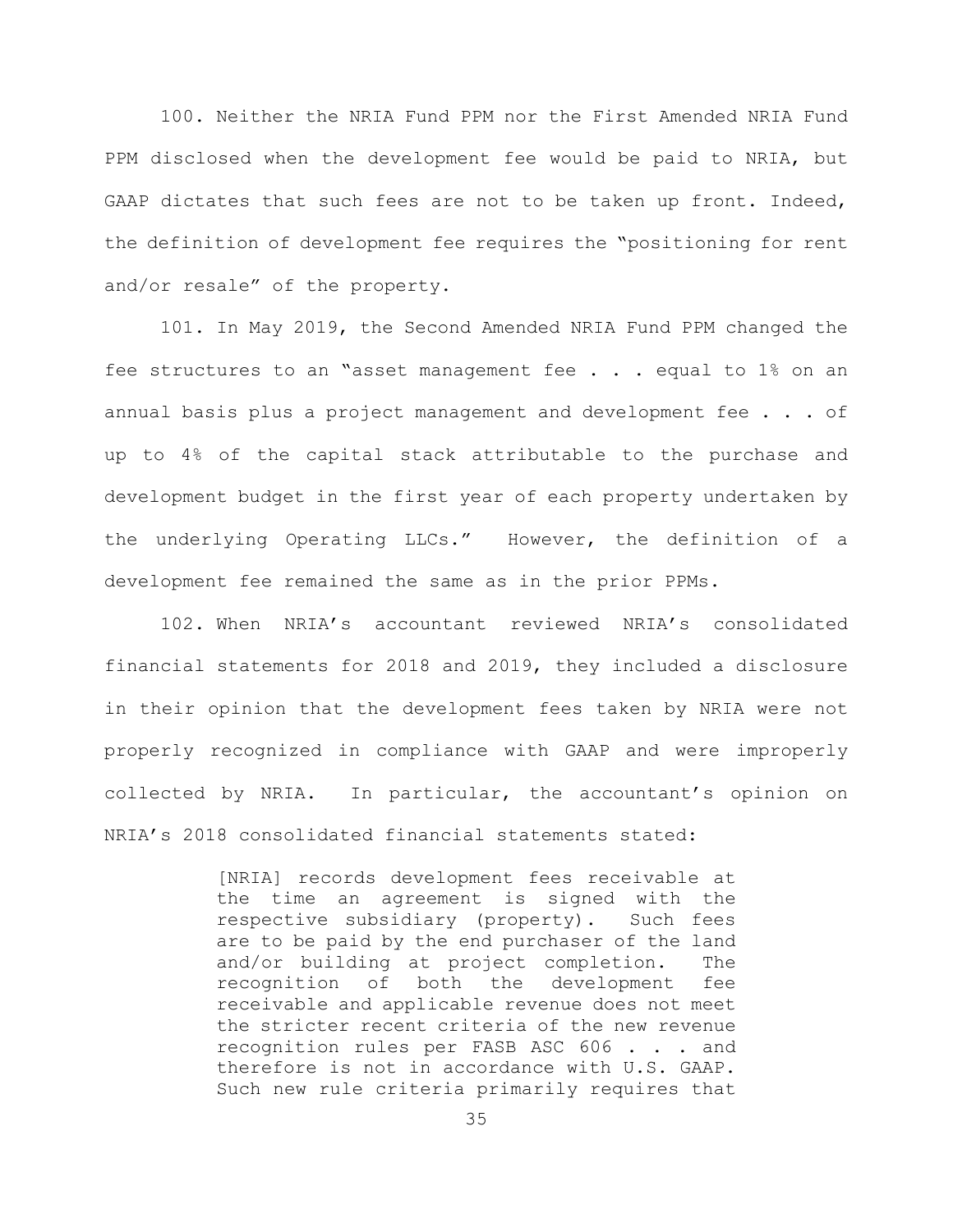revenue is recognized when several performance obligations are satisfied by the entity which is when control of the underlying good or service is transferred to the buyer . . . .

103. In its opinion on NRIA's 2019 consolidated financials, the accountant stated that income and revenue from development and/or property management fees "would only be recognized at the time a respective project is completed and sold."

104. Improperly booking the project and development fees as income at the outset of the project allowed NRIA to grossly inflate its revenue. In its opinion on NRIA's 2018 consolidated financial statements, its accountant stated that following GAAP would have decreased NRIA's revenue by \$11,130,000. This would have meant approximately a 75% decrease in NRIA's revenue and fees - from \$14,913,243 to \$3,783,243. Similarly, in NRIA's 2019 consolidated financial statements, its accountant opined that, if GAAP had been followed, revenue and fees would have been decreased by \$19 million. This would have meant a 76% decrease in revenue - from \$24,807,986 to \$5,807,986.

105. In a June 28, 2020 email, Salzano explains his understanding of a receivable and when to charge development fees to NRIA's accountant, writing "it seems to me we have a receivable when we sign an agreement for sale and have located a property, and we take revenue when we close Purchase on the property [w]hich is the time of 'pre development' . . . ." Salzano goes on to state,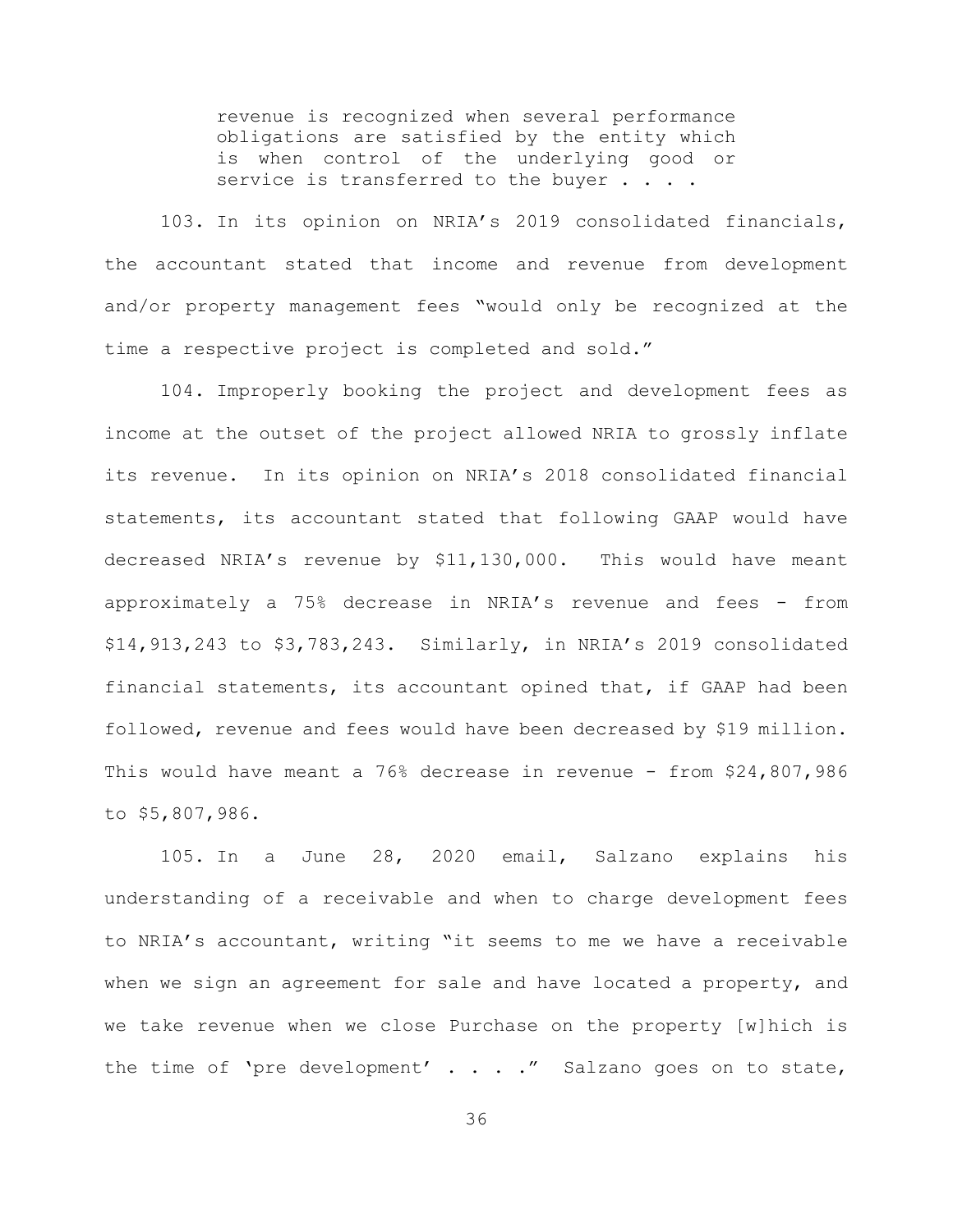"We collect the receivable when we purchase close the property for pre development/close on the land. We collect from all general cashflows that come in to the Company – even though the newly closed property has not yet generated revenue."

106. In response, NRIA's accountant informed Salzano, "[t]he actual collection of the receivable (I.e. [sic] payment) is when the sub actually sells the property to an independent third party. That party pays the entity for the sale of the property so the entity now has the cash and in turn pays the parent for the development fee."

107. During the email exchange, Salzano asked the accountant to confirm that NRIA should "never actually collect [the development fee] until the very end even under the way we are doing our accounting [non gaap method]," to which the accountant responded "YES."

108. In a January 8, 2021 email exchange, Salzano and his son Dustin discussed booking the development fees "up front as a finder's fee," with Salzano admitting:

> [M]y main concern . . . is does it rewrite history in terms of a locating fee and monies earned upfront versus turning it into a development fee that will by its very nature caused[sic] to be earned over the duration and life of the construction build. It might be able to be earned without a gaap exception footnote but it would be earned overtime not upfront as it is now. We need it earned<br>upfront. Currently we have positioned our Currently we have positioned our development fee as really a property locating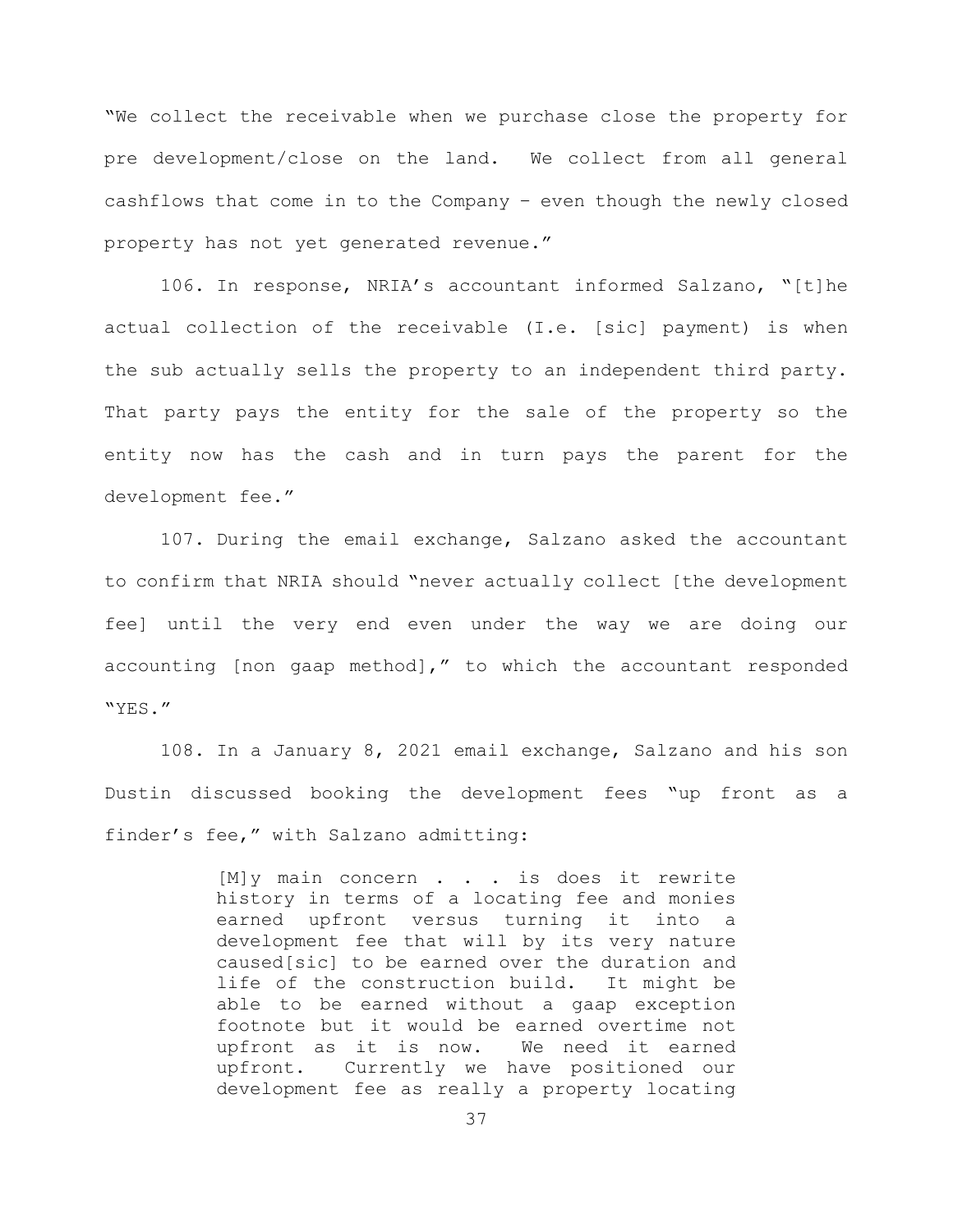fee only – so that it can be earned upfront one time when any new property is contracted.

109. Dustin Salzano replied the next day, suggesting "[i]f you want to pack it all upfront, then yes you are better off calling it a finders[sic] fee not a developers[sic] fee." The fact that the Salzano's son, as the CFO of a third-party general contractor, was participating in an internal accounting discussion on how NRIA could attempt to justify recognizing the development fee up front also illustrates the extent to which nepotism pervaded NRIA. None of this information was disclosed to investors.

110. Even O'Brien questioned Salzano's application of development fees on several occasions.

111. Around August 28, 2020, Salzano and O'Brien discussed potential future changes to the PPMs. O'Brien urged Salzano to implement an asset-under-management fee and phase out the excessive up-front development fee over two years, pointing out that "[r]ight now our total fee off net assets (excluding leverage) is above 10% - We must must[sic] phase the upfront fee immediately. This is NOT sustainable."

112. Salzano responded that he was "troubled" by O'Brien's suggestions, noting, among other things, that "[w]e cannot reduce our dev fees after year one – that's a no go; dev fees give us the flex we need to pay staff from property fees lawful enterprise/cover costs."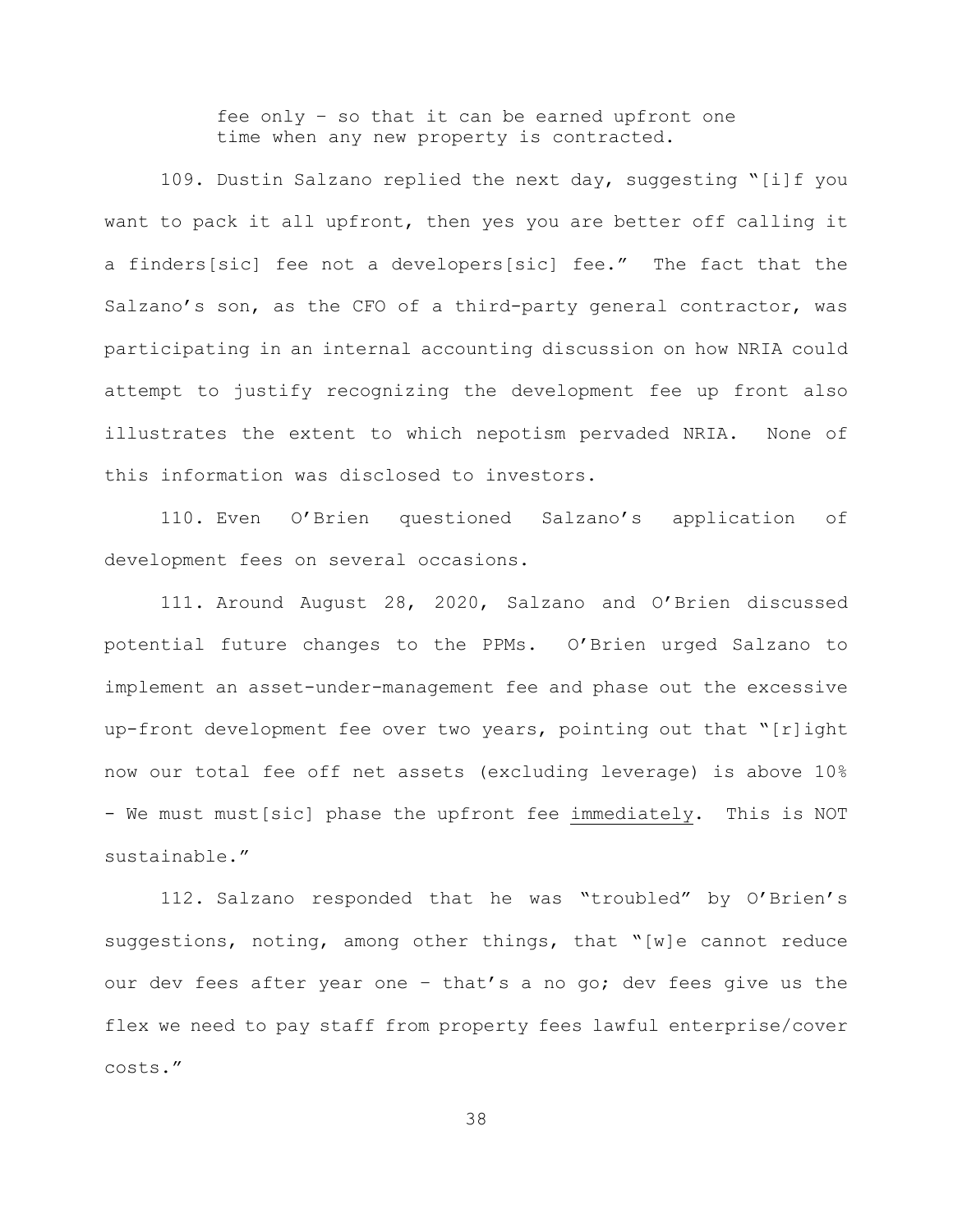113. In a series of emails marked "internal only" that begin on November 23, 2020, Salzano explains how NRIA calculates its development fees, noting that, without recording the development fees on the HUD statements, they are nevertheless "booked based upon agreements for sale signed and deposited only . . . . because of [NRIA's] history of 100% closing of everything [NRIA] sign[s] up."

114. Salzano's explanation prompted O'Brien to ask, incredulously, "HOW CAN YOU CHARGE A DEVELOPMENT.FEE[sic] ON A CAPITAL STRUCTURE THAT DOESNT[sic] EXIST!!!???? HOW CAN YOU NOTE ON A HUD statement BUT IT IS NOT!!!!"

115. Salzano admonished O'Brien not to discuss the matter in writing, by stating that "all of these comments don't belong where you are stating them" and that he would respond to O'Brien again "face to face."

116. Following further explanation from Salzano that the development and asset management fees were taken at the time of the agreement for sale from the grand total on all properties for the entire portfolio, O'Brien replied:

> That's near a 10% fee as these are ONE TIME fees CAPITALIZED COSTS NOT CONFIRMED NOR REAL. I still don't think you understand . . . and No that is not OK, not right, shouldn't be shown on an REO statement, it isn't noted correctly on the REO. . . the way I brought to you to assemble ongoing fees is the way to do this right and compounded. . . this is NOT right. . .

117. The Respondents failed to disclose to potential investors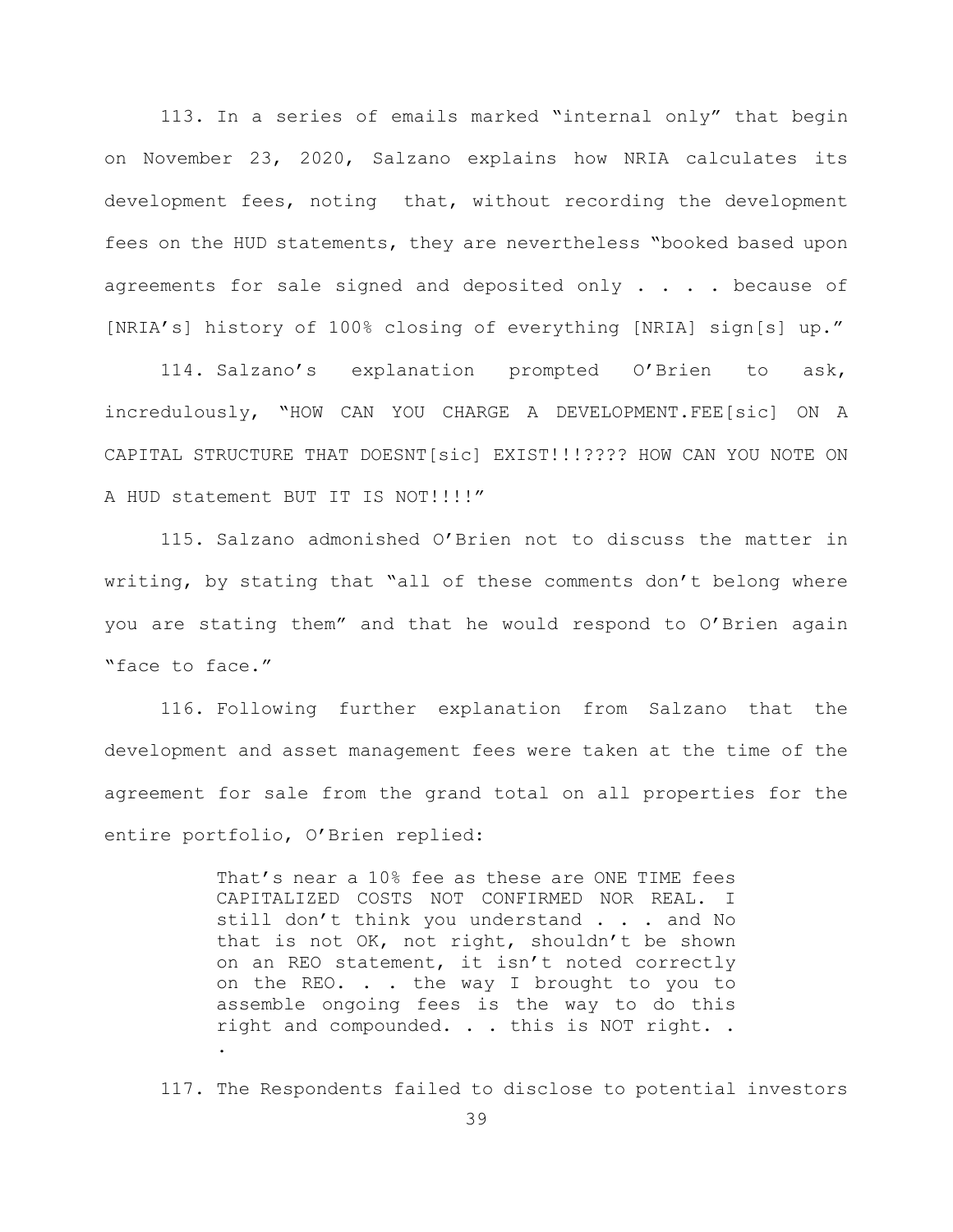and investors that they were improperly collecting and booking development fees prior to the ultimate sale of the property.

118. NRIA's improper charging of upfront development fees, and failing to disclose to investors that this was not the industry practice, resulted in, among other things, inflated revenues and funds collected by NRIA they were not entitled to.

## **L. Respondents Failed To Disclose They Used Straw Purchasers To Create The Appearance That Multiple Properties Had Sold**

119. Respondents engaged in multiple fraudulent strawpurchases, using different individuals and entities to complete straw-purchase transactions, all in an effort to create the false appearance that their business was more successful than it really was.

120. For example, Respondents failed to disclose that they caused the NRIA Fund to make what NRIA recorded as loans, using at least \$4 million of investor funds, to Web Marketing in order to purchase condominium units in NRIA development projects and create the appearance that the NRIA Fund was successfully selling condominium units.

121. Between July 23, 2019, and January 7, 2021, funds from the NRIA Fund TD bank account ending in 1872 were transferred through Web Marketing for the purchase of two units at the NRIA Wright-bythe-Sea development - one for the Olena Budinska Trust and one for Grabato's cousin, Nathania Lutero.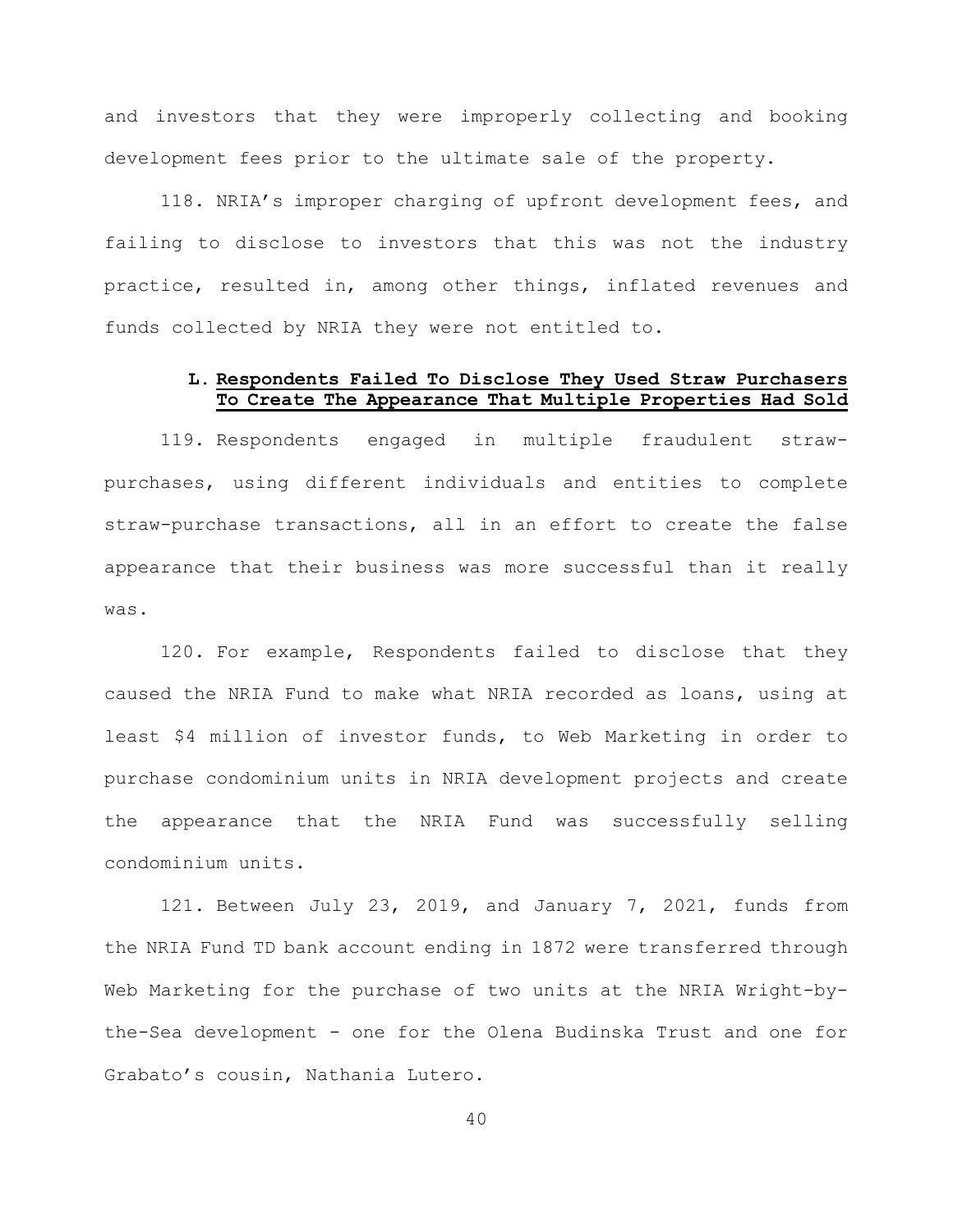122. Further, on separate occasions the NRIA Fund used NRIA employees, Ivel Turner and Kulraj Annand, to purchase condominium units.

123. For example, in another straw purchase, Respondents used an entity called the "Summer Ave Trust" to purchase units at one of NRIA's Guttenberg properties, Green Roof Condominium, located on 62-68 69th Street (the "Green Roof"). The Summer Ave Trust was created on or about October 1, 2019, by Web Marketing acting through Grabato's cousin, Nathania Lutero, as the Grantor, and NRIA employee Ivel Turner as the Trustee.

124. The Declaration of Trust provides that the "Trust Property" is Web Marketing's interest in \$800,000 transferred to the Summer Ave Trust to be used to purchase Units #209 ("Unit 209") and #407 ("Unit 407") at the Green Roof, with remaining funds to be used by the Summer Ave Trust for unit expenses. All for the "use, benefit, and enjoyment of the [beneficiary] named herein," which is Realty Holding Trust 3314, 123 Towns Square Place, Unit 645, Jersey City, New Jersey.

125. Upon information and belief, the beneficiary, Realty Holding Trust 3314, is controlled by Rey Grabato.

126. The Declaration of Trust provides for the appointment of a Successor Trustee, Salzano's wife Olena Budinska, if needed.

127. On October 31, 2019, two transfers in the amount of \$371,013.24 and \$398,692.24 were made from NRIA TD Bank account 1872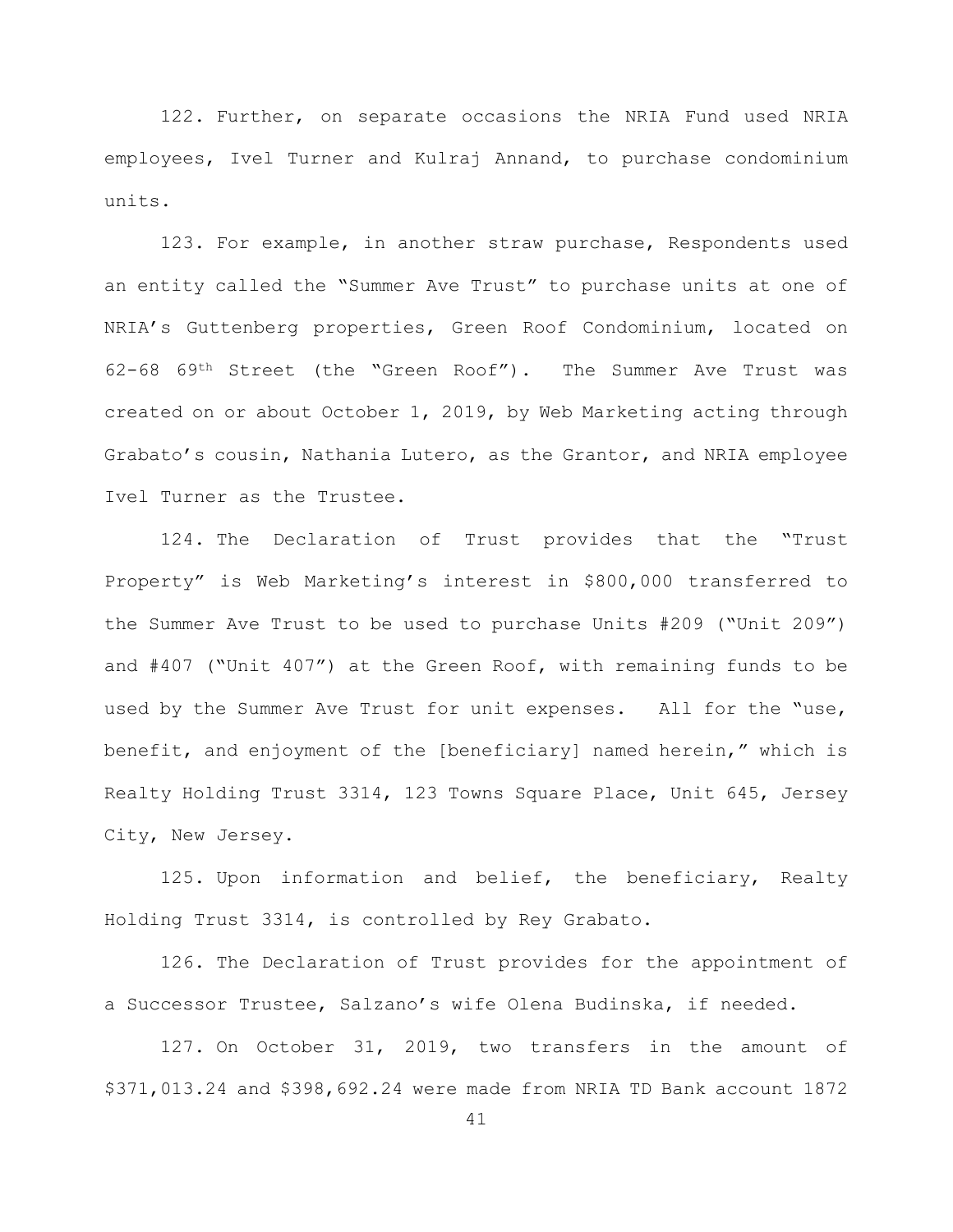to Web Marketing TD Bank account 5906, as a loan to Web Marketing. Web Marketing then wired money to the title company for the purchase of the two properties by the Summer Ave Trust.

128. On October 31, 2019, a deed was signed conveying title of Unit 209 from Guttenberg Capital 6269, LLC by Rey Grabato, Managing Member, 1325 Paterson Plank Road, 2d Floor, Secaucus, New Jersey as Grantor to Ivel Turner, Trustee of Summer Ave Trust as Grantee, for the sale price of \$361,900.

129. On the same day, October 31, 2019, a deed was signed conveying title of Unit 407 from Guttenberg Capital 6269, LLC by Rey Grabato, Managing Member, 1325 Paterson Plank Road, 2d Floor, Secaucus, New Jersey as Grantor to Ivel Turner, Trustee of Summer Ave Trust as Grantee, for the sale price of \$389,900.

130. The legal fiction of this transaction is that the seller of Unit 209 and Unit 407 was an entity controlled by Rey Grabato, and the beneficiary of the Summer Ave Trust that purchased the units was another entity controlled by Rey Grabato, Realty Holding Trust 3314.

131. These transactions created the appearance that the projects were selling out, as demonstrated in a June 13, 2020 email from Salzano to Ivel Turner, "re: Contract of Sale – Unit 209, Buyer: Hilton, attached two addendums to the contract of sale for Unit #209." Salzano writes, "We have sold out bldg.. and are reselling these now. Please execute and email back[.]"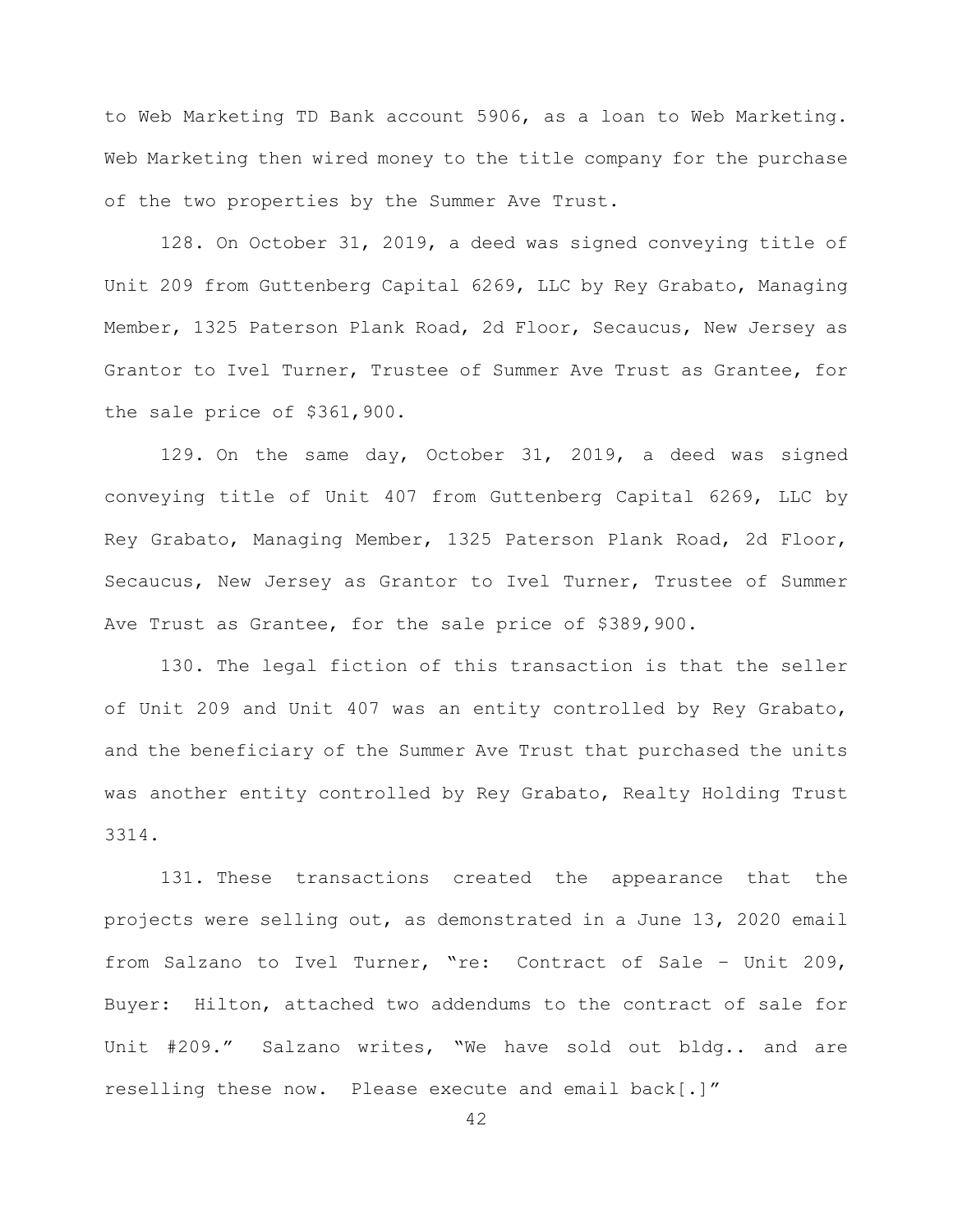132. When Grabato was asked about Respondents' use of straw purchasers to create the appearance that NRIA Fund properties had sold out, including about the involvement of Ivel Turner, Kulraj Annand, and the Olena Budinska Trust, he refused to answer the Bureau's questions citing his Fifth Amendment privilege against self-incrimination. Similarly, when O'Brien was asked about the use of straw purchasers, he refused to answer the Bureau's questions citing his Fifth Amendment privilege against self-incrimination.

# **M. Salzano Presented TD Bank With Forged Documentation In An Attempt To Induce TD Bank To Pay A \$20 million Standby Letter Of Credit**

133. Salzano also engaged in a fraudulent standby letter of credit ("SBLC") scheme in which he and an individual named Parvez Numarry ("Numarry"), along with Numarry's affiliated company known as Metroberg, presented TD Bank with forged documentation to induce TD Bank to pay \$20 million to NRIA in connection with a real estate project known as Hoboken Heights under a nonexistent standby letter of credit in which the funds were allegedly guaranteed by Deutsche Bank.

134. In order for TD Bank to pay the \$20 million on the letter of credit they required a communication known as an MT760, also known as a SWIFT message, guaranteeing that the initiating bank – in this case Deutsche Bank – had reserved the \$20 million in question to fund the obligation.

135. On May 8, 2019, Numarry emailed Salzano purported bank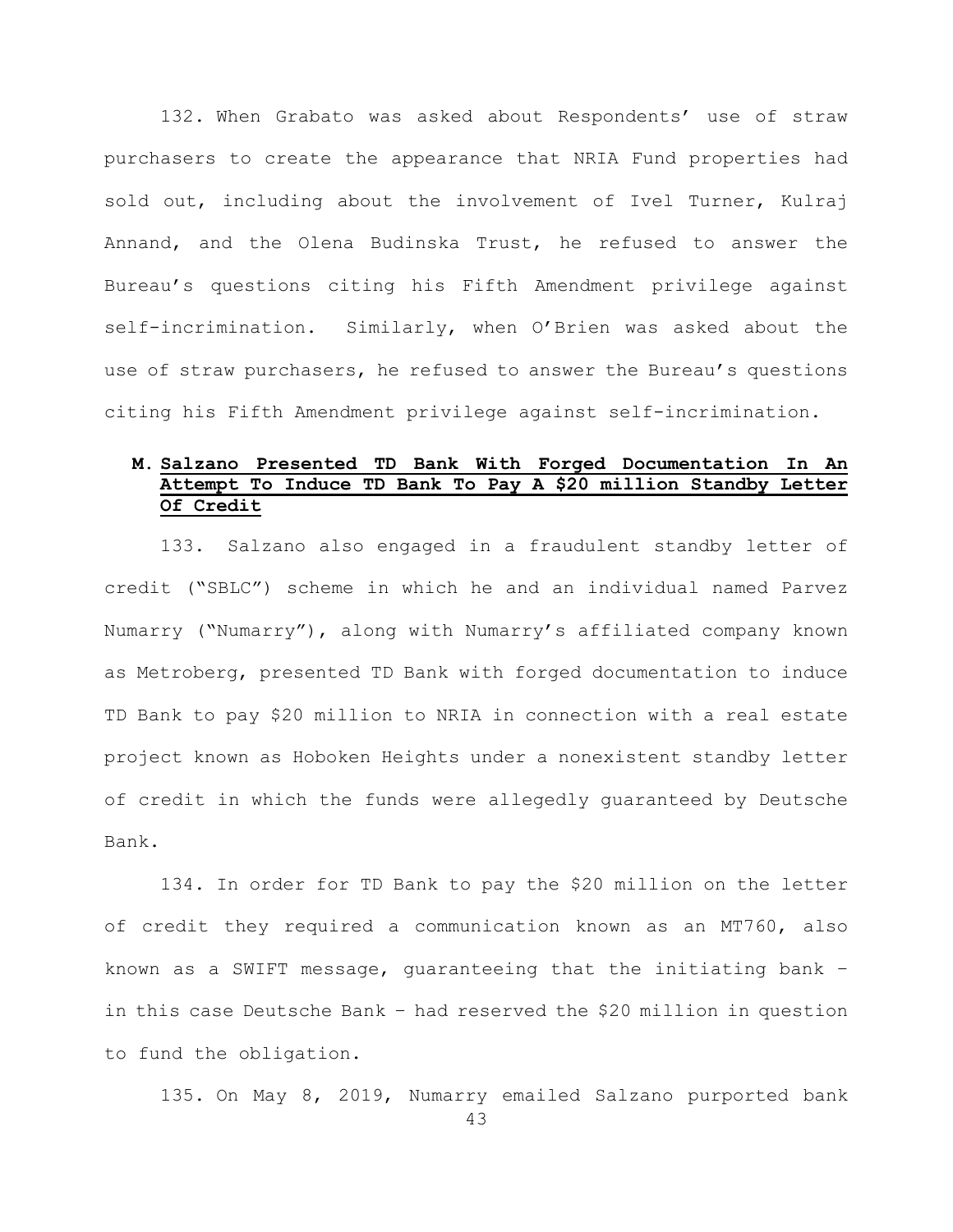identifier information for the SBLC, which Salzano in turn forwarded to TD Bank.

136. A TD Bank representative advised Salzano that the bank identifier information he had sent was insufficient and that they needed the "actual SWIFT." In response, Salzano pressed TD Bank for payment:

> There seem to be enough reference numbers and identifiers HIGHLIGHTED on this communication attached to Metroberg from DEUTSCH [sic] BANK London the sender that TD Bank NJ should be able to tie into one of the numbers and find this LC. Metroberg swears this attachment is all they ever get from Deutsch [sic] Bank and that it has all the information any bank ever needs to find the SWIFT MESSAGE transmission.

> They are adamant and say it's in TDs court. The LC was sent Monday and they say its at TD Bank NJ as stated herein.

Frankly, I find this all beyond belief.

137. On May 10, 2019, the TD Bank representative informed Salzano and Grabato that she had "confirmation that DB [Deutsche Bank] London did not issue the standby L/C" and wanted to let them know so that they could "make other arrangements with your investor."

138. Notwithstanding having been informed by TD Bank that Deutsche Bank London disavowed having issued the standby letter of credit, Salzano forwarded them a forged SWIFT message he had received from Numarry and pressured TD Bank to make payment.

139. After sending multiple emails trying to get TD Bank to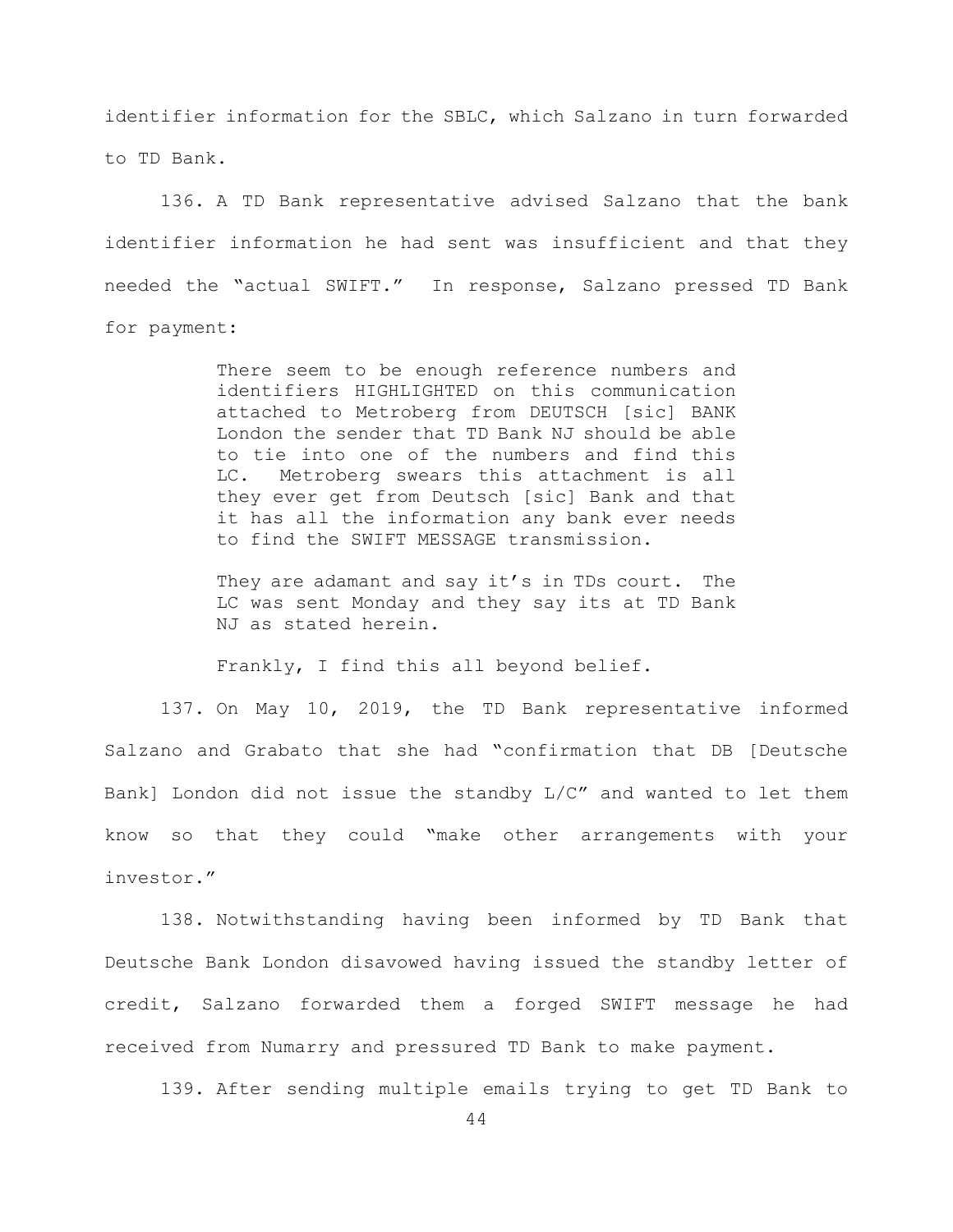pay the \$20 million, Salzano emailed another forged SWIFT dated June 6, 2019 from Deutsche Bank to TD Bank, which he had received from Numarry, to press for payment of the standby letter of credit.

140. On June 7, 2019, the TD representative informed Salzano and Grabato by email that TD had performed an investigation and noted that the attached SWIFT message was not sent by Deutsche Bank and the SWIFT message had "many characteristics of fraud." The representative further stated that "TD is not involved with the transaction" and requested "that our name not be associated with the transaction in any way."

141. The same day, Salzano responded to the email and attempted to cover his tracks by attributing the emails to an imaginary hacker: "[w]e are embarrassed to seemingly be having a hacker or someone nefarious trying to get to us. This is more than disturbing. Whatever these people are trying to do is[sic] Rey has now completely canceled and found unacceptable."

142. In a follow-up email, Salzano informed TD Bank that NRIA wanted to "disassociate our self's from whoever or whatever these people really are. Mr. Grabato is handling now." Thus, Grabato was aware in July 2019 that Salzano had twice attempted to traffic in forged documents – the bogus Genesis term sheet and now the fictitious SWIFT message - but did nothing to rein Salzano in from continuing to run NRIA or disclosing his ongoing shady conduct to investors.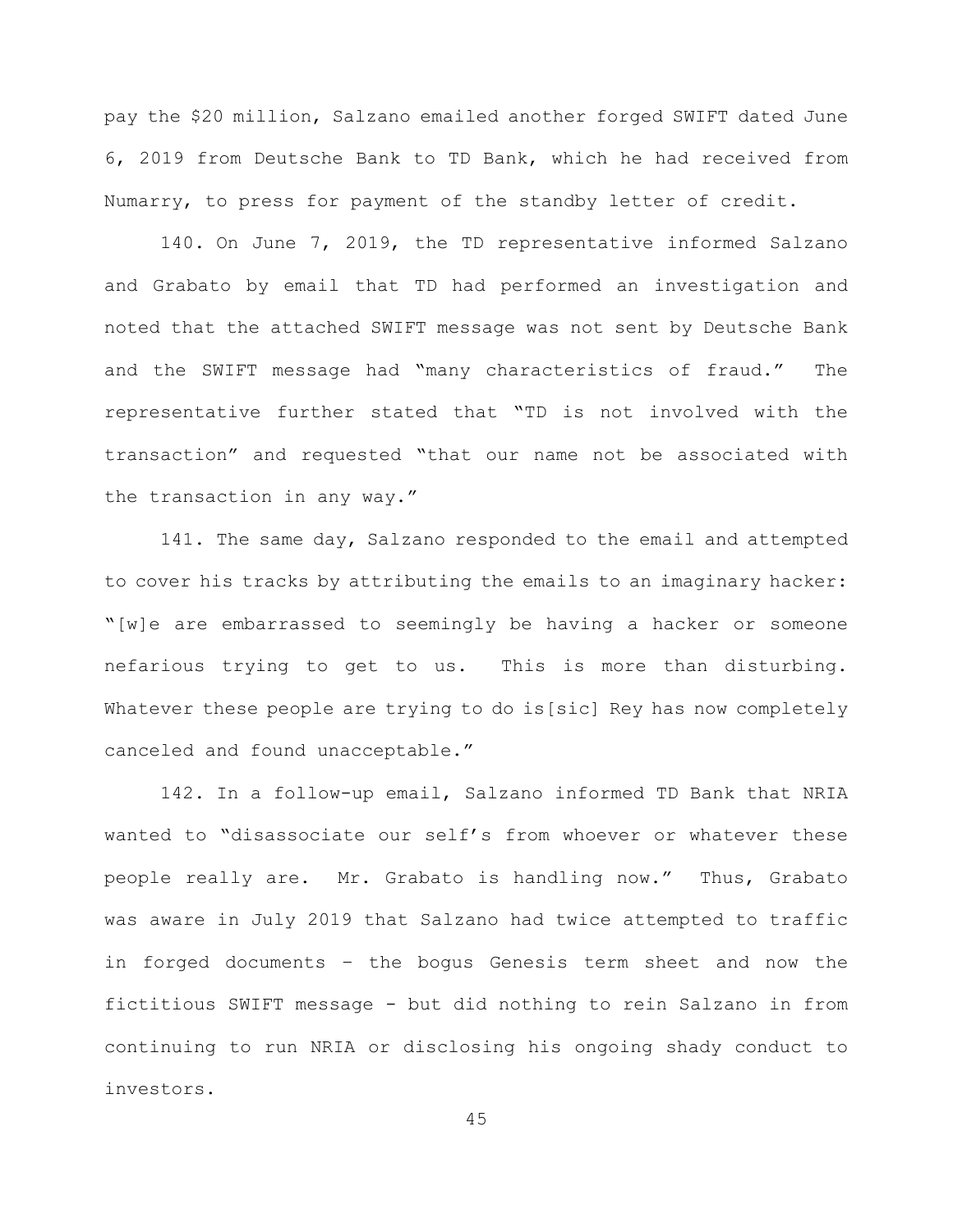143. Nor did NRIA "disassociate" themselves from Numarry, as Salzano had promised. Instead, Salzano and NRIA maintained their relationship with Numarry who, upon information and belief, is involved in NRIA's marketing. NRIA even paid for the 2020 annual report fee of a company known as Face Time Picture LLC, which is owned by Numarry.

144. NRIA Fund investors were never informed of the SBLC scheme, even though the email exchanges make it clear that Salzano and Grabato were aware of the fraudulent scheme at all times.

145. When Grabato was asked questions about Numarry, the SBLC scheme, and what actions he took after he became aware of the fraudulent conduct, he refused to answer the Bureau's questions citing his Fifth Amendment privilege against self-incrimination.

### **N. NRIA Fund Failed to Disclose that up to 25% of the NRIA Funds Were Invested in Risky Commercial Mortgage Backed Securities**

146. In or around September 2020, Respondents began transferring investor funds through an account controlled by NRIA Strategies to an account at Cantor Fitzgerald to purchase CMBS. Respondents managed their CMBS investments at Cantor Fitzgerald with a parent account under NRIA and a sub account under NRIA Strategies.

147. O'Brien was principally in charge of the CMBS strategy, which involved the use of repurchase agreements to purchase CMBS using largely borrowed money with only a fraction of the cost of the CMBS being funded by the NRIA Fund.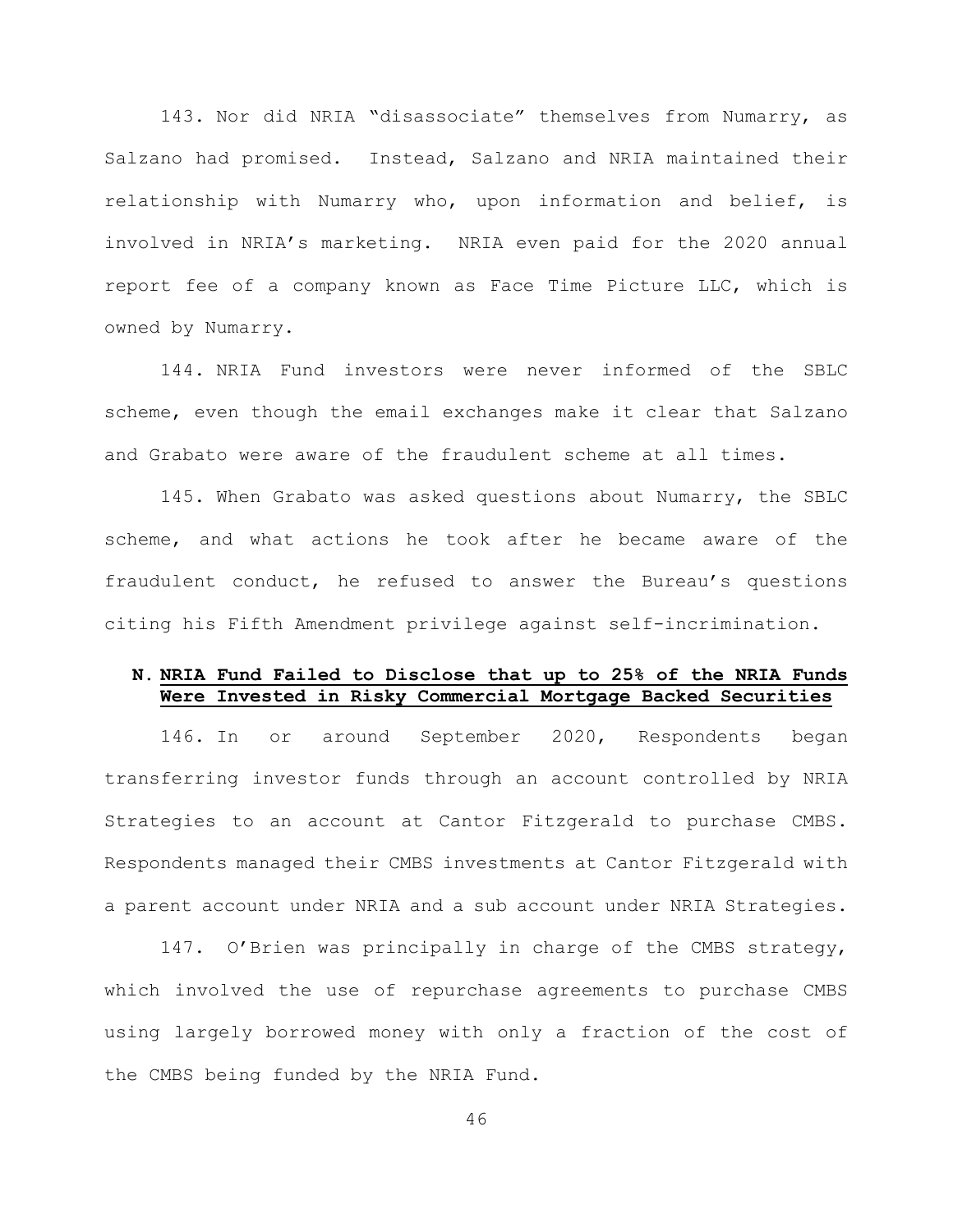148. Respondents' use of borrowing, or leverage, to purchase CMBS magnified the potential rewards, and of course the risks, of the strategy. For example, at the time of the strategy, NRIA's CMBS portfolio, which had a weighted average rating of BB mid noninvestment grade, was yielding approximately 9% per annum. This alone shows the increased risk as it was triple the yield on Government agency backed investment grade CMBS. By borrowing enough funds to purchase approximately three times the amount of CMBS than the NRIA Fund could otherwise afford without resorting to leverage, Respondents could roughly triple the yield on their equity. In summary, NRIA increased the risk to investors by purchasing highrisk CMBS tranches and then further increased that risk by leveraging these high-risk tranches.

149. Respondents failed to disclose that they were actually employing investor funds in the CMBS portfolio. The PPMs merely stated:

> The Company may invest a portion of the proceeds<br>in U.S. government enterprise backed U.S. government enterprise backed residential mortgage backed securities ("RMBS") and commercial mortgage backed securities ("CMBS"), which may include mortgage pools guaranteed, in whole or in part, by Federal Home Loan Mortgage Corporation ("Freddie Mac") and the Federal National Mortgage Association<br>("Fannie Mae"). Such investments may be Such investments may be collectively referred to as the "Real Estate Related Investments."

150. Similarly, the Fourth Amended NRIA Fund PPM dated March 22, 2021, stated that the NRIA Fund: 1) "will be substantially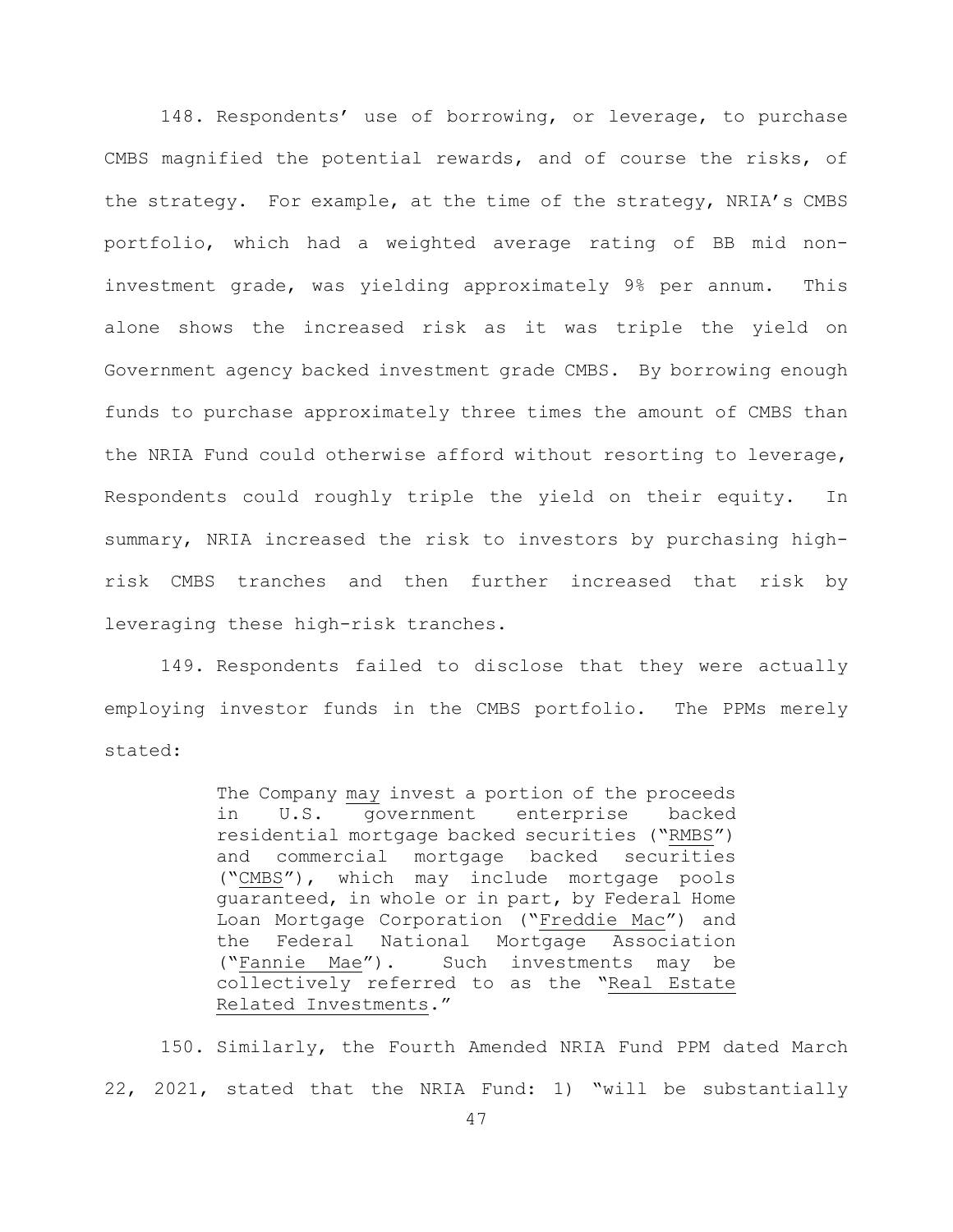invested in" property development; 2) "may" invest a portion of investor funds in "Real Estate-Related Investments" such as CMBS and RMBS; and 3) "intends" to invest up to \$250 million "installment sales contracts relating to the purchase and sale of primary single family homes."

151. These statements were false and misleading when made because Respondents did not disclose that they were not merely contemplating, they were actually using, up to 25% of the NRIA Funds in this risky strategy.

152. The purpose of these transactions was to gain a consistent high level of returns to cover shortfalls in the NRIA Fund core real estate development projects in order to maintain monthly distributions promised to investors.

153. This significantly reduced the amount of money that was being deployed in the real estate projects that were designed to generate the returns which NRIA was promoting.

154. Moreover, had the NRIA Fund's investors wanted to invest in CMBS, they could have done so through a mutual fund that would not have involved the substantial management fees, risk and selfdealing by NRIA.

155. When Grabato was asked about the amount of investor funds being diverted to the CMBS strategy, the level of investment risk in the CMBS portfolio, and about disclosures to investors, he refused to answer the Bureau's questions citing his Fifth Amendment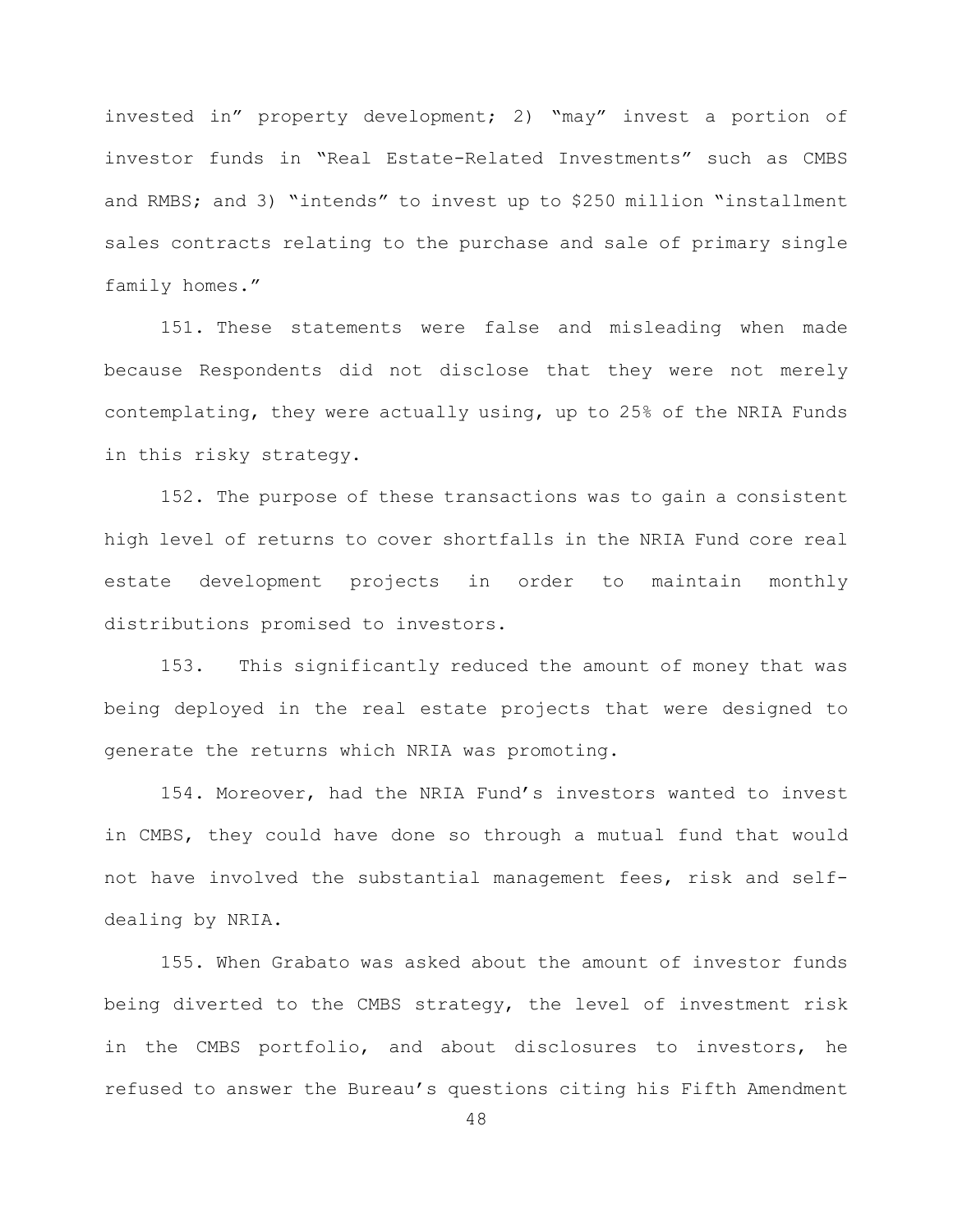privilege against self-incrimination. O'Brien, who was responsible for creating the CMBS portfolio and then managed it, refused to answer any of the Bureau's questions regarding the CMBS strategy and cited his Fifth Amendment privilege against self-incrimination.

#### **O. NRIA Misstated the Nature of Ongoing Regulatory Investigations**

156. Consistent with other omissions of material information, the Respondents obscured the scope and nature of securities regulatory investigations related to NRIA's mismanagement and misuse of investor funds, including their conduct stated in this Order. The Respondents were aware that negative publicity about investigations into their unsavory business practices would impair their ability to continue to sell the NRIA Fund Securities to the public. For that reason, Respondents misstated and/or omitted to state material facts that any reasonable investor would want to know before deciding to invest in the NRIA Fund.

157. Beginning in the March 16, 2021 Sticker Supplement, NRIA made the following regulatory disclosure under the section "Regulatory Matters and Compliance Practices:"

> In August 2020, the Company's Manager, National Realty Investment Advisors, LLC, received an information inquiry demand from the State of New Jersey Department of Law & Public Safety, Division of Consumer Affairs, Bureau of<br>Securities requesting that NRIA provide Securities requesting that NRIA information for NRIA, the Company and other affiliated entities related to the business of NRIA, the Company and other affiliated<br>entities, including without limitation, entities, including without limitation, financial information regarding NRIA and the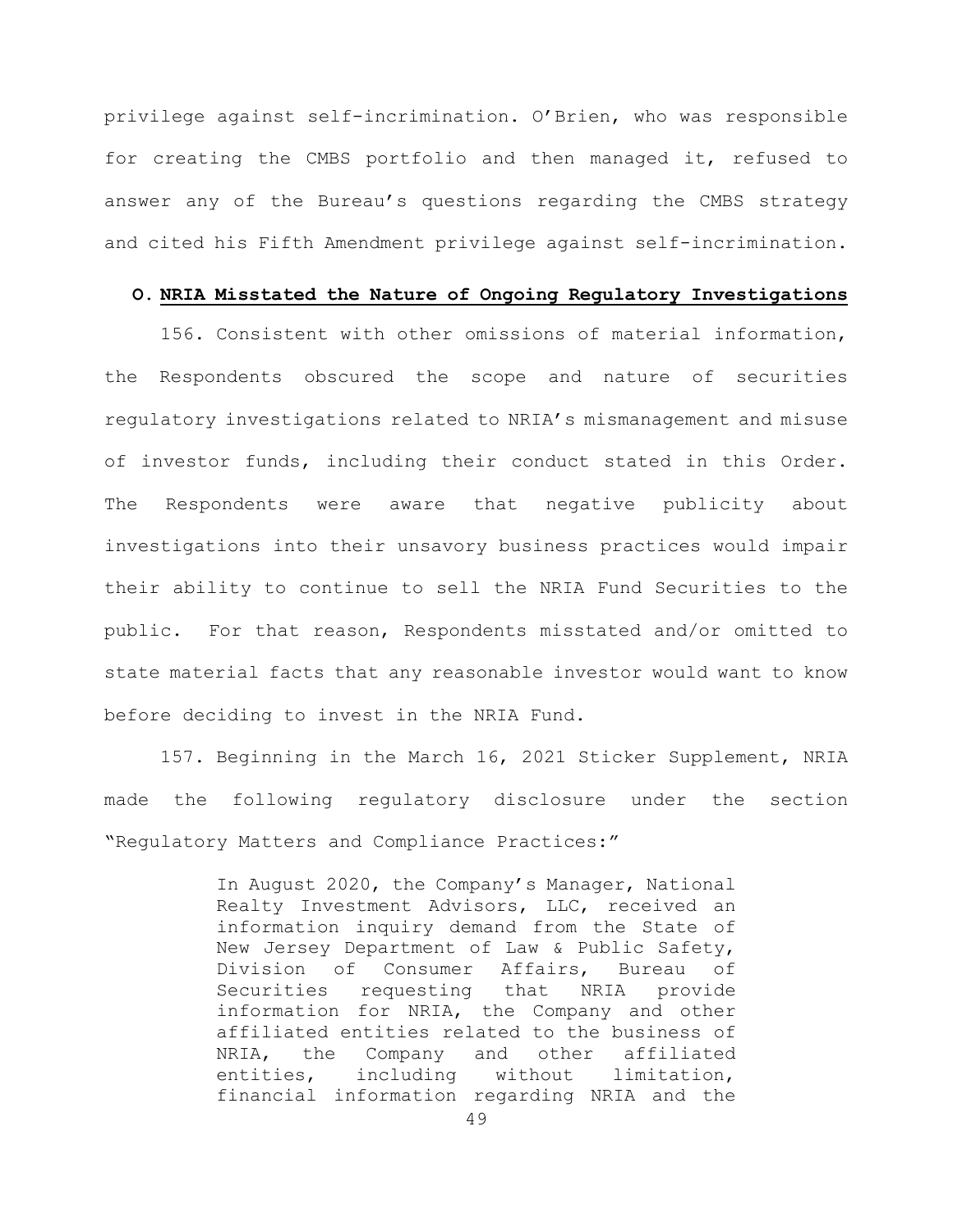Company and information regarding the Company's investors. NRIA provided all answers requested at that time. Since then a new request for additional information has been made, as well as a request for similar information by the<br>Illinois Secretary of State Securities Secretary Department. NRIA is fully cooperating with these follow up inquiries and believes they are intended to confirm, among other things, the accuracy of the Fund documents provided. NRIA is confident that this inquiry will conclude with no material adverse impact on the Company, and confirmation of its compliance practices.

158. The purpose of the statement was to assuage existing investors' concerns and make it appear to potential investors that Respondents were under a routine inquiry rather than being part of an investigation.

159. The same disclosure was included in the Fourth Amended NRIA Fund PPM dated March 22, 2021.

160. The NRIA Fund added to the disclosure in its June 2021 NRIA Fund PPM, which stated:

> Because the matters described herein are pending, their outcome may affect the Company's ability to continue its business, may materially adversely affect the performance of the Company and its Portfolio Investments, and has substantially increased the expenses associated with the operations of the Company. There can be no assurance as to the outcome of these investigations.

(Emphasis added.)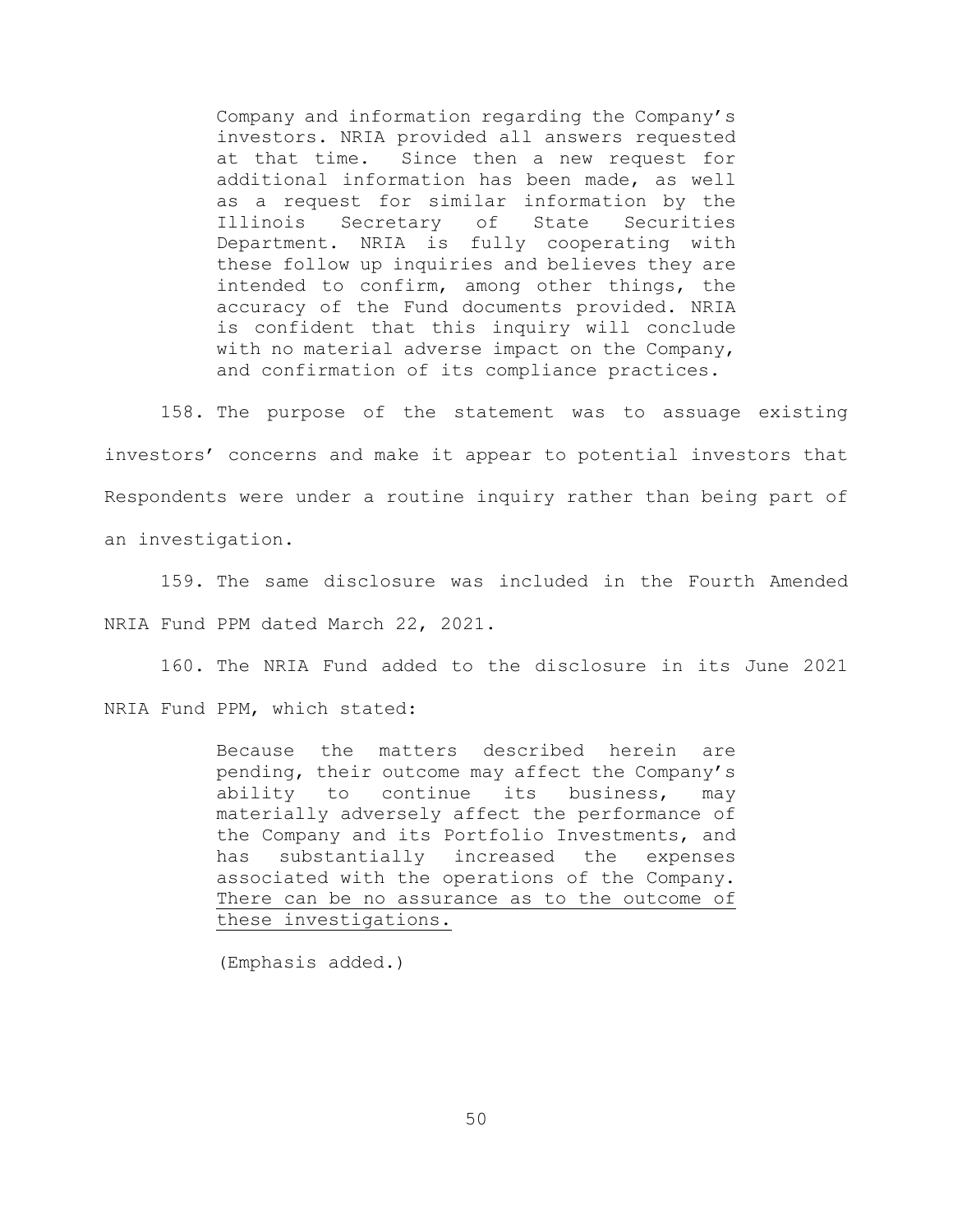#### **CONCLUSIONS OF LAW**

## **RESPONDENTS EMPLOYED A DEVICE, SCHEME, OR ARTIFICE TO DEFRAUD, IN VIOLATION OF N.J.S.A. 49:3-52(a)**

161. The preceding paragraphs are incorporated by reference as though set forth verbatim herein.

162. Pursuant to N.J.S.A. 49:3-52:

It shall be unlawful for any person, in connection with the offer, sale, or purchase of any security, directly or indirectly

. . . . . (a) To employ any device, scheme, or artifice to defraud[.]

163. Respondents directly and/or indirectly employed a device, scheme or artifice to defraud investors, in violation of N.J.S.A. 49:3-52(a) by, among other things:

- a. Misrepresenting and omitting material facts in connection with the offer and sale of NRIA Fund Securities;
- b. Funding the 6% annual distributions with investors' own capital in order to give the appearance of positive cash flow and success in the early years of the projects;
- c. Diverting investor funds to entities hired to alter and/or conceal the prior conduct of NorVergence, Salzano, and Scutaro;
- d. Diverting investor funds for the personal benefit of Grabato, Salzano, Scutaro, and their family members;
- e. Improperly taking and booking project development fees;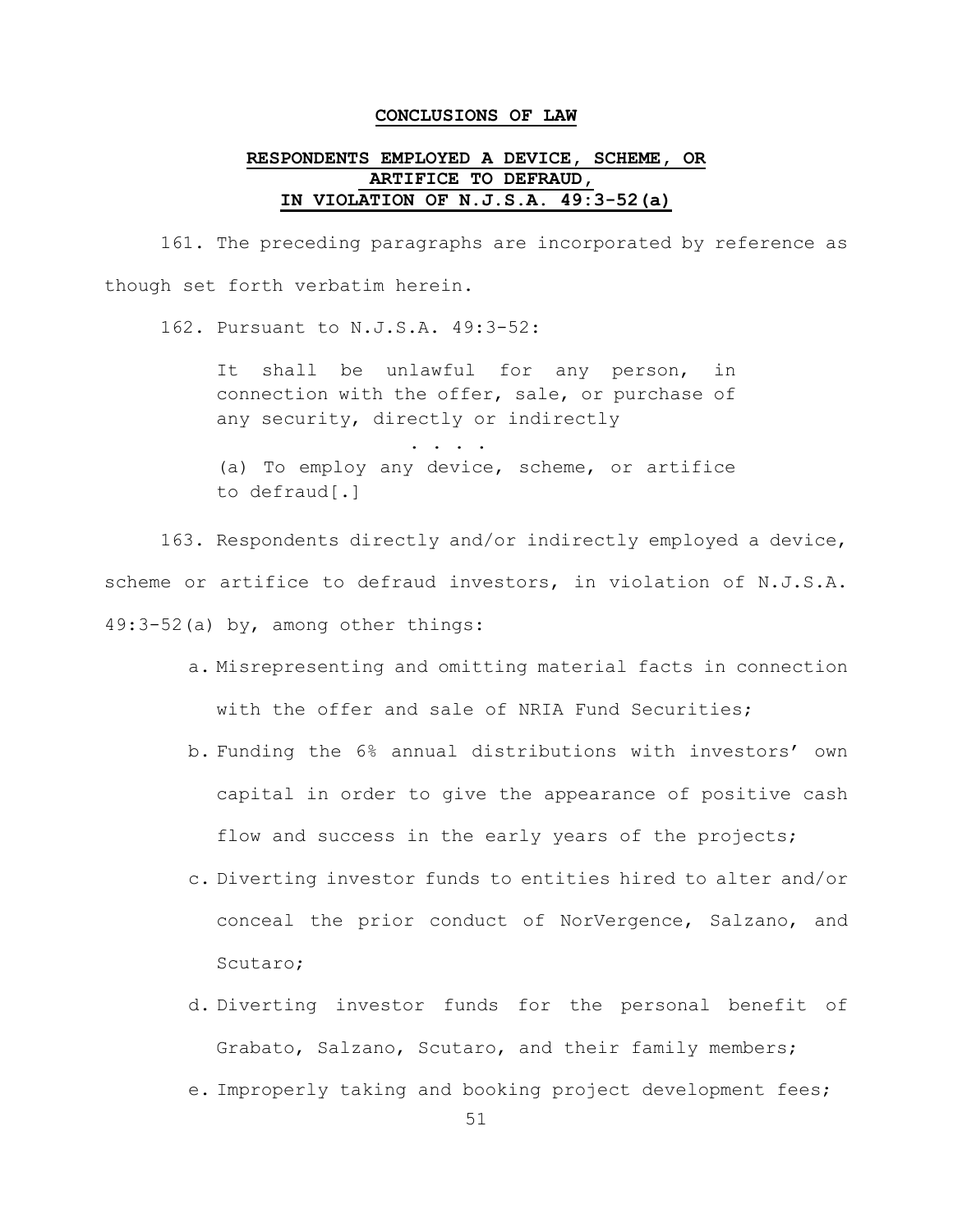- f. Using straw purchasers creating the appearance that the NRIA Fund was successful in selling out property units;
- g. Using a forged term sheet in January 2019 in an effort to defraud an investor into increasing the amount of her investment;
- h. Allowing Salzano to continue to run the NRIA Fund at least until his arrest in March 2021, even though Grabato, O'Brien, and Scutaro had been aware of that conduct for more than two years after it occurred and before it was disclosed;
- i. Presenting forged documents to TD Bank in an attempt to defraud them into making payment on a \$20 million standby letter of credit after having been put on notice by TD Bank that Deutsche Bank had disavowed being a part of the transaction or reserving any monies to fund the bogus standby letter of credit; and

j. Deploying investor funds in a risky CMBS strategy.

164. Each device, scheme or artifice to defraud is a violation of N.J.S.A 49:3-52(a).

165. Each violation of N.J.S.A. 49:3-52(a) by Respondents upon each investor is a separate violation, and is cause for the imposition of civil monetary penalties pursuant to N.J.S.A. 49:3- 70.1. The Bureau reserves the right to impose penalties upon Respondents at a future time.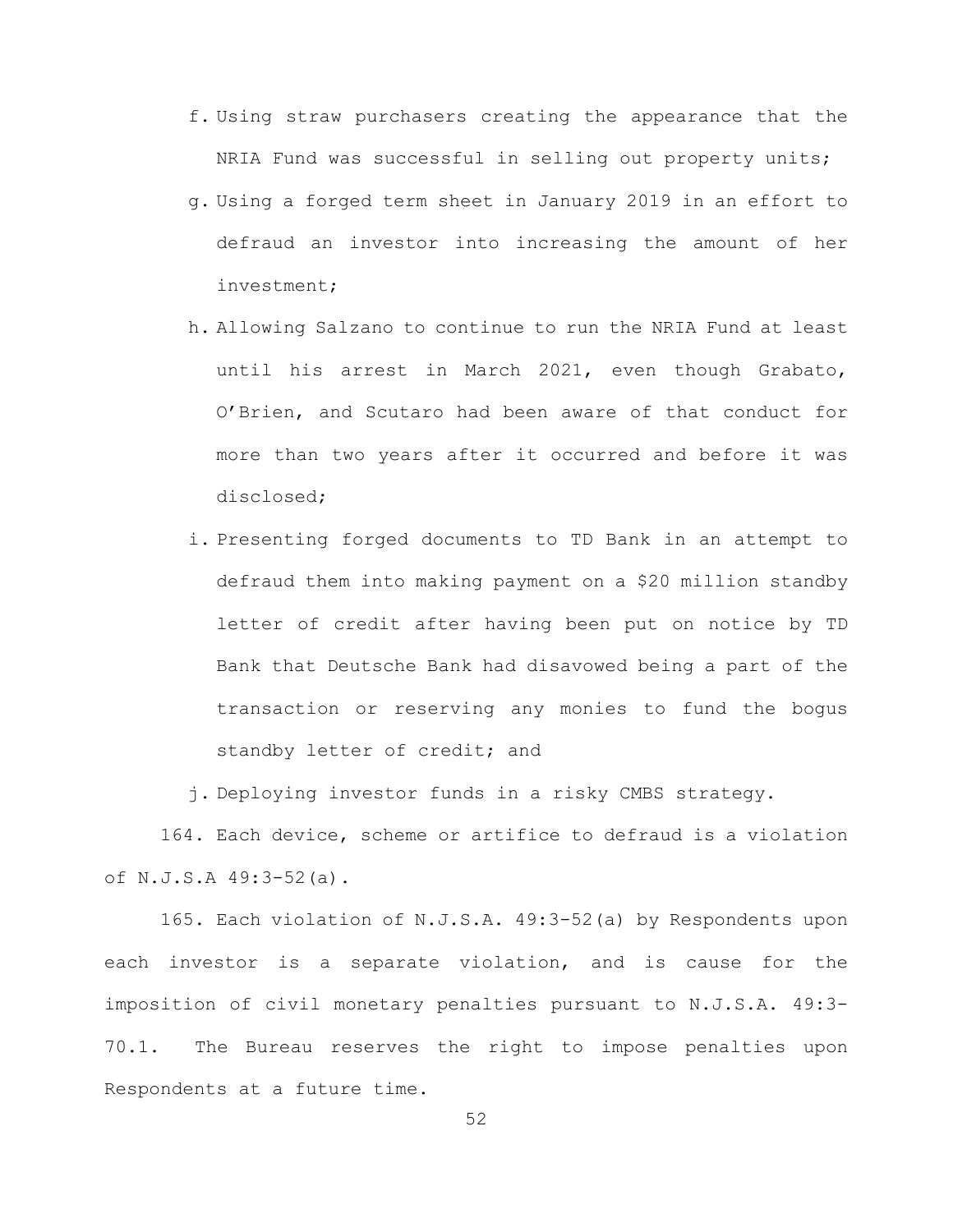166. It is in the public interest to deny certain exemptions to Respondents.

167. N.J.S.A. 49:3-69(a)(1) empowers the Bureau Chief to issue a cease and desist order against persons engaged in prohibited activities, directing them to cease and desist from further illegal activity or doing acts in furtherance thereof

# **RESPONDENTS MADE UNTRUE STATEMENTS OF MATERIAL FACT AND OMITTED TO STATE MATERIAL FACTS NECESSARY IN ORDER TO MAKE THE STATEMENTS MADE, IN LIGHT OF THE CIRCUMSTANCES UNDER WHICH THEY WERE MADE, NOT MISLEADING, IN VIOLATION OF N.J.S.A. 49:3-52(b)**

168. The preceding paragraphs are incorporated by reference as though set forth verbatim herein.

169. Pursuant to N.J.S.A. 49:3-52:

It shall be unlawful for any person, in connection with the offer, sale, or purchase of any security, directly or indirectly

. . . .

(b) [t]o make any untrue statement of a material fact or to omit to state a material fact necessary in order to make the statements made, in the light of the circumstances under which they are made, not misleading [.]

170. Respondents made materially false and misleading statements and/or omitted to state material facts necessary in order to make the statements made, in light of the circumstances under which they were made, not misleading to investors, in connection with the sale of the NRIA Fund Securities.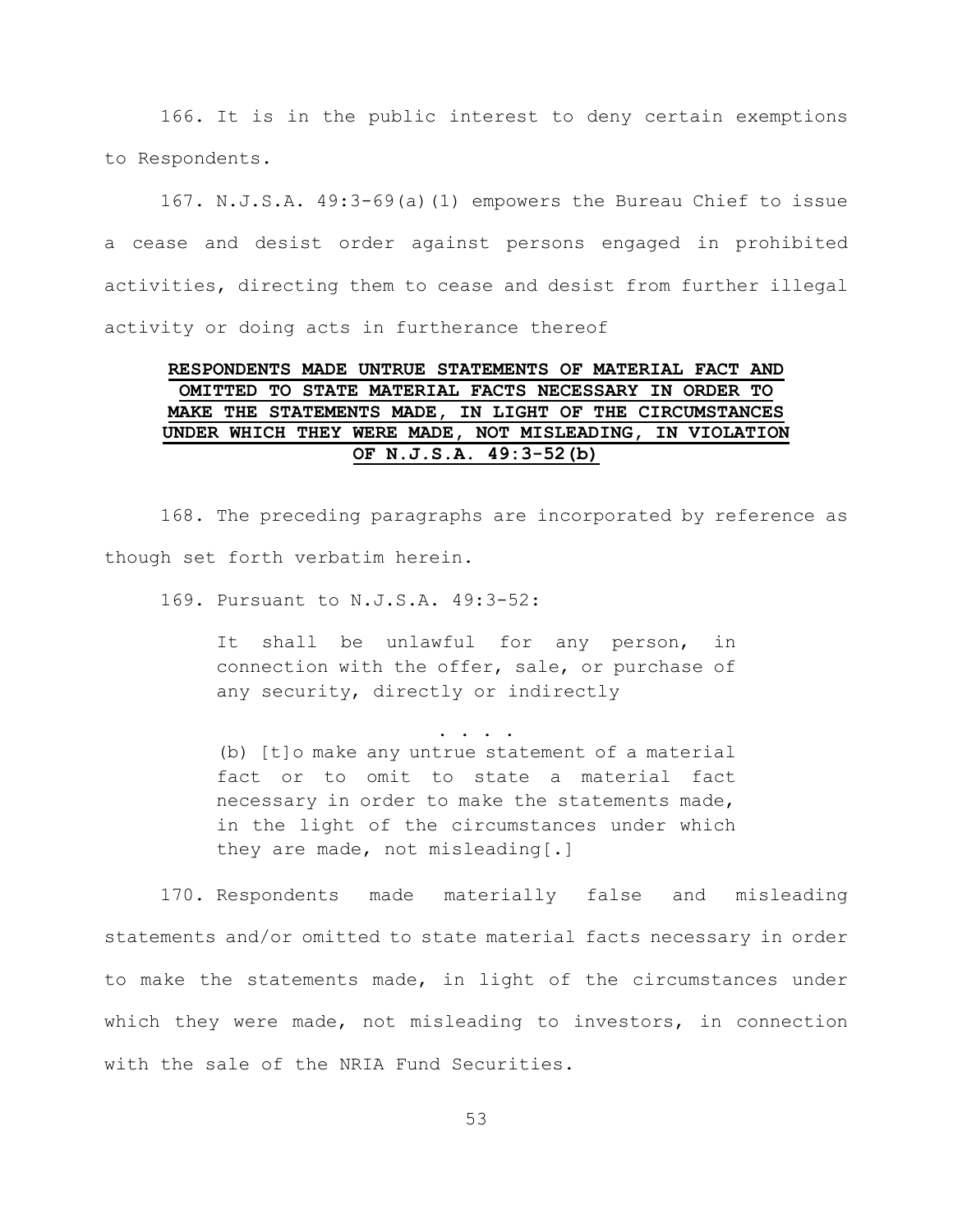171. Respondents made materially false and misleading statements including:

- a. That the NRIA funds would be "substantially invested in ground-up (new construction) Property Development and Property Investment activity" without disclosing that funds would be misused in a campaign to sanitize Salzano's and Scutaro's scandalous past with NorVergence, as well as otherwise diverted to Salzano's and Grabato's family and friends;
- b. That the proceeds "may" be used in "Real Estate-Related Investments," without disclosing that up to a quarter of investor funds were in fact actually being used in a risky and highly leveraged strategy to boost returns using CMBS; and
- c. Minimizing the nature and extent of ongoing regulatory investigations into NRIA.

172. Additionally, Respondents omitted to state material facts to investors including:

- a. That the 6 percent annual distributions during the first four years of the project were simply a return of investor capital and not positive cash flow from operations;
- b. Salzano's and Scutaro's regulatory past with NorVergence and the campaign to conceal the past activity using investor funds;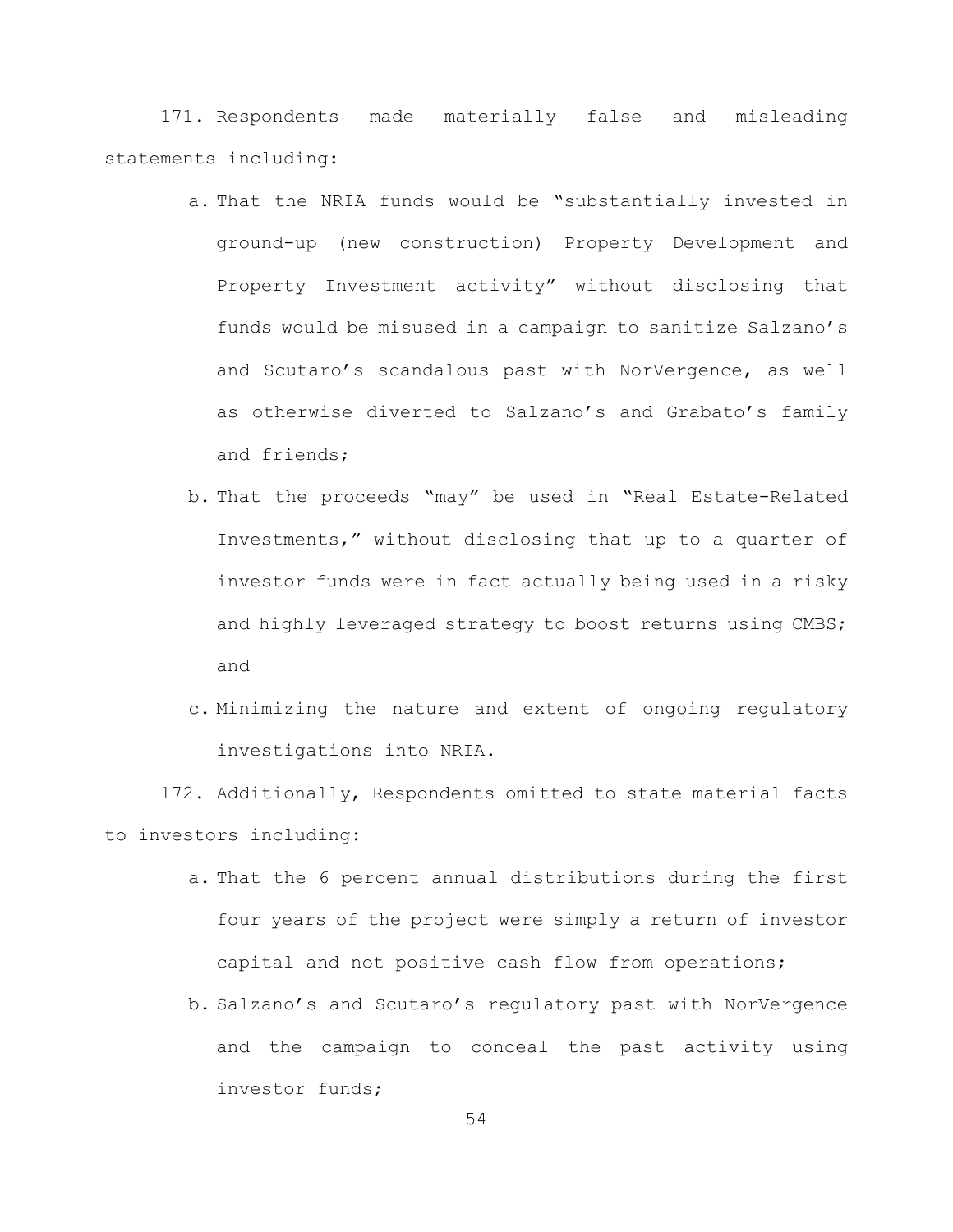- c. The diversion of payments to family and friends of Salzano and Grabato;
- d. That they diverted investor funds to entities to conceal the prior conduct of NorVergence, Salzano, and Scutaro;
- e. That they diverted investor funds for the personal benefit of Grabato, Salzano, Scutaro, and their family members;
- f. Salzano's management and control over NRIA and further misrepresenting his role with the NRIA Fund following his March 2021 arrest;
- g. That Respondents were improperly taking and booking development fees in violation of GAAP to grossly inflate NRIA's income;
- h. Using straw purchasers to create the appearance that the NRIA Fund was successful in selling out property units;
- i. Salzano's January 2019 use of a forged term sheet in an effort to defraud an investor into increasing the amount of her investment until after Salzano's arrest in March 2021, even though Grabato, O'Brien, and Scutaro had been aware of that conduct for more than two years after it occurred and before it was disclosed;
- j. Salzano's attempt to defraud TD Bank into paying a forged \$20 million standby letter of credit after having been put on notice by TD Bank that Deutsche Bank had disavowed being a part of the transaction or reserving any monies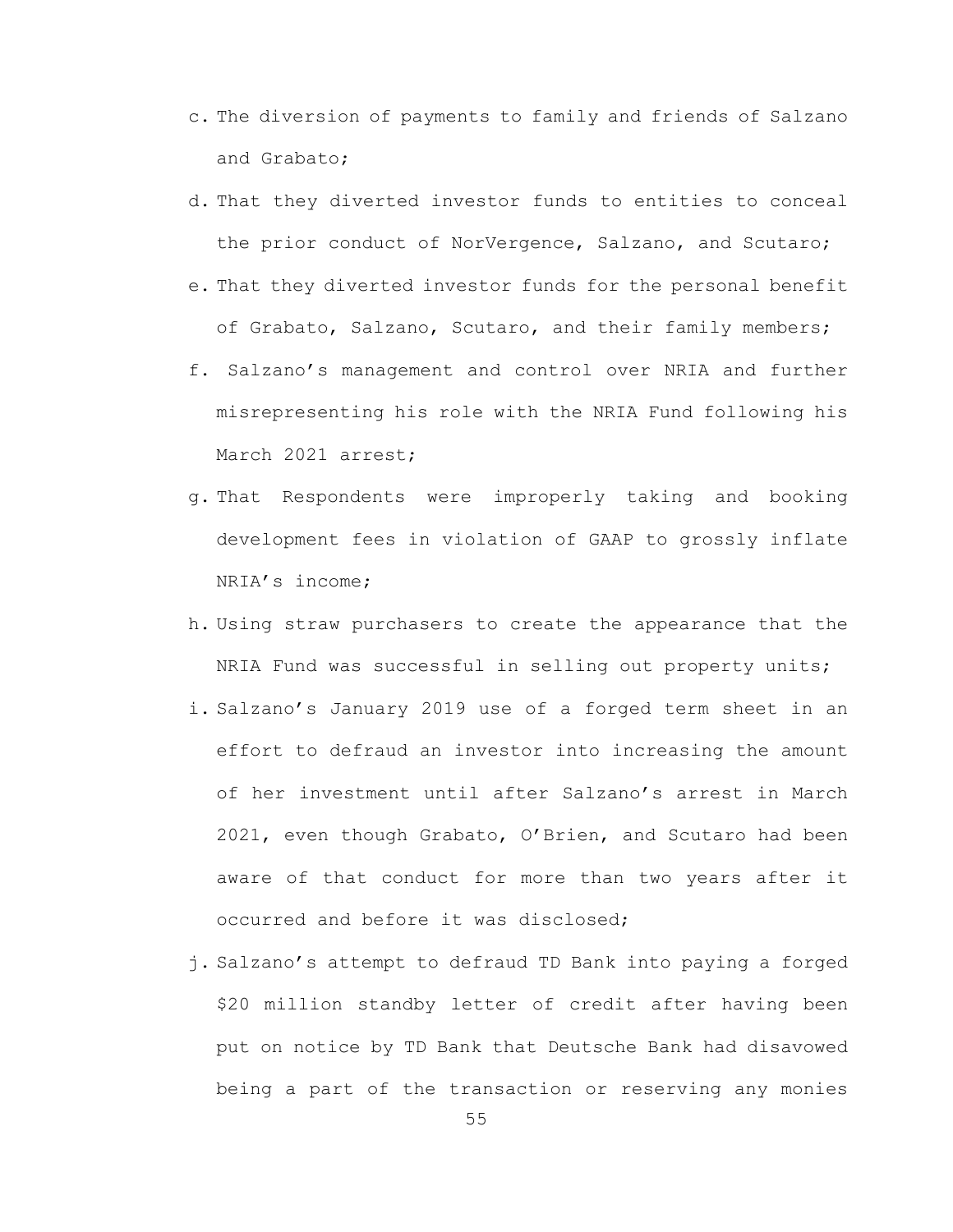to fund the bogus standby letter of credit; and

k. That investor funds were actually being deployed in a risky CMBS strategy.

173. Each materially false or misleading statement and each omission of a material fact is a violation of N.J.S.A 49:3-52(b).

174. Each violation of N.J.S.A. 49:3-52(b) by each of Respondents upon each investor is a separate violation, and is cause for the imposition of civil monetary penalties pursuant to N.J.S.A. 49:3-70.1. The Bureau reserves the right to impose penalties upon Respondents at a future time.

175. It is in the public interest to deny certain exemptions to Respondents.

176. N.J.S.A. 49:3-69(a)(1) empowers the Bureau Chief to issue a cease and desist order against persons engaged in prohibited activities, directing them to cease and desist from further illegal activity or doing acts in furtherance thereof.

### **RESPONDENTS ENGAGED IN ACTS, PRACTICES, OR COURSES OF BUSINESS WHICH OPERATED OR WOULD OPERATE AS A FRAUD OR DECEIT UPON ANY PERSON, IN VIOLATION OF N.J.S.A. 49:3-52(c)**

177. The preceding paragraphs are incorporated by reference as though set forth verbatim herein.

178. Pursuant to N.J.S.A. 49:3-52:

It shall be unlawful for any person, in connection with the offer, sale, or purchase of any security, directly or indirectly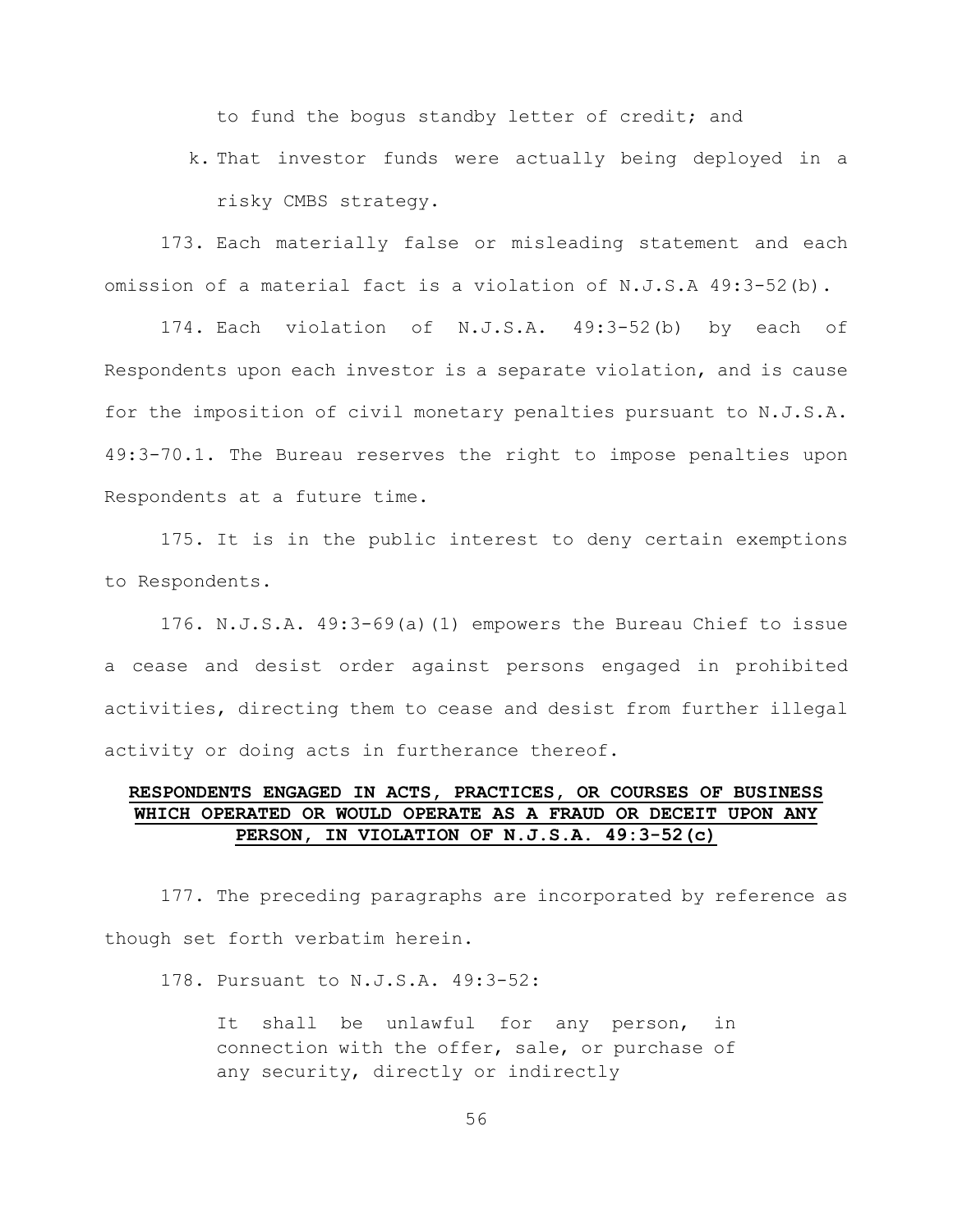. . . .

(c) To engage in any act, practice, or course of business which operates or would operate as a fraud or deceit upon any person.

179. Respondents engaged in acts, practices, or courses of business which operated or would operate as a fraud or deceit upon the investors, including by:

- a. Misrepresenting and omitting material facts in connection with the offer and sale of NRIA Fund Securities:
- b. Funding the 6% annual distributions with investors' own capital in order to give the appearance of positive cash flow and success in the early years of the projects;
- c. Diverting investor funds to entities hired to alter and/or conceal the prior conduct of NorVergence, Salzano, and Scutaro;
- d. Diverting investor funds for the personal benefit of Grabato, Salzano, Scutaro, and their family members;
- e. Improperly taking and booking project development fees in violation of GAAP to grossly inflate NRIA's income;
- f. Using straw purchasers to create the appearance that the NRIA Fund was successful in selling out property units;
- g. Using a forged term sheet in January 2019 in an effort to defraud an investor into increasing the amount of her investment and allowing Salzano to continue to run the NRIA Fund at least until his arrest in March 2021, even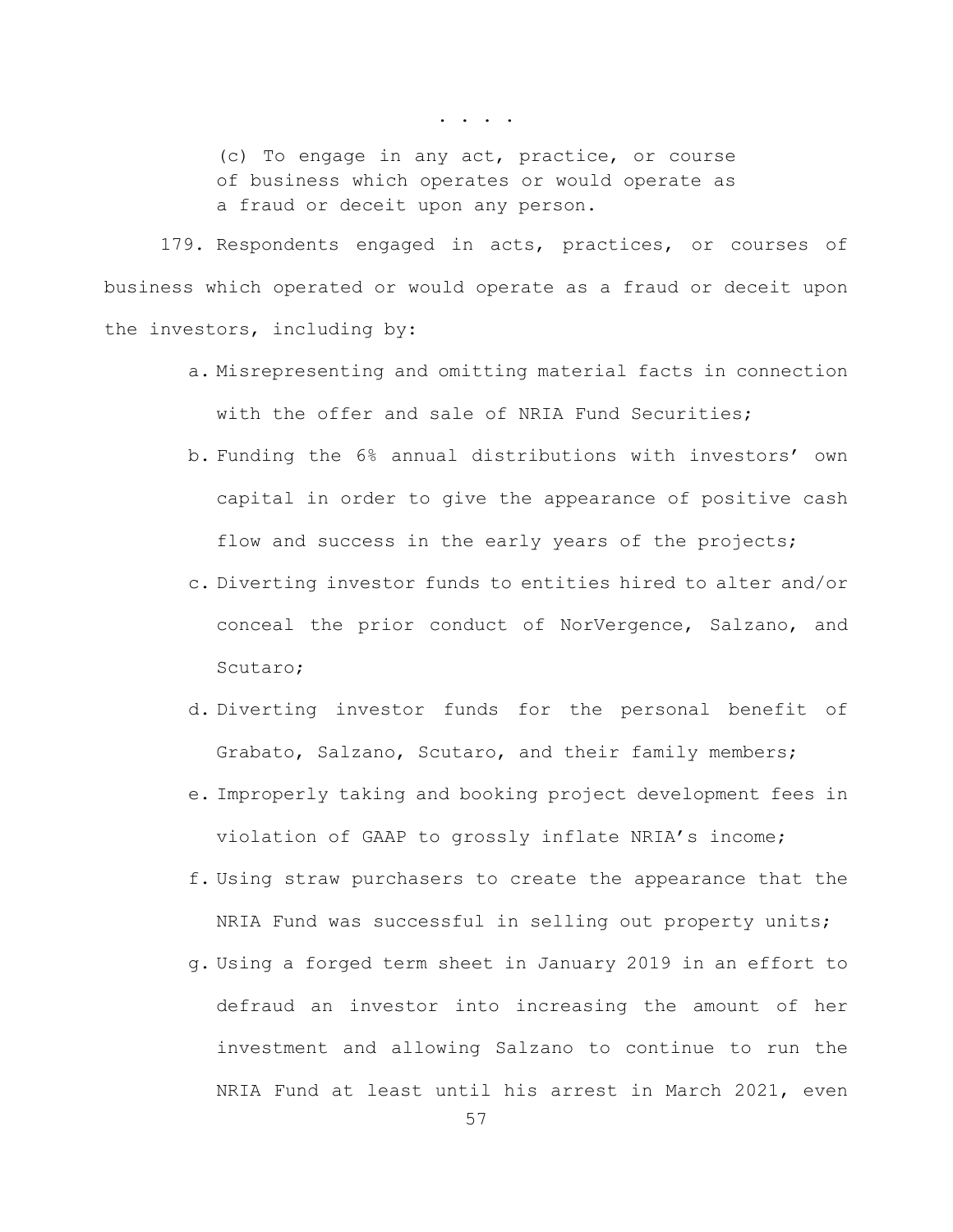though Grabato, O'Brien, and Scutaro had been aware of that conduct for more than two years after it occurred and before it was disclosed;

h. Presenting forged documents to TD Bank in an attempt to defraud them into making payment on a \$20 million standby letter of credit after having been put on notice by TD Bank that Deutsche Bank had disavowed being a part of the transaction or reserving any monies to fund the bogus standby letter of credit; and

i. Deploying investor funds in a risky CMBS strategy.

180. Each act, practice, or course of business that operated as a fraud or deceit upon investors is a violation of N.J.S.A. 49:3- 52(c).

181. Each violation of N.J.S.A. 49:3-52(c) by each of the Respondents upon each investor is a separate violation, and is cause for the imposition of civil monetary penalties pursuant to N.J.S.A. 49:3-70.1. The Bureau reserves the right to impose penalties upon Respondents at a future time.

182. It is in the public interest to deny certain exemptions to Respondents.

183. N.J.S.A. 49:3-69(a)(1) empowers the Bureau Chief to issue a cease and desist order against persons engaged in prohibited activities, directing them to cease and desist from further illegal activity or doing acts in furtherance thereof.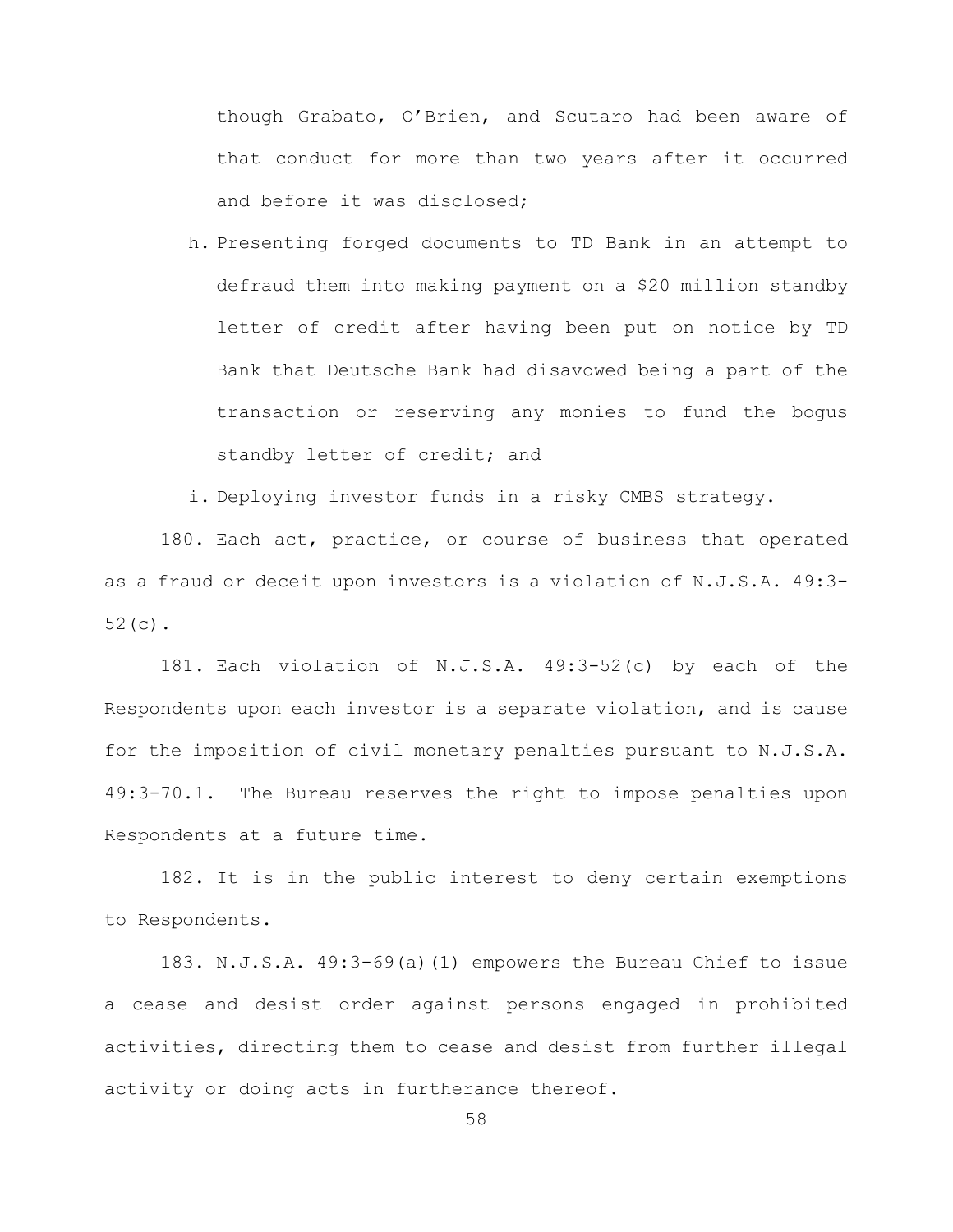#### **CONCLUSION**

**THEREFORE**, it is on this 21st day of June, 2022, **ORDERED** that:

184. National Realty Investment Advisors, LLC, NRIA Partners Portfolio Fund I, LLC, NRIA Capital Partners, Inc., NRIA Structured Credit Strategies, LLC, Rey Grabato, D. Coley O'Brien, Thomas Nicholas Salzano, Arthur Scutaro aka Arthur Scuttaro and any person, employee, officer, director, entity, agent, finder, or independent contractor under their individual or collective director or control shall immediately **CEASE AND DESIST** from engaging in the conduct stated above, any further violations of the Securities Law or doing any acts in furtherance thereof.

185. All exemptions contained in N.J.S.A. 49:3-50 subsection (a) paragraphs 9, 10 and 11 and subsection (b) are hereby **DENIED** as to National Realty Investment Advisors, LLC, NRIA Partners Portfolio Fund I, LLC, NRIA Capital Partners, Inc., NRIA Structured Credit Strategies, LLC, Rey Grabato, D. Coley O'Brien, Thomas Nicholas Salzano, Arthur Scutaro aka Arthur Scuttaro.

186. All exemptions to the registration requirements provided by N.J.S.A. 49:3-56(b), N.J.S.A. 49:3-56(c), and N.J.S.A. 49:3-56(g) are hereby **DENIED** as to National Realty Investment Advisors, LLC, NRIA Partners Portfolio Fund I, LLC, NRIA Capital Partners, Inc., NRIA Structured Credit Strategies, LLC, Rey Grabato, D. Coley O'Brien, Thomas Nicholas Salzano, Arthur Scutaro aka Arthur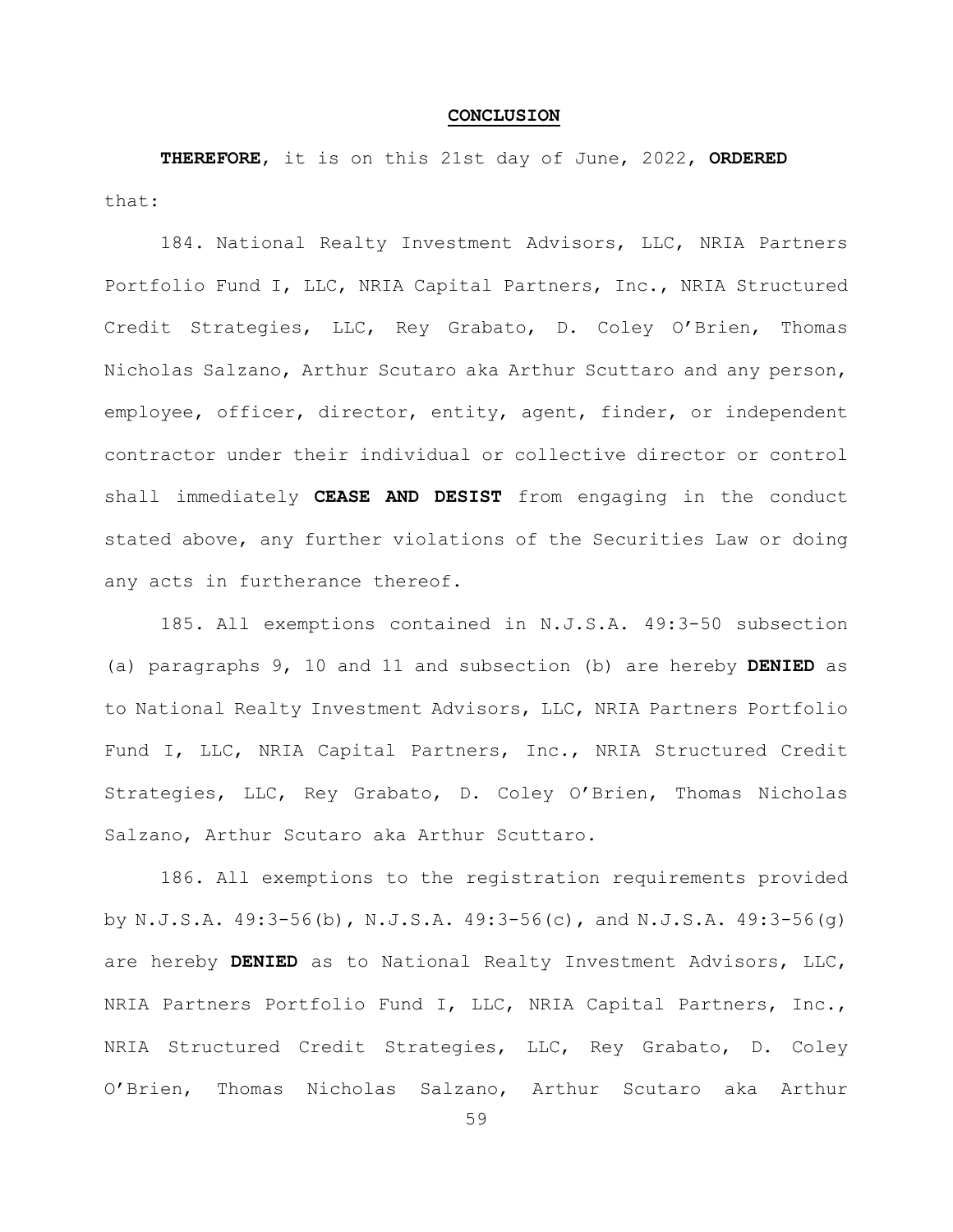Scuttaro.

Amy G. Kopleton<br>Acting Chief New Jersey Bureau of Securities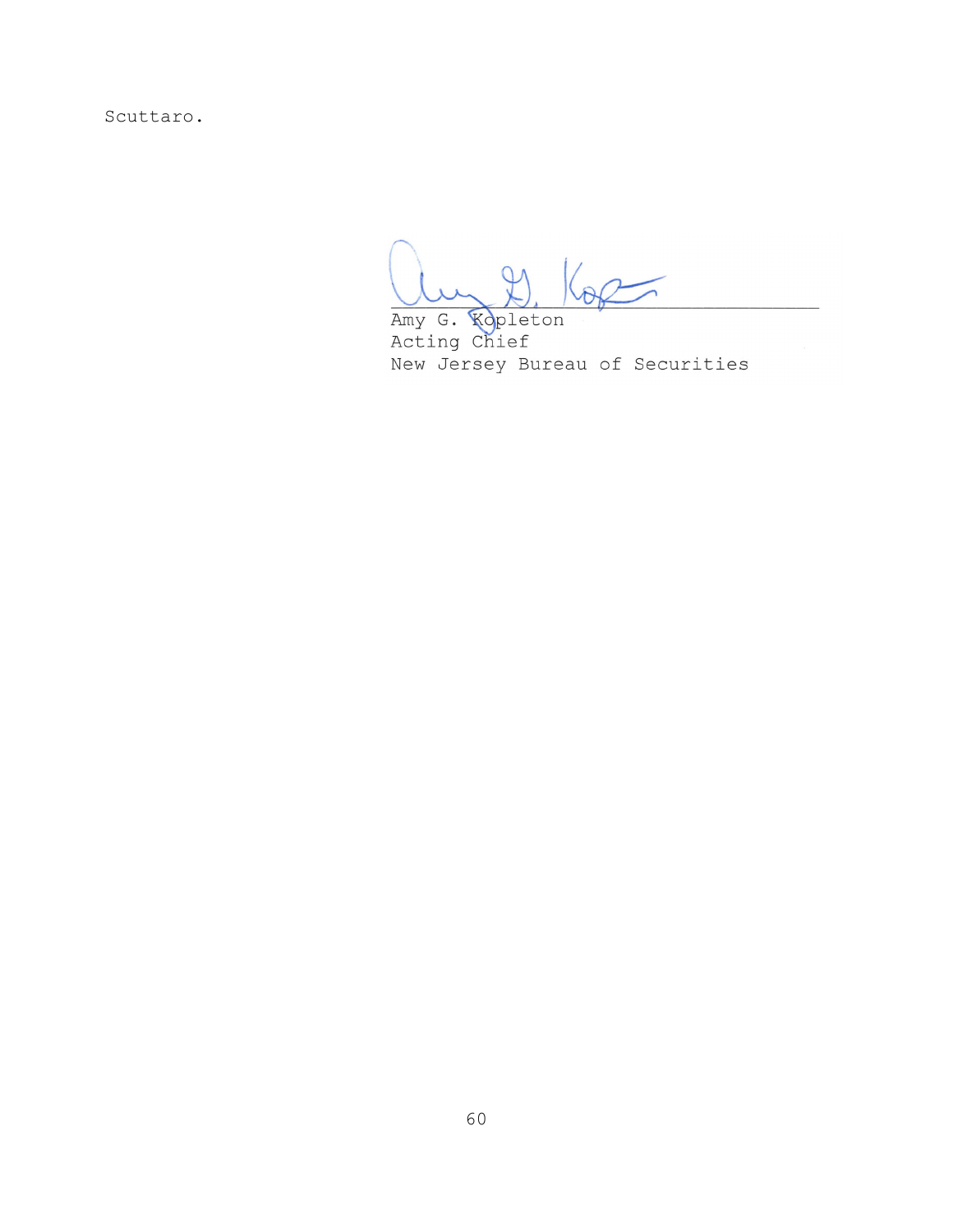#### **NOTICE OF RIGHT TO HEARING**

Pursuant to N.J.S.A. 49:3-69(a)(1)(i), the Bureau Chief shall entertain on no less than three days' notice a written application to lift the Order to Cease and Desist on written application of the person subject thereto and in connection therewith may, but need not, hold a hearing and hear testimony, but shall provide to the person subject thereto a written statement of the reasons for the Order to Cease and Desist.

Pursuant to N.J.S.A. 49:3-69(a)(l)(ii), upon service of notice of the Order to Cease and Desist issued by the Bureau Chief, the person subject thereto shall have up to 15 days to respond to the Bureau in the form of a written answer and written request for a hearing. The Bureau Chief shall, within five days of receiving the answer and request for a hearing, either transmit the matter to the Office of Administrative Law for a hearing or schedule a hearing at the Bureau of Securities. Orders issued pursuant to N.J.S.A. 49:3-69 shall be subject to an application to vacate upon 10 days' notice, and a preliminary hearing on the Order shall be held in any event within 20 days after it is requested, and the filing of a motion to vacate the Order shall toll the time for filing an answer and written request for a hearing.

Pursuant to N.J.S.A. 49:3-69(a)(l)(iii), if any person subject to the Order fails to respond by filing a written answer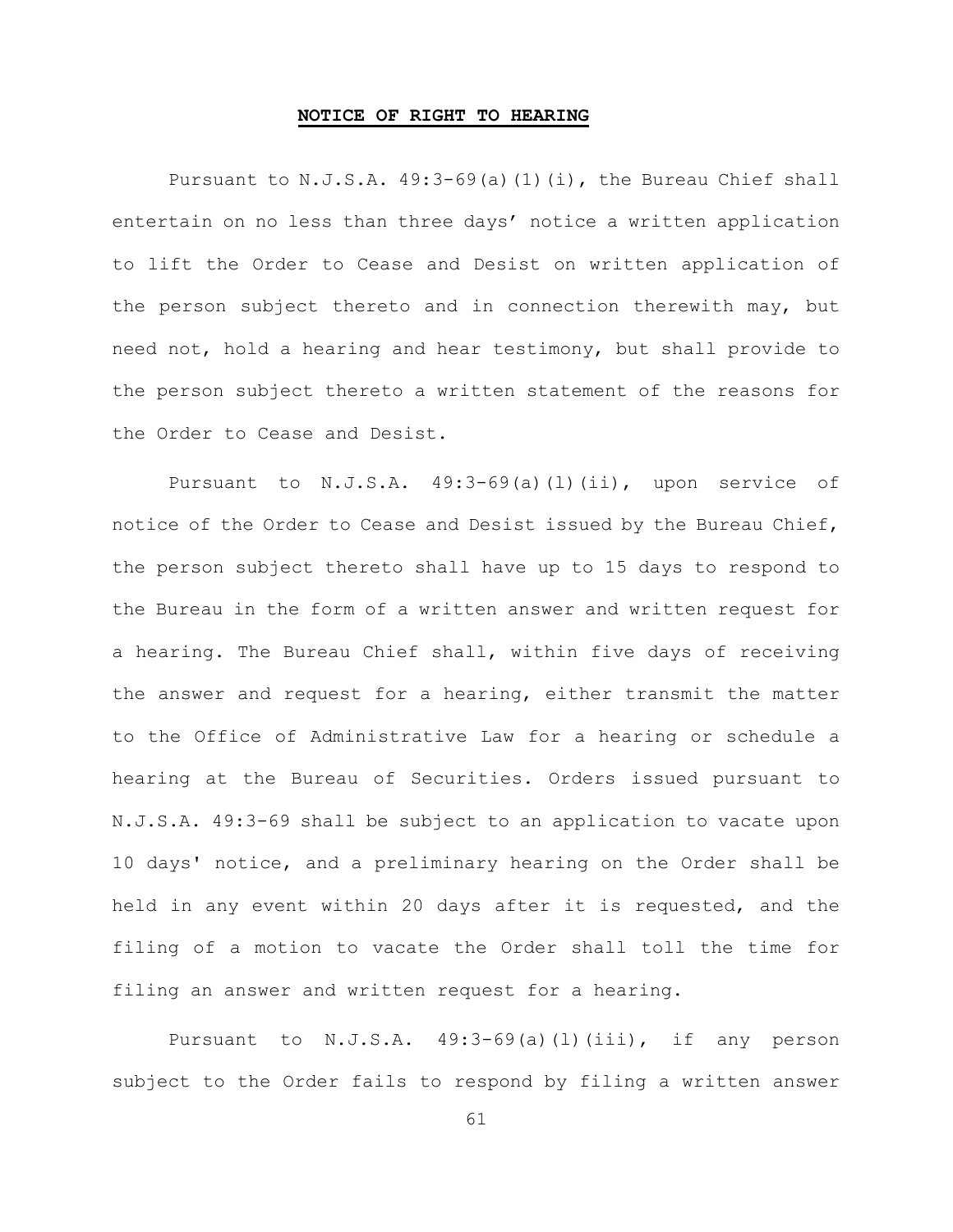and written request for a hearing with the Bureau or moving to vacate the order within the 15-day prescribed period, that person shall have waived the opportunity to be heard. The Order will be a Final Order and shall remain in effect until modified or vacated.